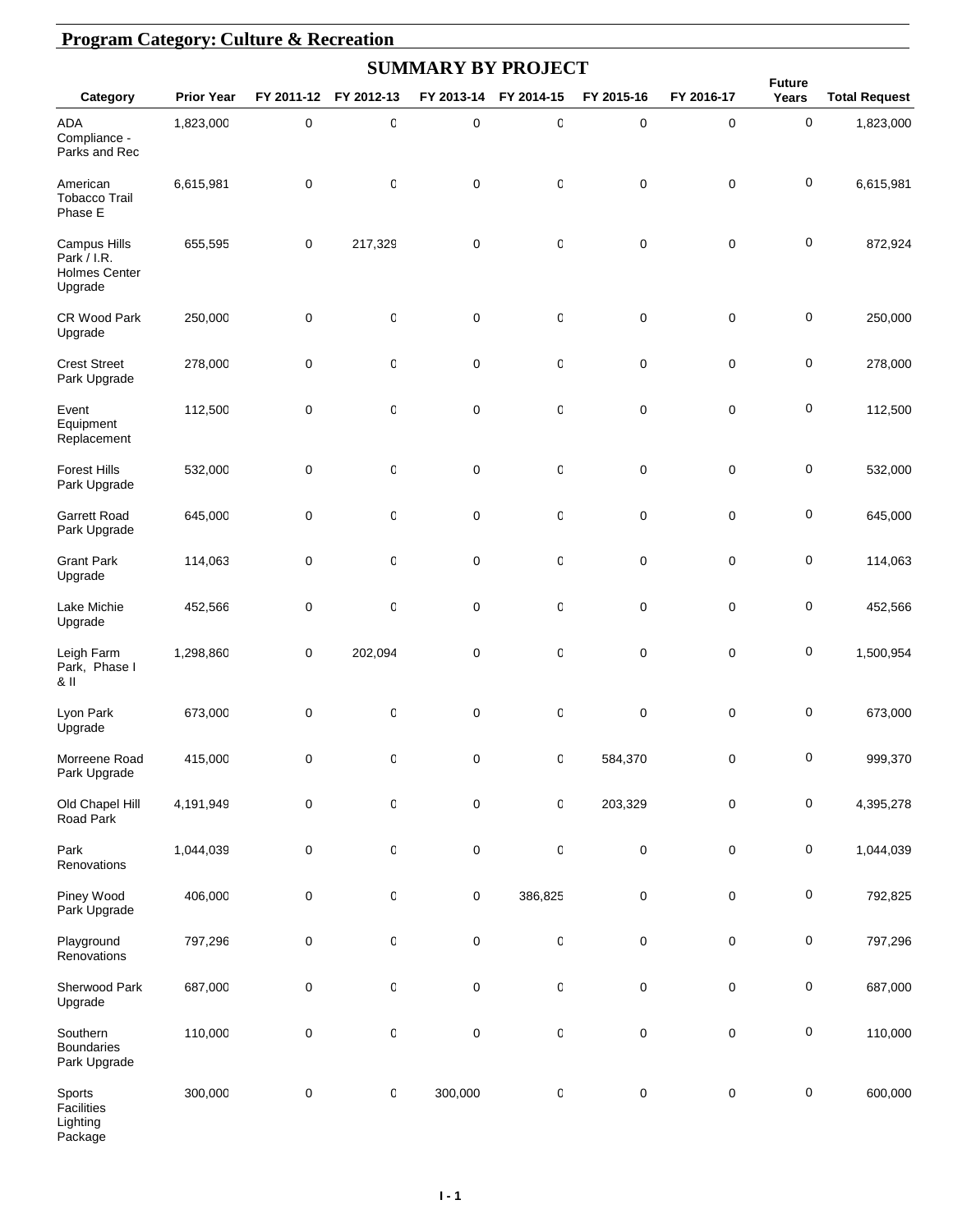|                                                    | \$30,362,237 | \$0         | \$419,423 | \$456,123   | \$386,825        | \$1,095,178 | \$0         | \$0         | \$32,719,786 |
|----------------------------------------------------|--------------|-------------|-----------|-------------|------------------|-------------|-------------|-------------|--------------|
| <b>White Oak</b><br>Park Upgrade                   | 44,347       | $\mathbf 0$ | 0         | $\mathbf 0$ | 0                | 0           | $\mathbf 0$ | $\pmb{0}$   | 44,347       |
| West Point on<br>the Eno                           | 291,400      | $\mathbf 0$ | 0         | $\pmb{0}$   | 0                | 0           | $\mathbf 0$ | $\mathbf 0$ | 291,400      |
| <b>Weaver Street</b><br>Center and<br>Park Upgrade | 625,843      | 0           | 0         | 156,123     | 0                | 0           | $\mathbf 0$ | $\mathbf 0$ | 781,966      |
| <b>Valley Springs</b><br>Park Update               | $\mathsf 0$  | $\mathbf 0$ | 0         | $\mathbf 0$ | $\mathbf 0$      | 307,479     | $\mathbf 0$ | $\pmb{0}$   | 307,479      |
| <b>Twin Lakes</b><br>Park Upgrade                  | 240,000      | $\mathbf 0$ | 0         | $\pmb{0}$   | $\boldsymbol{0}$ | 0           | $\mathbf 0$ | $\mathbf 0$ | 240,000      |
| <b>Third Fork</b><br><b>Creek Trail</b>            | 6,258,798    | $\mathbf 0$ | 0         | $\mathbf 0$ | $\mathbf 0$      | 0           | $\mathbf 0$ | $\pmb{0}$   | 6,258,798    |
| System Wide<br>Park Signage                        | 750,000      | $\mathbf 0$ | 0         | $\pmb{0}$   | 0                | 0           | $\mathbf 0$ | $\pmb{0}$   | 750,000      |
| System Wide<br>Park Security                       | 750,000      | $\mathbf 0$ | 0         | $\mathbf 0$ | 0                | 0           | $\mathbf 0$ | $\pmb{0}$   | 750,000      |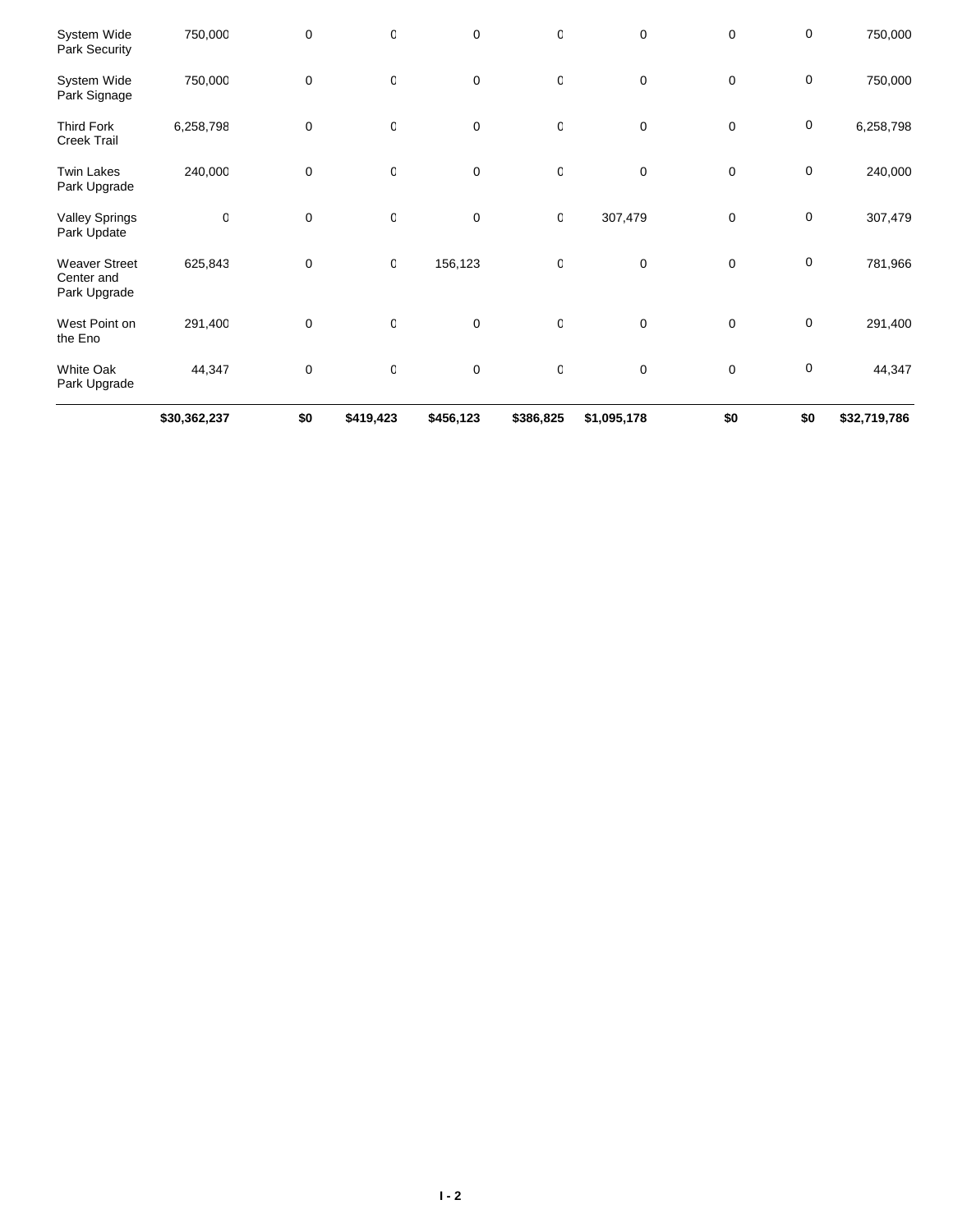#### **SUMMARY BY REVENUE SOURCE**

| Category                 | <b>Prior Year</b> | FY 2011-12 | FY 2012-13 | FY 2013-14 | FY 2014-15 | FY 2015-16  | FY 2016-17 | <b>Future</b><br>Years |          | <b>Total Funds</b> |
|--------------------------|-------------------|------------|------------|------------|------------|-------------|------------|------------------------|----------|--------------------|
| Unidentified             |                   | 0          | 419,423    | 456,123    | 386,825    | 1,095,178   |            |                        | 0        | 2,357,549          |
| <b>Rev Unauthorized</b>  |                   | 0          | 0          |            |            |             |            |                        | 0        | 0                  |
| <b>Rev Authorized</b>    |                   | 0          | 0          |            |            |             |            |                        | 0        | 0                  |
| Pay-As-You-Go            | 334,904           |            |            |            |            |             |            |                        | 0        | 334,904            |
| Other                    | 918.130           |            |            |            |            |             |            |                        | 0        | 918,130            |
| Intergovernmental        | 4,512,380         |            | 0          |            |            |             |            |                        | $\Omega$ | 4,512,380          |
| <b>Installment Sales</b> | 1,312,651         | 0          | 0          |            | 0          |             |            |                        | $\Omega$ | 1,312,651          |
| <b>Impact Fees</b>       | 5,755,755         | 0          | 0          |            | 0          |             |            |                        | $\Omega$ | 5,755,755          |
| <b>GOB Unauthorized</b>  |                   |            |            |            |            |             |            |                        | 0        |                    |
| <b>GOB Authorized</b>    | 17,528,417        | 0          | 0          |            | O          |             | O          |                        | 0        | 17,528,417         |
|                          | \$30,362,237      | \$0        | \$419.423  | \$456,123  | \$386,825  | \$1,095,178 | \$0        |                        | \$0      | \$32,719,786       |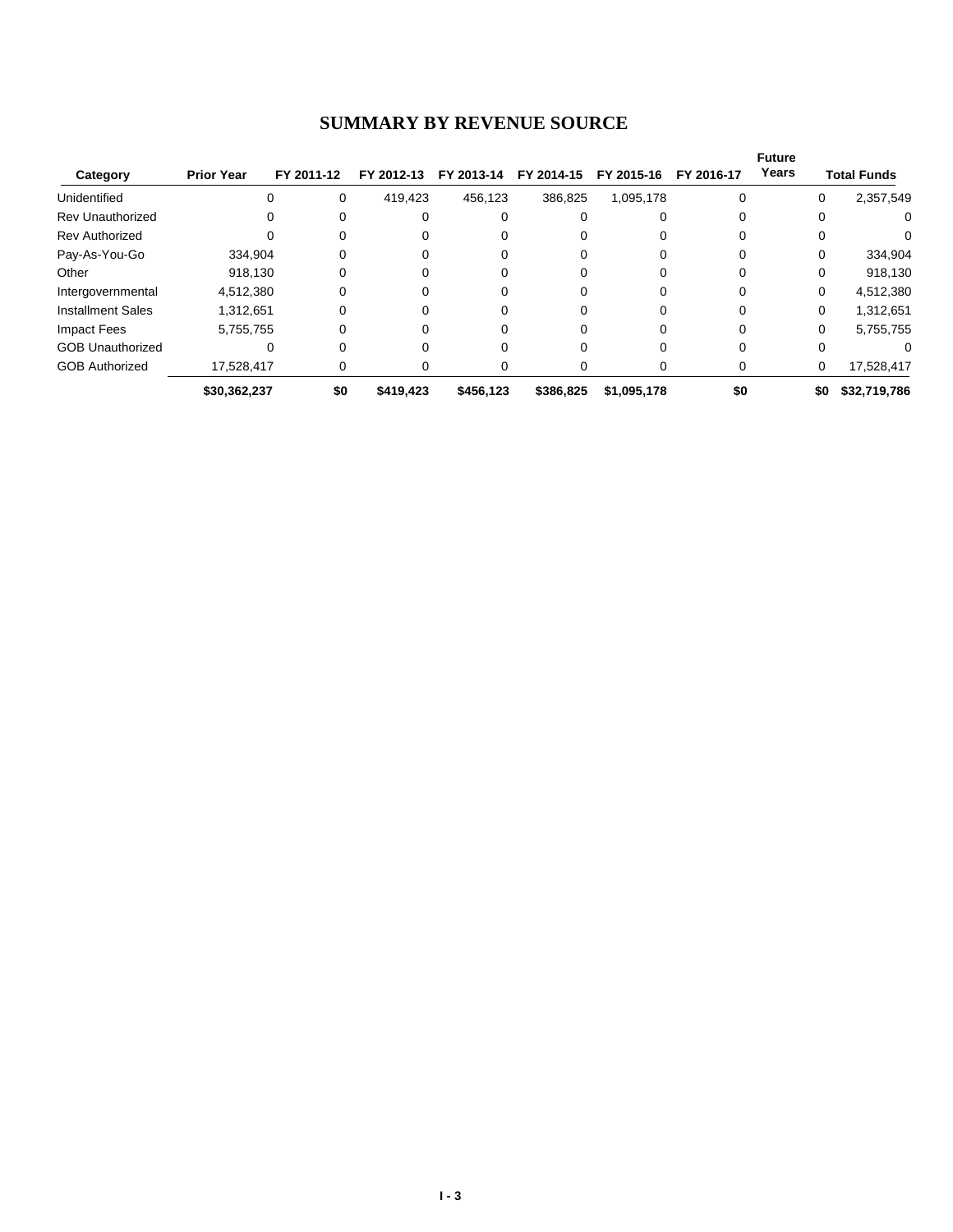| Service Area                                           |                                                                                                                                                           |                                                                                                                                           | Department              |         |         | Division/Program:  |                             | District:              |              |  |
|--------------------------------------------------------|-----------------------------------------------------------------------------------------------------------------------------------------------------------|-------------------------------------------------------------------------------------------------------------------------------------------|-------------------------|---------|---------|--------------------|-----------------------------|------------------------|--------------|--|
| <b>Culture &amp; Recreation</b>                        |                                                                                                                                                           |                                                                                                                                           | <b>General Services</b> |         |         |                    |                             | All                    |              |  |
| <b>Project Title</b><br>ADA Compliance - Parks and Rec |                                                                                                                                                           |                                                                                                                                           | <b>Pin Number</b>       |         |         | <b>Master Plan</b> |                             |                        |              |  |
| <b>Project Description</b>                             |                                                                                                                                                           |                                                                                                                                           |                         |         |         |                    |                             |                        |              |  |
|                                                        |                                                                                                                                                           | Addresses the deficiencies identified by the Department of Justice concerning<br>the requirements for ADA compliance throughout the City. |                         |         |         |                    | Picture<br><b>Available</b> |                        |              |  |
|                                                        |                                                                                                                                                           |                                                                                                                                           |                         |         |         |                    |                             | <b>TYPE REQUEST</b>    |              |  |
|                                                        | <b>PROJECT STATUS -</b><br><b>PROJECTED DATES:</b><br>April 2011<br><b>Total Expenditures</b><br>\$1,413,395<br>Beginning<br>07/04<br>Completion<br>12/13 |                                                                                                                                           |                         |         |         |                    | Continuation                |                        |              |  |
| <b>Appropriation</b>                                   | <b>Prior Year</b>                                                                                                                                         | 2011-12                                                                                                                                   | 2012-13                 | 2013-14 | 2014-15 | 2015-16            | 2016-17                     | <b>Future</b><br>Years | <b>TOTAL</b> |  |
| Planning/Design                                        | \$698,450                                                                                                                                                 | \$0                                                                                                                                       | \$0                     | \$0     | \$0     | \$0                | \$0                         | \$0                    | \$698,450    |  |
| Construction                                           | \$1,124,550                                                                                                                                               | \$0                                                                                                                                       | \$0                     | \$0     | \$0     | \$0                | \$0                         | \$0                    | \$1,124,550  |  |
| <b>Total</b>                                           | \$1,823,000                                                                                                                                               | \$0                                                                                                                                       | \$0                     | \$0     | \$0     | \$0                | \$0                         | \$0                    | \$1,823,000  |  |
| Revenue                                                | <b>Prior Year</b>                                                                                                                                         | 2011-12                                                                                                                                   | 2012-13                 | 2013-14 | 2014-15 | 2015-16            | 2016-17                     | <b>Future</b><br>Years | <b>TOTAL</b> |  |
| Pay-As-You-Go                                          | \$0                                                                                                                                                       | \$0                                                                                                                                       | \$0                     | \$0     | \$0     | \$0                | \$0                         | \$0                    | \$0          |  |
| <b>GOB Authorized</b>                                  | \$1,323,000                                                                                                                                               | \$0                                                                                                                                       | \$0                     | \$0     | \$0     | \$0                | \$0                         | \$0                    | \$1,323,000  |  |
| <b>GOB Unauthorized</b>                                | \$0                                                                                                                                                       | \$0                                                                                                                                       | \$0                     | \$0     | \$0     | \$0                | \$0                         | \$0                    | \$0          |  |
| <b>Rev Authorized</b>                                  | \$0                                                                                                                                                       | \$0                                                                                                                                       | \$0                     | \$0     | \$0     | \$0                | \$0                         | \$0                    | \$0          |  |
| <b>Rev Unauthorized</b>                                | \$0                                                                                                                                                       | \$0                                                                                                                                       | \$0                     | \$0     | \$0     | \$0                | \$0                         | \$0                    | \$0          |  |
| <b>Installment Sales</b>                               | \$500,000                                                                                                                                                 | \$0                                                                                                                                       | \$0                     | \$0     | \$0     | \$0                | \$0                         | \$0                    | \$500,000    |  |
| Impact Fees                                            | \$0                                                                                                                                                       | \$0                                                                                                                                       | \$0                     | \$0     | \$0     | \$0                | \$0                         | \$0                    | \$0          |  |
| Intergovernmental                                      | \$0                                                                                                                                                       | \$0                                                                                                                                       | \$0                     | \$0     | \$0     | \$0                | \$0                         | \$0                    | \$0          |  |
| Other                                                  | \$0                                                                                                                                                       | \$0                                                                                                                                       | \$0                     | \$0     | \$0     | \$0                | \$0                         | \$0                    | \$0          |  |
| Unidentified                                           | \$0                                                                                                                                                       | \$0                                                                                                                                       | \$0                     | \$0     | \$0     | \$0                | \$0                         | \$0                    | \$0          |  |
| <b>Total</b>                                           | \$1,823,000                                                                                                                                               | \$0                                                                                                                                       | \$0                     | \$0     | \$0     | \$0                | \$0                         | \$0                    | \$1,823,000  |  |
| <b>Operating</b>                                       | <b>Prior Year</b>                                                                                                                                         | 2011-12                                                                                                                                   | 2012-13                 | 2013-14 | 2014-15 | 2015-16            | 2016-17                     | <b>Future</b><br>Years | <b>TOTAL</b> |  |
| <b>Capital Outlay</b>                                  | \$0                                                                                                                                                       | \$0                                                                                                                                       | \$0                     | \$0     | \$0     | \$0                | \$0                         | \$0                    | \$0          |  |
| Maint/Operations                                       | \$0                                                                                                                                                       | \$0                                                                                                                                       | \$0                     | \$0     | \$0     | \$0                | \$0                         | \$0                    | \$0          |  |
| Personnel                                              | \$0                                                                                                                                                       | \$0                                                                                                                                       | \$0                     | \$0     | \$0     | \$0                | \$0                         | \$0                    | \$0          |  |
| <b>Total</b>                                           | \$0<br>\$0<br>\$0<br>\$0<br>\$0<br>\$0<br>\$0<br>\$0<br>\$0                                                                                               |                                                                                                                                           |                         |         |         |                    |                             |                        |              |  |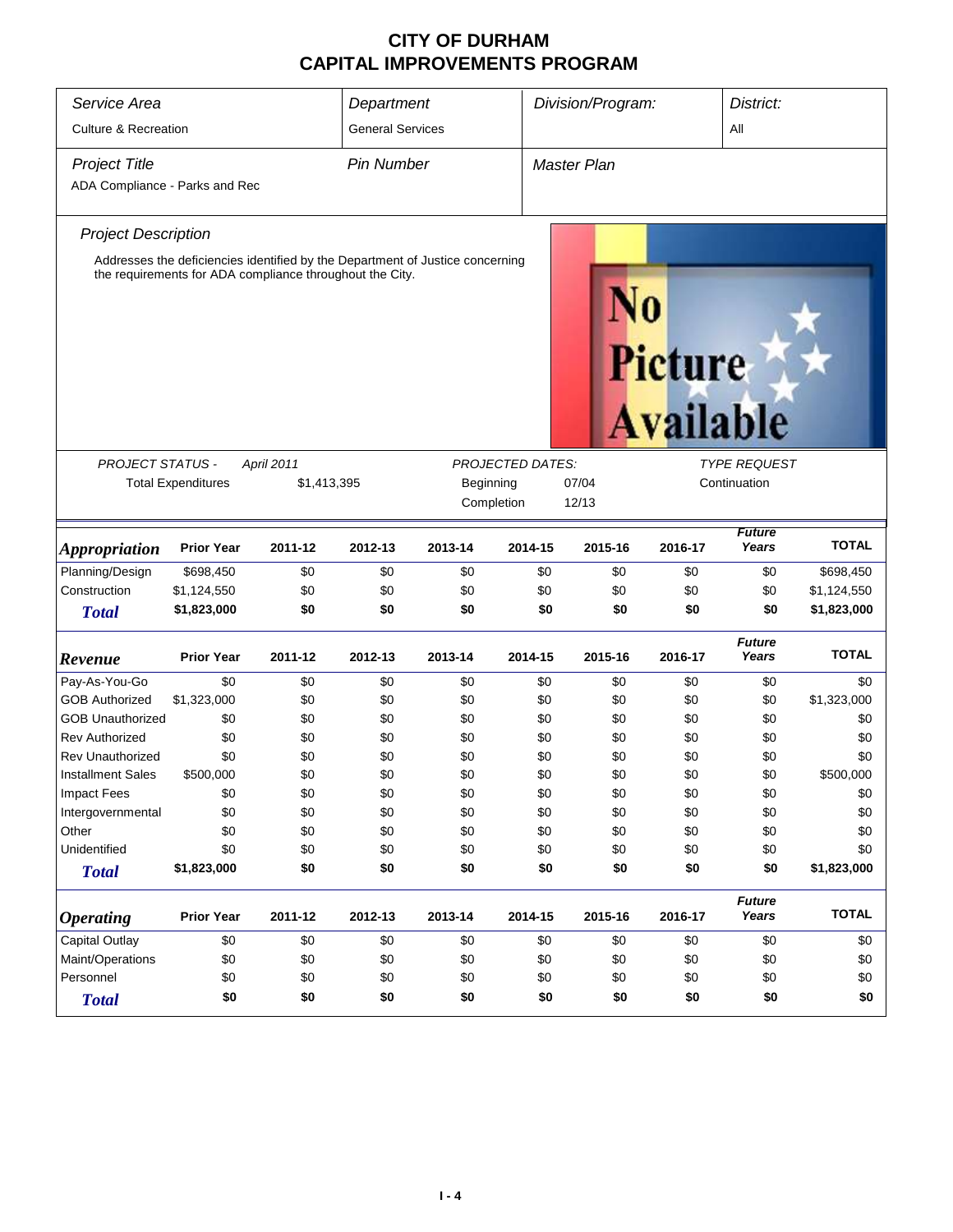| Service Area                    |                                                                                                                                                                                                          |             | Department          |           |                          | Division/Program:<br>District:        |              |                        |              |  |
|---------------------------------|----------------------------------------------------------------------------------------------------------------------------------------------------------------------------------------------------------|-------------|---------------------|-----------|--------------------------|---------------------------------------|--------------|------------------------|--------------|--|
| <b>Culture &amp; Recreation</b> |                                                                                                                                                                                                          |             | <b>Public Works</b> |           |                          |                                       |              | 4                      |              |  |
| <b>Project Title</b>            |                                                                                                                                                                                                          |             | <b>Pin Number</b>   |           |                          | <b>Master Plan</b>                    |              |                        |              |  |
| American Tobacco Trail Phase E  |                                                                                                                                                                                                          |             | 0718-02-76-9130     |           |                          | Durham Trails & Greenways Master Plan |              |                        |              |  |
| <b>Project Description</b>      |                                                                                                                                                                                                          |             |                     |           |                          |                                       |              |                        |              |  |
|                                 | This section of the trail includes 4 miles of trail from HWY 54 south to the<br>Chatham County line. Included is a bike / pedestrian bridge over I-40. The<br>majority of the funding is federal grants. |             |                     |           |                          |                                       |              |                        |              |  |
|                                 |                                                                                                                                                                                                          |             |                     |           |                          |                                       |              |                        |              |  |
| PROJECT STATUS -                |                                                                                                                                                                                                          | April 2011  |                     |           | <b>PROJECTED DATES:</b>  |                                       |              | <b>TYPE REQUEST</b>    |              |  |
|                                 | <b>Total Expenditures</b>                                                                                                                                                                                | \$2,007,184 |                     | Beginning |                          | 07/07                                 | Continuation |                        |              |  |
|                                 |                                                                                                                                                                                                          |             |                     |           | Completion               | 09/12                                 |              |                        |              |  |
| <i><b>Appropriation</b></i>     | <b>Prior Year</b>                                                                                                                                                                                        | 2011-12     | 2012-13             | 2013-14   | 2014-15                  | 2015-16                               | 2016-17      | <b>TOTAL</b>           |              |  |
| Planning/Design                 | \$106,017                                                                                                                                                                                                | \$0         | \$0                 | \$0       | \$0                      | \$0                                   | \$0          | \$0                    | \$106,017    |  |
| Land                            | \$0                                                                                                                                                                                                      | \$0         | \$0                 | \$0       | \$0                      | \$0                                   | \$0          | \$0                    | \$0          |  |
| Construction                    | \$6,509,964                                                                                                                                                                                              | \$0         | \$0                 | \$0       | \$0                      | \$0                                   | \$0          | \$0                    | \$6,509,964  |  |
| Equip/Furnishings               | \$0                                                                                                                                                                                                      | \$0         | \$0                 | \$0       | \$0                      | \$0                                   | \$0          | \$0                    | \$0          |  |
| Contingency                     | \$0                                                                                                                                                                                                      | \$0         | \$0                 | \$0       | \$0                      | \$0                                   | \$0          | \$0                    | \$0          |  |
| <b>Total</b>                    | \$6,615,981                                                                                                                                                                                              | \$0         | \$0                 | \$0       | \$0                      | \$0                                   | \$0          | \$0                    | \$6,615,981  |  |
| Revenue                         | <b>Prior Year</b>                                                                                                                                                                                        | 2011-12     | 2012-13             | 2013-14   | 2014-15                  | 2015-16                               | 2016-17      | <b>Future</b><br>Years | <b>TOTAL</b> |  |
| Pay-As-You-Go                   | \$0                                                                                                                                                                                                      | \$0         | \$0                 | \$0       | \$0                      | \$0                                   | \$0          | \$0                    | \$0          |  |
| <b>GOB Authorized</b>           | \$1,850,986                                                                                                                                                                                              | \$0         | \$0                 | \$0       | \$0                      | \$0                                   | \$0          | \$0                    | \$1,850,986  |  |
| <b>GOB Unauthorized</b>         | \$0                                                                                                                                                                                                      | \$0         | \$0                 | \$0       | \$0                      | \$0                                   | \$0          | \$0                    | \$0          |  |
| <b>Rev Authorized</b>           | \$0                                                                                                                                                                                                      | \$0         | \$0                 | \$0       | \$0                      | \$0                                   | \$0          | \$0                    | \$0          |  |
| <b>Rev Unauthorized</b>         | \$0                                                                                                                                                                                                      | \$0         | \$0                 | \$0       | \$0                      | \$0                                   | \$0          | \$0                    | \$0          |  |
| <b>Installment Sales</b>        | \$0                                                                                                                                                                                                      | \$0         | \$0                 | \$0       | \$0                      | \$0                                   | \$0          | \$0                    | \$0          |  |
| <b>Impact Fees</b>              | \$523,956                                                                                                                                                                                                | \$0         | \$0                 | \$0       | \$0                      | \$0                                   | \$0          | \$0                    | \$523,956    |  |
| Intergovernmental               | \$3,906,364                                                                                                                                                                                              | \$0         | \$0                 | \$0       | \$0                      | \$0                                   | \$0          | \$0                    | \$3,906,364  |  |
| Other                           | \$334,675                                                                                                                                                                                                | \$0         | \$0                 | \$0       | \$0                      | \$0                                   | \$0          | \$0                    | \$334,675    |  |
| Unidentified                    | \$0                                                                                                                                                                                                      | \$0         | \$0                 | \$0       | \$0                      | \$0                                   | \$0          | \$0                    | \$0          |  |
| <b>Total</b>                    | \$6,615,981                                                                                                                                                                                              | \$0         | \$0                 | \$0       | \$0                      | \$0                                   | \$0          | \$0                    | \$6,615,981  |  |
| <b>Operating</b>                | <b>Prior Year</b>                                                                                                                                                                                        | 2011-12     | 2012-13             | 2013-14   | 2014-15                  | 2015-16                               | 2016-17      | <b>Future</b><br>Years | <b>TOTAL</b> |  |
| Capital Outlay                  | \$0                                                                                                                                                                                                      | \$0         | \$0                 | \$0       | \$0                      | \$0                                   | \$0          | \$0                    | \$0          |  |
| Maint/Operations                | \$0                                                                                                                                                                                                      | \$0         | \$0                 | \$0       | \$0                      | \$0                                   | \$0          | \$0                    | \$0          |  |
| Personnel                       | \$0                                                                                                                                                                                                      | \$0         | \$0                 | \$0       | \$0                      | \$0                                   | \$0          | \$0                    | \$0          |  |
| <b>Total</b>                    | \$0                                                                                                                                                                                                      | \$0         | \$0                 | \$0       | \$0<br>\$0<br>\$0<br>\$0 |                                       |              |                        |              |  |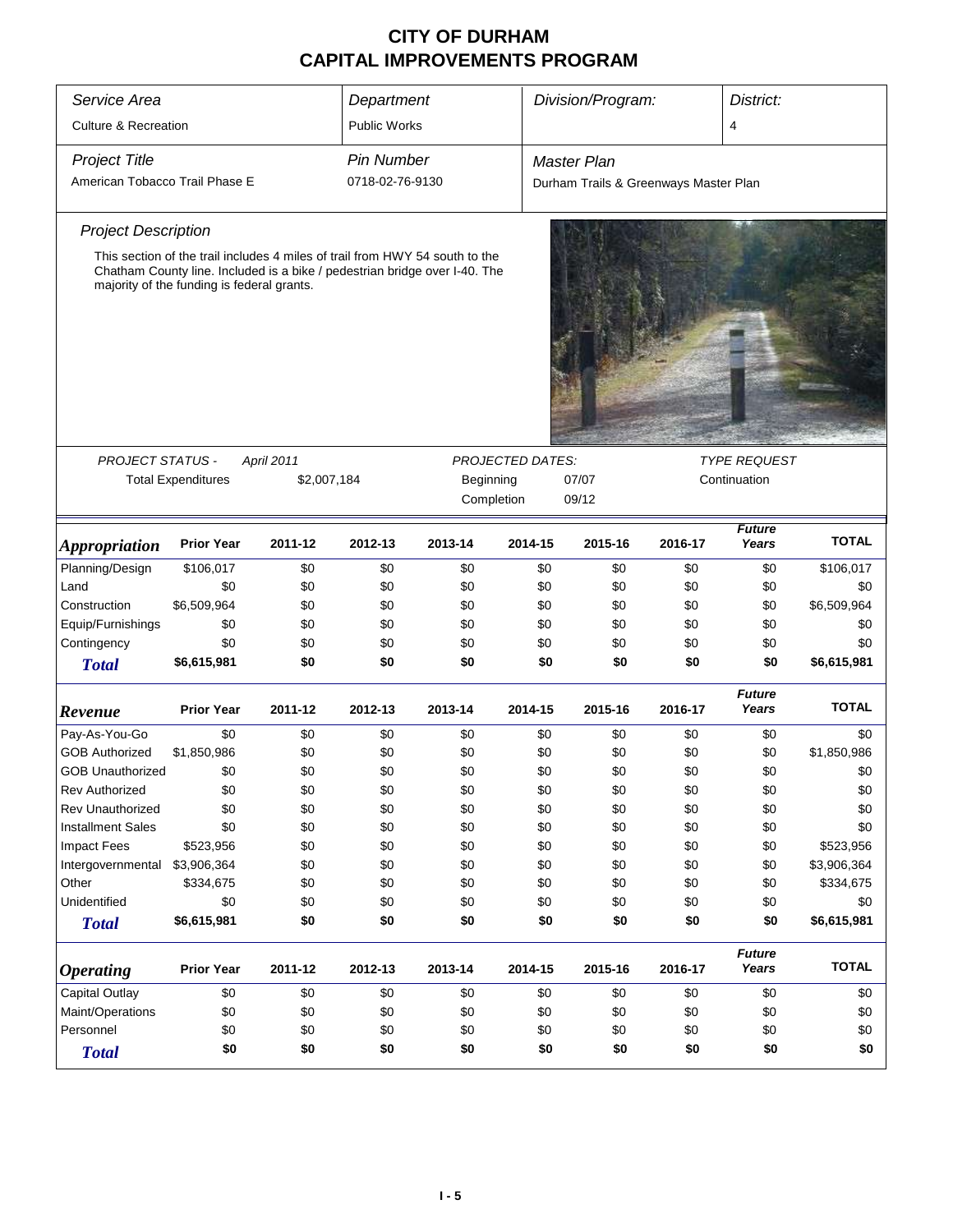| Service Area                                                            |                           |            | Department              |                                                                                                                                                                                                                                                                                                             |         | Division/Program:                         |         | District:              |              |
|-------------------------------------------------------------------------|---------------------------|------------|-------------------------|-------------------------------------------------------------------------------------------------------------------------------------------------------------------------------------------------------------------------------------------------------------------------------------------------------------|---------|-------------------------------------------|---------|------------------------|--------------|
| <b>Culture &amp; Recreation</b>                                         |                           |            | <b>General Services</b> |                                                                                                                                                                                                                                                                                                             |         | Development                               |         | $\overline{4}$         |              |
| <b>Project Title</b>                                                    |                           |            | <b>Pin Number</b>       |                                                                                                                                                                                                                                                                                                             |         | Master Plan                               |         |                        |              |
| Campus Hills Park / I.R. Holmes Center<br>Upgrade                       |                           |            | 0830-14-24-3928         |                                                                                                                                                                                                                                                                                                             |         | Parks & Recreation Facilities Master Plan |         |                        |              |
| <b>Project Description</b>                                              |                           |            |                         |                                                                                                                                                                                                                                                                                                             |         |                                           |         |                        |              |
| center. Additional repairs would include glass block wall construction, |                           |            |                         | This project upgrades the 36-acre Campus Hills Park and the IR Holmes<br>Recreation Center. Repairs include site lighting, asphalt paving, fencing,<br>playground and safety surfacing, and major rehabilitation of the recreation<br>additional HVAC equipment and improved site work for drainage issues. |         |                                           |         |                        |              |
|                                                                         |                           |            |                         |                                                                                                                                                                                                                                                                                                             |         |                                           |         |                        |              |
| PROJECT STATUS -                                                        |                           | April 2011 |                         | <b>PROJECTED DATES:</b>                                                                                                                                                                                                                                                                                     |         | <b>TYPE REQUEST</b>                       |         |                        |              |
|                                                                         | <b>Total Expenditures</b> |            | \$644,370               | Beginning                                                                                                                                                                                                                                                                                                   |         | 07/04<br>12/13                            |         | Continuation           |              |
|                                                                         |                           |            |                         | Completion                                                                                                                                                                                                                                                                                                  |         |                                           |         |                        |              |
| <i><b>Appropriation</b></i>                                             | <b>Prior Year</b>         | 2011-12    | 2012-13                 | 2013-14                                                                                                                                                                                                                                                                                                     | 2014-15 | 2015-16                                   | 2016-17 | <b>Future</b><br>Years | <b>TOTAL</b> |
| Planning/Design                                                         | \$0                       | \$0        | \$63,329                | \$0                                                                                                                                                                                                                                                                                                         | \$0     | \$0                                       | \$0     | \$0                    | \$63,329     |
| Construction                                                            | \$655,595                 | \$0        | \$140,000               | \$0                                                                                                                                                                                                                                                                                                         | \$0     | \$0                                       | \$0     | \$0                    | \$795,595    |
| Contingency                                                             | \$0                       | \$0        | \$14,000                | \$0                                                                                                                                                                                                                                                                                                         | \$0     | \$0                                       | \$0     | \$0                    | \$14,000     |
| <b>Total</b>                                                            | \$655,595                 | \$0        | \$217,329               | \$0                                                                                                                                                                                                                                                                                                         | \$0     | \$0                                       | \$0     | \$0                    | \$872,924    |
| Revenue                                                                 | <b>Prior Year</b>         | 2011-12    | 2012-13                 | 2013-14                                                                                                                                                                                                                                                                                                     | 2014-15 | 2015-16                                   | 2016-17 | <b>Future</b><br>Years | <b>TOTAL</b> |
| Pay-As-You-Go                                                           | \$0                       | \$0        | \$0                     | \$0                                                                                                                                                                                                                                                                                                         | \$0     | \$0                                       | \$0     | \$0                    | \$0          |
| <b>GOB Authorized</b>                                                   | \$477,000                 | \$0        | \$0                     | \$0                                                                                                                                                                                                                                                                                                         | \$0     | \$0                                       | \$0     | \$0                    | \$477,000    |
| <b>GOB Unauthorized</b>                                                 | \$0                       | \$0        | \$0                     | \$0                                                                                                                                                                                                                                                                                                         | \$0     | \$0                                       | \$0     | \$0                    | \$0          |
| <b>Rev Authorized</b>                                                   | \$0                       | \$0        | \$0                     | \$0                                                                                                                                                                                                                                                                                                         | \$0     | \$0                                       | \$0     | \$0                    | \$0          |
| <b>Rev Unauthorized</b>                                                 | \$0                       | \$0        | \$0                     | \$0                                                                                                                                                                                                                                                                                                         | \$0     | \$0                                       | \$0     | \$0                    | \$0          |
| <b>Installment Sales</b>                                                | \$0                       | \$0        | \$0                     | \$0                                                                                                                                                                                                                                                                                                         | \$0     | \$0                                       | \$0     | \$0                    | \$0          |
| <b>Impact Fees</b>                                                      | \$48,195                  | \$0        | \$0                     | \$0                                                                                                                                                                                                                                                                                                         | \$0     | \$0                                       | \$0     | \$0                    | \$48,195     |
| Intergovernmental                                                       | \$130,400                 | \$0        | \$0                     | \$0                                                                                                                                                                                                                                                                                                         | \$0     | \$0                                       | \$0     | \$0                    | \$130,400    |
| Other                                                                   | \$0                       | \$0        | \$0                     | \$0                                                                                                                                                                                                                                                                                                         | \$0     | \$0                                       | \$0     | \$0                    | \$0          |
| Unidentified                                                            | \$0                       | \$0        | \$217,329               | \$0                                                                                                                                                                                                                                                                                                         | \$0     | \$0                                       | \$0     | \$0                    | \$217,329    |
| <b>Total</b>                                                            | \$655,595                 | \$0        | \$217,329               | \$0                                                                                                                                                                                                                                                                                                         | \$0     | \$0                                       | \$0     | \$0                    | \$872,924    |
| <b>Operating</b>                                                        | <b>Prior Year</b>         | 2011-12    | 2012-13                 | 2013-14                                                                                                                                                                                                                                                                                                     | 2014-15 | 2015-16                                   | 2016-17 | <b>Future</b><br>Years | <b>TOTAL</b> |
| Capital Outlay                                                          | \$0                       | \$0        | \$0                     | \$0                                                                                                                                                                                                                                                                                                         | \$0     | \$0                                       | \$0     | \$0                    | \$0          |
| Maint/Operations                                                        | \$6,500                   | \$0        | \$4,500                 | \$5,000                                                                                                                                                                                                                                                                                                     | \$5,500 | \$0                                       | \$0     | \$0                    | \$21,500     |
| Personnel<br>\$62,000<br>\$34,000<br>\$0<br>\$0                         |                           |            |                         | \$0                                                                                                                                                                                                                                                                                                         | \$0     | \$0                                       | \$0     | \$96,000               |              |
| \$68,500<br>\$38,500<br>\$5,000<br>\$0<br><b>Total</b>                  |                           |            |                         |                                                                                                                                                                                                                                                                                                             | \$5,500 | \$0                                       | \$0     | \$0                    | \$117,500    |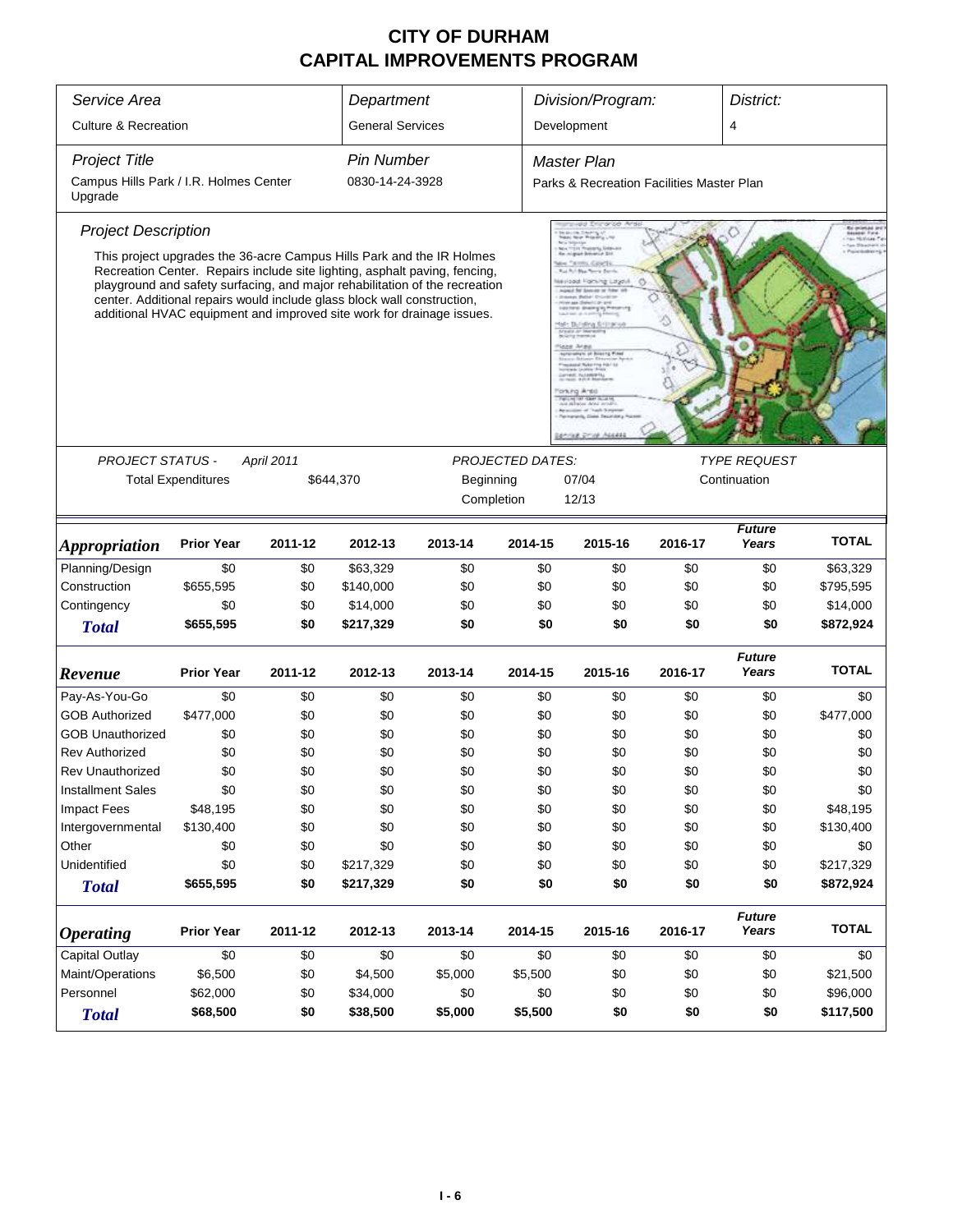| Service Area                    |                                                                |            | Department              |           |                  | Division/Program:  |            | District:              |              |
|---------------------------------|----------------------------------------------------------------|------------|-------------------------|-----------|------------------|--------------------|------------|------------------------|--------------|
| <b>Culture &amp; Recreation</b> |                                                                |            | <b>General Services</b> |           |                  |                    |            | 1                      |              |
| <b>Project Title</b>            |                                                                |            | <b>Pin Number</b>       |           |                  | <b>Master Plan</b> |            |                        |              |
| CR Wood Park Upgrade            |                                                                |            | 0840-05-19-0114         |           |                  |                    |            |                        |              |
| <b>Project Description</b>      |                                                                |            |                         |           |                  |                    |            |                        |              |
|                                 | This project upgrades the park and Hayestown community center. |            |                         |           |                  |                    |            |                        |              |
|                                 |                                                                |            |                         |           |                  |                    |            |                        |              |
| <b>PROJECT STATUS -</b>         |                                                                | April 2011 |                         |           | PROJECTED DATES: |                    |            | <b>TYPE REQUEST</b>    |              |
|                                 | <b>Total Expenditures</b>                                      |            | \$46,119                | Beginning |                  |                    |            |                        |              |
|                                 |                                                                |            |                         |           | Completion       | 07/06<br>07/11     | <b>New</b> |                        |              |
|                                 |                                                                |            |                         |           |                  |                    |            |                        |              |
| <b>Appropriation</b>            | <b>Prior Year</b>                                              | 2011-12    | 2012-13                 | 2013-14   | 2014-15          | 2015-16            | 2016-17    | <b>Future</b><br>Years | <b>TOTAL</b> |
| Planning/Design                 | \$32,994                                                       | \$0        | \$0                     | \$0       | \$0              | \$0                | \$0        | \$0                    | \$32,994     |
| Land                            | \$0                                                            | \$0        | \$0                     | \$0       | \$0              | \$0                | \$0        | \$0                    | \$0          |
| Construction                    | \$188,744                                                      | \$0        | \$0                     | \$0       | \$0              | \$0                | \$0        | \$0                    | \$188,744    |
| Equip/Furnishings               | \$0                                                            | \$0        | \$0                     | \$0       | \$0              | \$0                | \$0        | \$0                    | \$0          |
| Contingency                     | \$28,262                                                       | \$0        | \$0                     | \$0       | \$0              | \$0                | \$0        | \$0                    | \$28,262     |
| <b>Total</b>                    | \$250,000                                                      | \$0        | \$0                     | \$0       | \$0              | \$0                | \$0        | \$0                    | \$250,000    |
| Revenue                         | <b>Prior Year</b>                                              | 2011-12    | 2012-13                 | 2013-14   | 2014-15          | 2015-16            | 2016-17    | <b>Future</b><br>Years | <b>TOTAL</b> |
| Pay-As-You-Go                   | \$0                                                            | \$0        | \$0                     | \$0       | \$0              | \$0                | \$0        | \$0                    | \$0          |
| <b>GOB Authorized</b>           | \$250,000                                                      | \$0        | \$0                     | \$0       | \$0              | \$0                | \$0        | \$0                    | \$250,000    |
| <b>GOB Unauthorized</b>         | \$0                                                            | \$0        | \$0                     | \$0       | \$0              | \$0                | \$0        | \$0                    | \$0          |
| <b>Rev Authorized</b>           | \$0                                                            | \$0        | \$0                     | \$0       | \$0              | \$0                | \$0        | \$0                    | \$0          |
| Rev Unauthorized                | \$0                                                            | \$0        | \$0                     | \$0       | \$0              | \$0                | \$0        | \$0                    | \$0          |
| <b>Installment Sales</b>        | \$0                                                            | \$0        | \$0                     | \$0       | \$0              | \$0                | \$0        | \$0                    | \$0          |
| Impact Fees                     | \$0                                                            | \$0        | \$0                     | \$0       | \$0              | \$0                | \$0        | \$0                    | \$0          |
| Intergovernmental               | \$0                                                            | \$0        | \$0                     | \$0       | \$0              | \$0                | \$0        | \$0                    | \$0          |
| Other                           | \$0                                                            | \$0        | \$0                     | \$0       | \$0              | \$0                | \$0        | \$0                    | \$0          |
| Unidentified                    | \$0                                                            | \$0        | \$0                     | \$0       | \$0              | \$0                | \$0        | \$0                    | \$0          |
| <b>Total</b>                    | \$250,000                                                      | \$0        | \$0                     | \$0       | \$0              | \$0                | \$0        | \$0                    | \$250,000    |
| <b>Operating</b>                | <b>Prior Year</b>                                              | 2011-12    | 2012-13                 | 2013-14   | 2014-15          | 2015-16            | 2016-17    | <b>Future</b><br>Years | <b>TOTAL</b> |
| Capital Outlay                  | \$0                                                            | \$0        | \$0                     | \$0       | \$0              | \$0                | \$0        | \$0                    | \$0          |
| Maint/Operations                | \$0                                                            | \$0        | \$0                     | \$0       | \$0              | \$0                | \$0        | \$0                    | \$0          |
| Personnel                       | \$0                                                            | \$0        | \$0                     | \$0       | \$0              | \$0                | \$0        | \$0                    | \$0          |
| <b>Total</b>                    | \$0                                                            | \$0        | \$0                     | \$0       | \$0              | \$0                | \$0        | \$0                    | \$0          |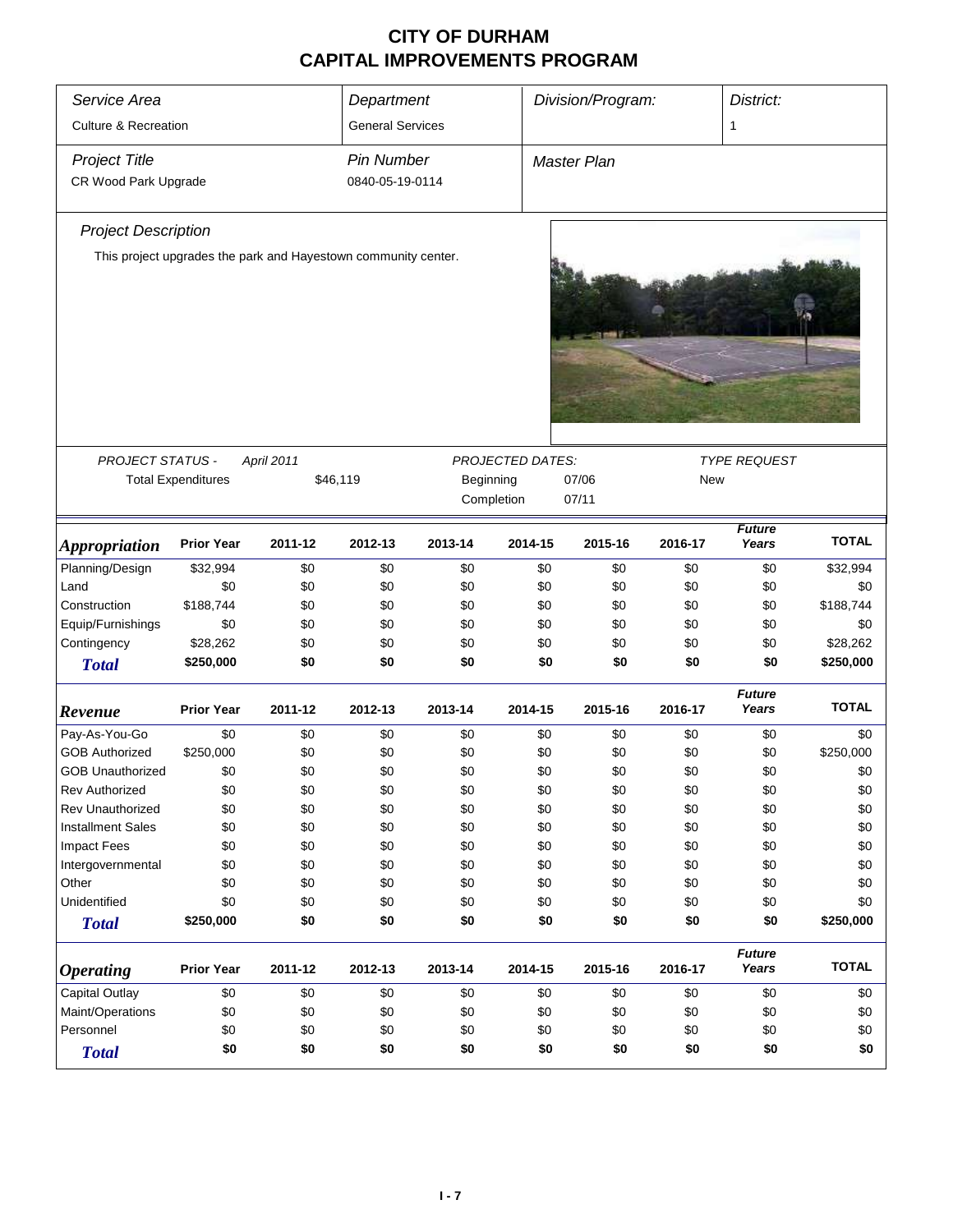| Service Area                    |                                                                        |                   | Department              |                                                                                   |                          | Division/Program:                    |                                                                                  | District:              |              |  |
|---------------------------------|------------------------------------------------------------------------|-------------------|-------------------------|-----------------------------------------------------------------------------------|--------------------------|--------------------------------------|----------------------------------------------------------------------------------|------------------------|--------------|--|
| <b>Culture &amp; Recreation</b> |                                                                        |                   | <b>General Services</b> |                                                                                   |                          |                                      |                                                                                  | 3                      |              |  |
|                                 |                                                                        |                   |                         |                                                                                   |                          |                                      |                                                                                  |                        |              |  |
| <b>Project Title</b>            |                                                                        |                   | <b>Pin Number</b>       |                                                                                   |                          | <b>Master Plan</b>                   |                                                                                  |                        |              |  |
| Crest Street Park Upgrade       |                                                                        |                   | 0812-16-83-4445         |                                                                                   |                          | <b>Facility Condition Assessment</b> |                                                                                  |                        |              |  |
| <b>Project Description</b>      |                                                                        |                   |                         |                                                                                   |                          |                                      |                                                                                  |                        |              |  |
|                                 |                                                                        |                   |                         | This project includes site lighting and electrical repair/replacement, repairs to |                          |                                      |                                                                                  |                        |              |  |
| community center.               | asphalt paving, and fencing replacement. Repairs also include roofing, |                   |                         | plumbing and electrical systems, HVAC, and interior/exterior finishes in the      |                          |                                      | CREST<br>PARK<br>an proprietary.<br>AT DEATH 2 P. LA<br>10222-0033<br>CONTACTORS | STREET                 |              |  |
|                                 |                                                                        |                   |                         |                                                                                   |                          |                                      |                                                                                  |                        |              |  |
| <b>PROJECT STATUS -</b>         |                                                                        | <b>April 2011</b> |                         |                                                                                   | <b>PROJECTED DATES:</b>  |                                      |                                                                                  | <b>TYPE REQUEST</b>    |              |  |
|                                 | <b>Total Expenditures</b>                                              | \$259,311         |                         | Beginning                                                                         |                          | 07/06                                |                                                                                  | Continuation           |              |  |
|                                 |                                                                        |                   |                         | Completion                                                                        |                          | 06/11                                |                                                                                  |                        |              |  |
| <b>Appropriation</b>            | <b>Prior Year</b>                                                      | 2011-12           | 2012-13                 | 2013-14                                                                           | 2014-15                  | 2015-16                              | 2016-17                                                                          | <b>Future</b><br>Years | <b>TOTAL</b> |  |
| Planning/Design                 | \$36,280                                                               | \$0               | \$0                     | \$0                                                                               | \$0                      | \$0                                  | \$0                                                                              | \$0                    | \$36,280     |  |
| Land                            | \$0                                                                    | \$0               | \$0                     | \$0                                                                               | \$0                      | \$0                                  | \$0                                                                              | \$0                    | \$0          |  |
| Construction                    | \$210,172                                                              | \$0               | \$0                     | \$0                                                                               | \$0                      | \$0                                  | \$0                                                                              | \$0                    | \$210,172    |  |
| Equip/Furnishings               | \$0                                                                    | \$0               | \$0                     | \$0                                                                               | \$0                      | \$0                                  | \$0                                                                              | \$0                    | \$0          |  |
| Contingency                     | \$31,548                                                               | \$0               | \$0                     | \$0                                                                               | \$0                      | \$0                                  | \$0                                                                              | \$0                    | \$31,548     |  |
| <b>Total</b>                    | \$278,000                                                              | \$0               | \$0                     | \$0                                                                               | \$0                      | \$0                                  | \$0                                                                              | \$0                    | \$278,000    |  |
| Revenue                         | <b>Prior Year</b>                                                      | 2011-12           | 2012-13                 | 2013-14                                                                           | 2014-15                  | 2015-16                              | 2016-17                                                                          | <b>Future</b><br>Years | <b>TOTAL</b> |  |
| Pay-As-You-Go                   | \$0                                                                    | \$0               | \$0                     | \$0                                                                               | \$0                      | \$0                                  | \$0                                                                              | \$0                    | \$0          |  |
| <b>GOB Authorized</b>           | \$278,000                                                              | \$0               | \$0                     | \$0                                                                               | \$0                      | \$0                                  | \$0                                                                              | \$0                    | \$278,000    |  |
| <b>GOB Unauthorized</b>         | \$0                                                                    | \$0               | \$0                     | \$0                                                                               | \$0                      | \$0                                  | \$0                                                                              | \$0                    | \$0          |  |
| <b>Rev Authorized</b>           | \$0                                                                    | \$0               | \$0                     | \$0                                                                               | \$0                      | \$0                                  | \$0                                                                              | \$0                    | \$0          |  |
| <b>Rev Unauthorized</b>         | \$0                                                                    | \$0               | \$0                     | \$0                                                                               | \$0                      | \$0                                  | \$0                                                                              | \$0                    | \$0          |  |
| <b>Installment Sales</b>        | \$0                                                                    | \$0               | \$0                     | \$0                                                                               | \$0                      | \$0                                  | \$0                                                                              | \$0                    | \$0          |  |
| <b>Impact Fees</b>              | \$0                                                                    | \$0               | \$0                     | \$0                                                                               | \$0                      | \$0                                  | \$0                                                                              | \$0                    | \$0          |  |
| Intergovernmental               | \$0                                                                    | \$0               | \$0                     | \$0                                                                               | \$0                      | \$0                                  | \$0                                                                              | \$0                    | \$0          |  |
| Other                           | \$0                                                                    | \$0               | \$0                     | \$0                                                                               | \$0                      | \$0                                  | \$0                                                                              | \$0                    | \$0          |  |
| Unidentified                    | \$0                                                                    | \$0               | \$0                     | \$0                                                                               | \$0                      | \$0                                  | \$0                                                                              | \$0                    | \$0          |  |
| <b>Total</b>                    | \$278,000                                                              | \$0               | \$0                     | \$0                                                                               | \$0                      | \$0                                  | \$0                                                                              | \$0                    | \$278,000    |  |
| <b>Operating</b>                | <b>Prior Year</b>                                                      | 2011-12           | 2012-13                 | 2013-14                                                                           | 2014-15                  | 2015-16                              | 2016-17                                                                          | <b>Future</b><br>Years | <b>TOTAL</b> |  |
| Capital Outlay                  | \$0                                                                    | \$0               | \$0                     | \$0                                                                               | \$0                      | \$0                                  | \$0                                                                              | \$0                    | \$0          |  |
| Maint/Operations                | \$0                                                                    | \$0               | \$0                     | \$0                                                                               | \$0                      | \$0                                  | \$0                                                                              | \$0                    | \$0          |  |
| Personnel                       | \$0                                                                    | \$0               | \$0                     | \$0                                                                               | \$0                      | \$0                                  | \$0                                                                              | \$0                    | \$0          |  |
| <b>Total</b>                    | \$0                                                                    | \$0               | \$0                     | \$0                                                                               | \$0<br>\$0<br>\$0<br>\$0 |                                      |                                                                                  |                        |              |  |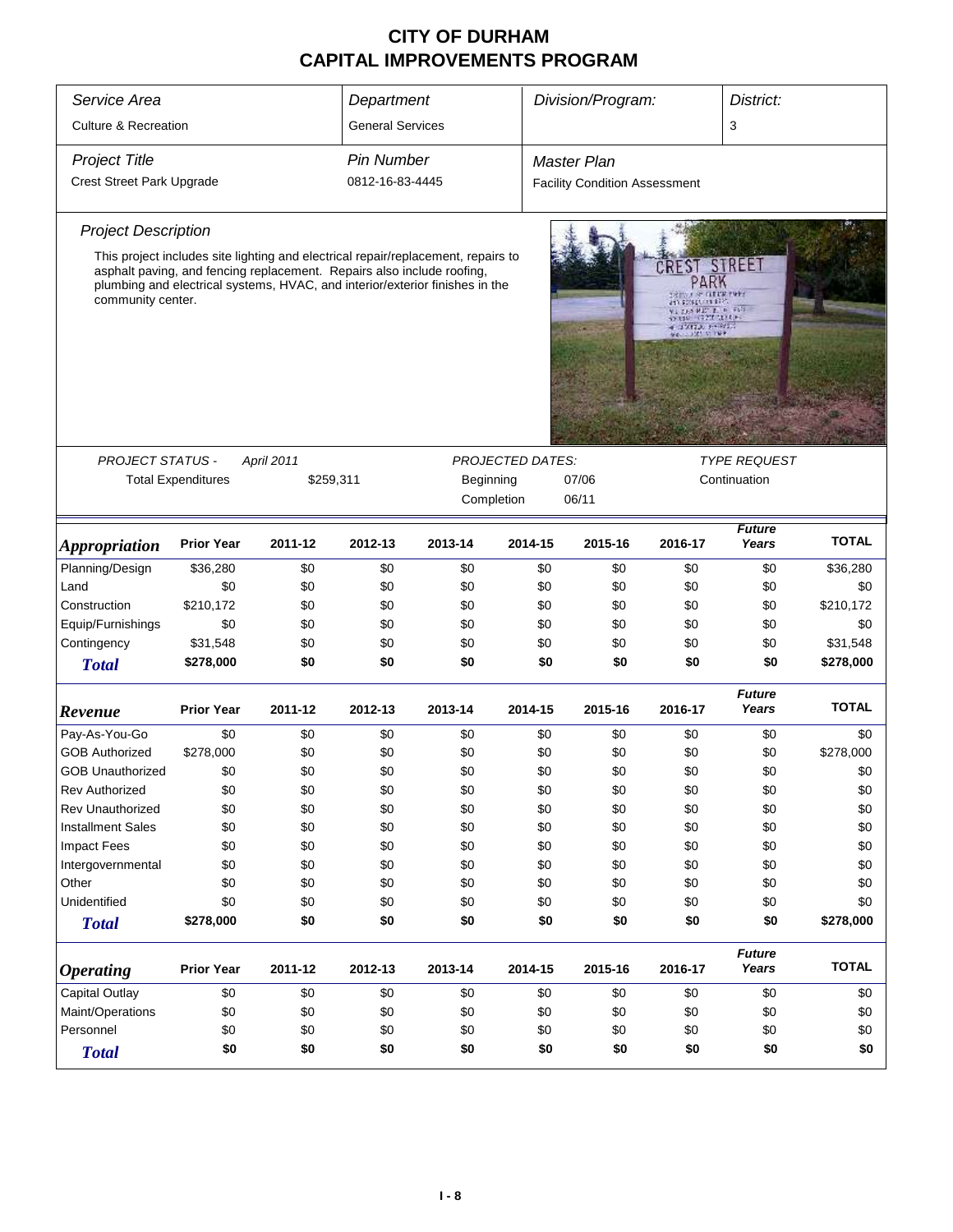| Service Area                                                         |                                                                   |            | Department         |                                                                                 |                         | Division/Program:  |         | District:              |              |  |
|----------------------------------------------------------------------|-------------------------------------------------------------------|------------|--------------------|---------------------------------------------------------------------------------|-------------------------|--------------------|---------|------------------------|--------------|--|
| <b>Culture &amp; Recreation</b>                                      |                                                                   |            | Parks & Recreation |                                                                                 |                         |                    |         | All                    |              |  |
| <b>Project Title</b>                                                 |                                                                   |            | <b>Pin Number</b>  |                                                                                 |                         | <b>Master Plan</b> |         |                        |              |  |
| <b>Event Equipment Replacement</b>                                   |                                                                   |            |                    |                                                                                 |                         |                    |         |                        |              |  |
| <b>Project Description</b>                                           |                                                                   |            |                    |                                                                                 |                         |                    |         |                        |              |  |
|                                                                      |                                                                   |            |                    | This equipment includes the DPR Mobile stage, moonwalks and a sectional         |                         |                    |         |                        |              |  |
|                                                                      | point of being unsafe. The bidding on this project is in process. |            |                    | stage. The sectional stage is no longer available for use as it has aged to the |                         |                    |         |                        | creatiol     |  |
| PROJECT STATUS -                                                     |                                                                   | April 2011 |                    |                                                                                 | <b>PROJECTED DATES:</b> |                    |         | <b>TYPE REQUEST</b>    |              |  |
|                                                                      | <b>Total Expenditures</b>                                         |            | \$0                | Beginning                                                                       |                         | 10/09              | New     |                        |              |  |
|                                                                      |                                                                   |            |                    | Completion                                                                      |                         | 12/11              |         |                        |              |  |
|                                                                      |                                                                   |            |                    |                                                                                 |                         |                    |         | <b>Future</b>          |              |  |
| <i><b>Appropriation</b></i>                                          | <b>Prior Year</b>                                                 | 2011-12    | 2012-13            | 2013-14                                                                         | 2014-15                 | 2015-16            | 2016-17 | Years                  | <b>TOTAL</b> |  |
| Planning/Design                                                      | \$0                                                               | \$0        | \$0                | \$0                                                                             | \$0                     | \$0                | \$0     | \$0                    | \$0          |  |
| Land                                                                 | \$0                                                               | \$0        | \$0                | \$0                                                                             | \$0                     | \$0                | \$0     | \$0                    | \$0          |  |
| Construction                                                         | \$0                                                               | \$0        | \$0                | \$0                                                                             | \$0                     | \$0                | \$0     | \$0                    | \$0          |  |
| Equip/Furnishings                                                    | \$112,500                                                         | \$0        | \$0                | \$0                                                                             | \$0                     | \$0                | \$0     | \$0                    | \$112,500    |  |
| Contingency                                                          | \$0                                                               | \$0        | \$0                | \$0                                                                             | \$0                     | \$0                | \$0     | \$0                    | \$0          |  |
| <b>Total</b>                                                         | \$112,500                                                         | \$0        | \$0                | \$0                                                                             | \$0                     | \$0                | \$0     | \$0                    | \$112,500    |  |
| Revenue                                                              | <b>Prior Year</b>                                                 | 2011-12    | 2012-13            | 2013-14                                                                         | 2014-15                 | 2015-16            | 2016-17 | <b>Future</b><br>Years | <b>TOTAL</b> |  |
| Pay-As-You-Go                                                        | \$112,500                                                         | \$0        | \$0                | \$0                                                                             | \$0                     | \$0                | \$0     | \$0                    | \$112,500    |  |
| <b>GOB Authorized</b>                                                | \$0                                                               | \$0        | \$0                | \$0                                                                             | \$0                     | \$0                | \$0     | \$0                    | \$0          |  |
| GOB Unauthorized                                                     | \$0                                                               | \$0        | \$0                | \$0                                                                             | \$0                     | \$0                | \$0     | \$0                    | \$0          |  |
| <b>Rev Authorized</b>                                                | \$0                                                               | \$0        | \$0                | \$0                                                                             | \$0                     | \$0                | \$0     | \$0                    | \$0          |  |
| Rev Unauthorized                                                     | \$0                                                               | \$0        | \$0                | \$0                                                                             | \$0                     | \$0                | \$0     | \$0                    | \$0          |  |
| <b>Installment Sales</b>                                             | \$0                                                               | \$0        | \$0                | \$0                                                                             | \$0                     | \$0                | \$0     | \$0                    | \$0          |  |
| <b>Impact Fees</b>                                                   | \$0                                                               | \$0        | \$0                | \$0                                                                             | \$0                     | \$0                | \$0     | \$0                    | \$0          |  |
| Intergovernmental                                                    | \$0                                                               | \$0        | \$0                | \$0                                                                             | \$0                     | \$0                | \$0     | \$0                    | \$0          |  |
| Other                                                                | \$0                                                               | \$0        | \$0                | \$0                                                                             | \$0                     | \$0                | \$0     | \$0                    | \$0          |  |
| Unidentified                                                         | \$0                                                               | \$0        | \$0                | \$0                                                                             | \$0                     | \$0                | \$0     | \$0                    | \$0          |  |
| <b>Total</b>                                                         | \$112,500                                                         | \$0        | \$0                | \$0                                                                             | \$0                     | \$0                | \$0     | \$0                    | \$112,500    |  |
| <b>Operating</b>                                                     | <b>Prior Year</b>                                                 | 2011-12    | 2012-13            | 2013-14                                                                         | 2014-15                 | 2015-16            | 2016-17 | <b>Future</b><br>Years | <b>TOTAL</b> |  |
| Capital Outlay                                                       | \$0                                                               | \$0        | \$0                | \$0                                                                             | \$0                     | \$0                | \$0     | \$0                    | \$0          |  |
| Maint/Operations                                                     | \$0                                                               | \$0        | \$0                | \$0                                                                             | \$0                     | \$0                | \$0     | \$0                    | \$0          |  |
| Personnel                                                            | \$0                                                               | \$0        | \$0                | \$0                                                                             | \$0                     | \$0                | \$0     | \$0                    | \$0          |  |
| \$0<br>\$0<br>\$0<br>\$0<br>\$0<br>\$0<br>\$0<br>\$0<br><b>Total</b> |                                                                   |            |                    |                                                                                 |                         |                    |         | \$0                    |              |  |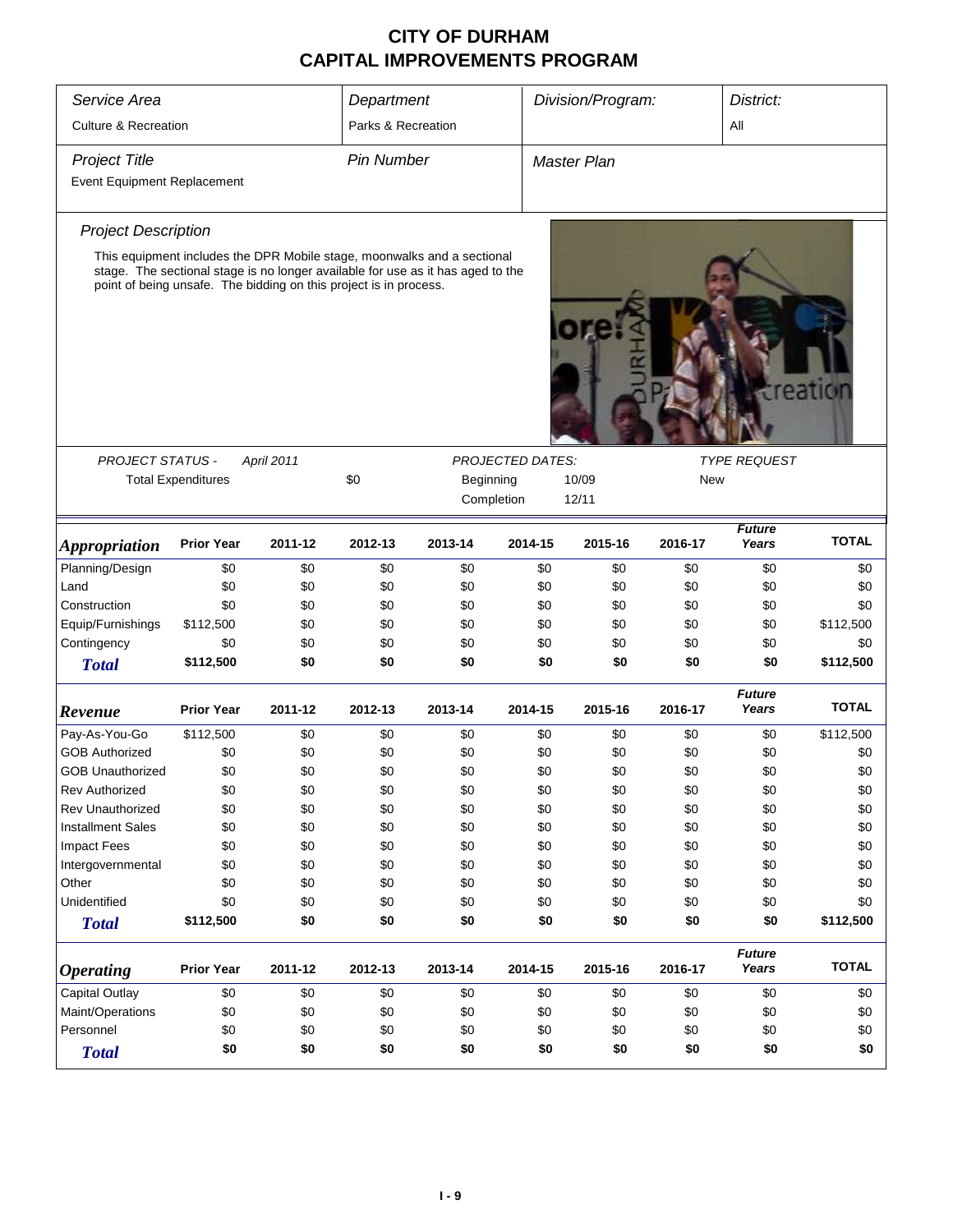| Service Area                                    |                           |            | Department              |                                                                                                                                                                                                                                              |                         | Division/Program:                    |         | District:              |              |  |
|-------------------------------------------------|---------------------------|------------|-------------------------|----------------------------------------------------------------------------------------------------------------------------------------------------------------------------------------------------------------------------------------------|-------------------------|--------------------------------------|---------|------------------------|--------------|--|
| <b>Culture &amp; Recreation</b>                 |                           |            | <b>General Services</b> |                                                                                                                                                                                                                                              |                         |                                      |         | 4                      |              |  |
| <b>Project Title</b>                            |                           |            | <b>Pin Number</b>       |                                                                                                                                                                                                                                              |                         | <b>Master Plan</b>                   |         |                        |              |  |
| Forest Hills Park Upgrade                       |                           |            | 0821-19-52-9071         |                                                                                                                                                                                                                                              |                         | <b>Facility Condition Assessment</b> |         |                        |              |  |
| <b>Project Description</b>                      |                           |            |                         |                                                                                                                                                                                                                                              |                         |                                      |         |                        |              |  |
| system.                                         |                           |            |                         | This project upgrades the 50-acre Forest Hills Park. Project repairs include<br>lighting, pedestrian bridges, asphalt paving, fencing, walkways, playground<br>and safety surfacing, and major renovations to the recreation center and pool |                         |                                      |         |                        |              |  |
|                                                 |                           |            |                         |                                                                                                                                                                                                                                              |                         |                                      |         |                        |              |  |
|                                                 |                           |            |                         |                                                                                                                                                                                                                                              |                         |                                      |         |                        |              |  |
| <b>PROJECT STATUS -</b>                         |                           | April 2011 |                         |                                                                                                                                                                                                                                              | <b>PROJECTED DATES:</b> |                                      |         | <b>TYPE REQUEST</b>    |              |  |
|                                                 | <b>Total Expenditures</b> | \$536,698  |                         | Beginning                                                                                                                                                                                                                                    |                         | Continuation                         |         |                        |              |  |
|                                                 |                           |            |                         |                                                                                                                                                                                                                                              | Completion              | 09/11                                |         |                        |              |  |
| <i><b>Appropriation</b></i>                     | <b>Prior Year</b>         | 2011-12    | 2012-13                 | 2013-14                                                                                                                                                                                                                                      | 2014-15                 | 2015-16                              | 2016-17 | <b>Future</b><br>Years | <b>TOTAL</b> |  |
| Planning/Design                                 | \$69,382                  | \$0        | \$0                     | \$0                                                                                                                                                                                                                                          | \$0                     | \$0                                  | \$0     | \$0                    | \$69,382     |  |
| Land                                            | \$0                       | \$0        | \$0                     | \$0                                                                                                                                                                                                                                          | \$0                     | \$0                                  | \$0     | \$0                    | \$0          |  |
| Construction                                    | \$402,286                 | \$0        | \$0                     | \$0                                                                                                                                                                                                                                          | \$0                     | \$0                                  | \$0     | \$0                    | \$402,286    |  |
| Equip/Furnishings                               | \$0                       | \$0        | \$0                     | \$0                                                                                                                                                                                                                                          | \$0                     | \$0                                  | \$0     | \$0                    | \$0          |  |
| Contingency                                     | \$60,332                  | \$0        | \$0                     | \$0                                                                                                                                                                                                                                          | \$0                     | \$0                                  | \$0     | \$0                    | \$60,332     |  |
| <b>Total</b>                                    | \$532,000                 | \$0        | \$0                     | \$0                                                                                                                                                                                                                                          | \$0                     | \$0                                  | \$0     | \$0                    | \$532,000    |  |
| Revenue                                         | <b>Prior Year</b>         | 2011-12    | 2012-13                 | 2013-14                                                                                                                                                                                                                                      | 2014-15                 | 2015-16                              | 2016-17 | <b>Future</b><br>Years | <b>TOTAL</b> |  |
| Pay-As-You-Go                                   | \$0                       | \$0        | \$0                     | \$0                                                                                                                                                                                                                                          | \$0                     | \$0                                  | \$0     | \$0                    | \$0          |  |
| <b>GOB Authorized</b>                           | \$532,000                 | \$0        | \$0                     | \$0                                                                                                                                                                                                                                          | \$0                     | \$0                                  | \$0     | \$0                    | \$532,000    |  |
| <b>GOB Unauthorized</b>                         | \$0                       | \$0        | \$0                     | \$0                                                                                                                                                                                                                                          | \$0                     | \$0                                  | \$0     | \$0                    | \$0          |  |
| <b>Rev Authorized</b>                           | \$0                       | \$0        | \$0                     | \$0                                                                                                                                                                                                                                          | \$0                     | \$0                                  | \$0     | \$0                    | \$0          |  |
| <b>Rev Unauthorized</b>                         | \$0                       | \$0        | \$0                     | \$0                                                                                                                                                                                                                                          | \$0                     | \$0                                  | \$0     | \$0                    | \$0          |  |
| <b>Installment Sales</b>                        | \$0                       | \$0        | \$0                     | \$0                                                                                                                                                                                                                                          | \$0                     | \$0                                  | \$0     | \$0                    | \$0          |  |
| <b>Impact Fees</b>                              | \$0                       | \$0        | \$0                     | \$0                                                                                                                                                                                                                                          | \$0                     | \$0                                  | \$0     | \$0                    | \$0          |  |
| Intergovernmental                               | \$0                       | \$0        | \$0                     | \$0                                                                                                                                                                                                                                          | \$0                     | \$0                                  | \$0     | \$0                    | \$0          |  |
| Other                                           | \$0                       | \$0        | \$0                     | \$0                                                                                                                                                                                                                                          | \$0                     | \$0                                  | \$0     | \$0                    | \$0          |  |
| Unidentified                                    | \$0                       | \$0        | \$0                     | \$0                                                                                                                                                                                                                                          | \$0                     | \$0                                  | \$0     | \$0                    | \$0          |  |
| <b>Total</b>                                    | \$532,000                 | \$0        | \$0                     | \$0                                                                                                                                                                                                                                          | \$0                     | \$0                                  | \$0     | \$0                    | \$532,000    |  |
| <b>Operating</b>                                | <b>Prior Year</b>         | 2011-12    | 2012-13                 | 2013-14                                                                                                                                                                                                                                      | 2014-15                 | 2015-16                              | 2016-17 | <b>Future</b><br>Years | <b>TOTAL</b> |  |
| Capital Outlay                                  | \$0                       | \$0        | \$0                     | \$0                                                                                                                                                                                                                                          | \$0                     | \$0                                  | \$0     | \$0                    | \$0          |  |
| Maint/Operations                                | \$0                       | \$0        | \$0                     | \$0                                                                                                                                                                                                                                          | \$0                     | \$0                                  | \$0     | \$0                    | \$0          |  |
| Personnel<br>\$0<br>\$0<br>\$0<br>\$0<br>\$0    |                           |            |                         |                                                                                                                                                                                                                                              | \$0                     | \$0                                  | \$0     | \$0                    |              |  |
| \$0<br>\$0<br>\$0<br>\$0<br>\$0<br><b>Total</b> |                           |            |                         |                                                                                                                                                                                                                                              |                         |                                      | \$0     | \$0                    | \$0          |  |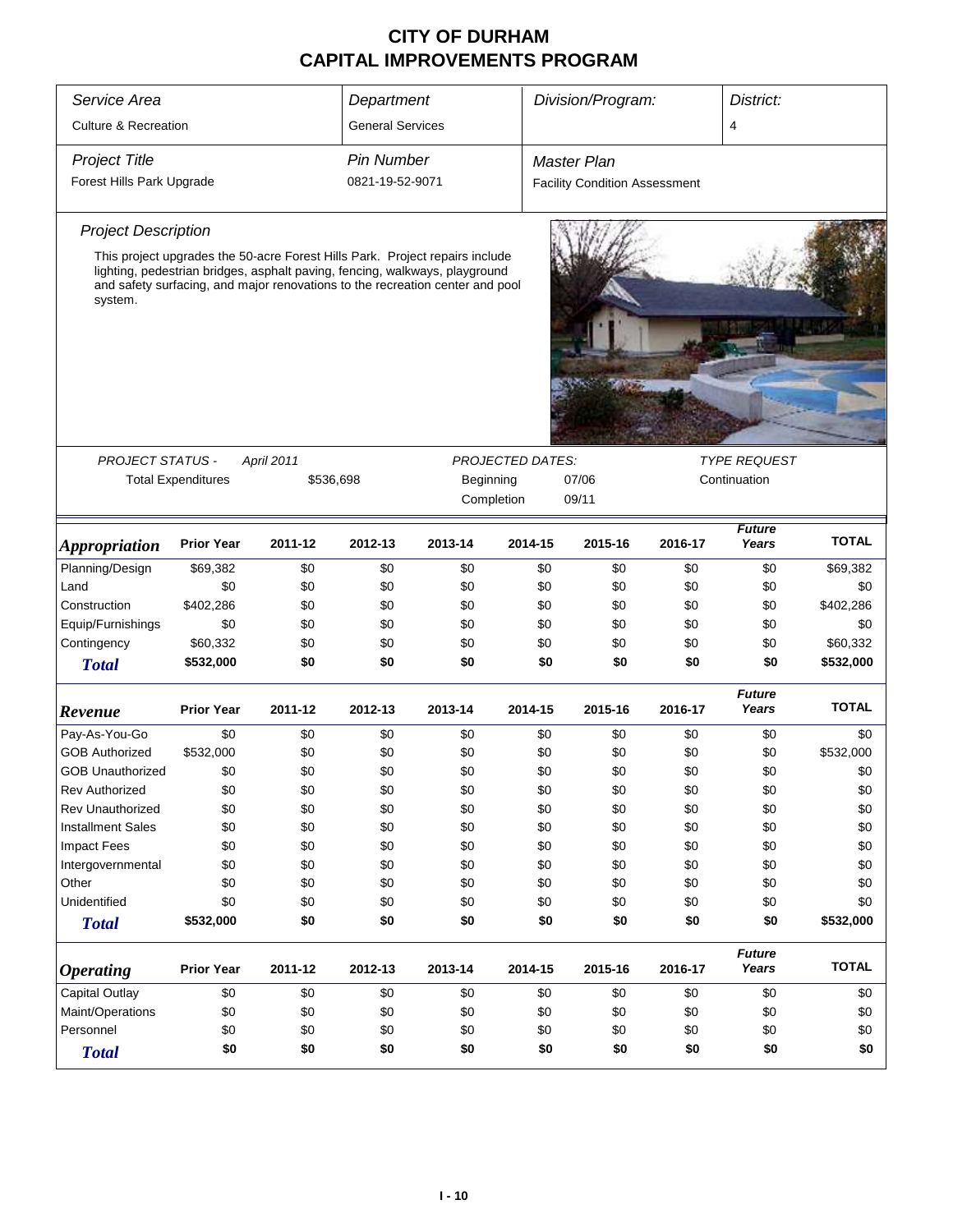| Service Area                    | Division/Program:<br>District:<br>Department |                                                                                 |                         |                         |                         |                    |         |                                     |              |
|---------------------------------|----------------------------------------------|---------------------------------------------------------------------------------|-------------------------|-------------------------|-------------------------|--------------------|---------|-------------------------------------|--------------|
| <b>Culture &amp; Recreation</b> |                                              |                                                                                 | <b>General Services</b> |                         |                         |                    |         | 4                                   |              |
| <b>Project Title</b>            |                                              |                                                                                 | <b>Pin Number</b>       |                         |                         | <b>Master Plan</b> |         |                                     |              |
| Garrett Road Park Upgrade       |                                              |                                                                                 | 0821-19-52-9071         |                         |                         |                    |         |                                     |              |
| <b>Project Description</b>      |                                              |                                                                                 |                         |                         |                         |                    |         |                                     |              |
|                                 |                                              | This project upgrades the 7-acre Garrett Road Park, including site lighting and |                         |                         |                         |                    |         |                                     |              |
| resurfacing.                    |                                              | electrical system repair/replacement, asphalt paving repair, tennis courts      |                         |                         |                         |                    |         |                                     |              |
|                                 |                                              |                                                                                 |                         |                         |                         |                    |         |                                     |              |
| <b>PROJECT STATUS -</b>         |                                              | April 2011                                                                      |                         |                         | <b>PROJECTED DATES:</b> |                    |         | <b>TYPE REQUEST</b><br>Continuation |              |
|                                 | <b>Total Expenditures</b>                    | \$400,372                                                                       |                         | Beginning<br>Completion |                         | 07/06<br>06/11     |         |                                     |              |
|                                 |                                              |                                                                                 |                         |                         |                         |                    |         |                                     |              |
| <i><b>Appropriation</b></i>     | <b>Prior Year</b>                            | 2011-12                                                                         | 2012-13                 | 2013-14                 | 2014-15                 | 2015-16            | 2016-17 | <b>Future</b><br>Years              | <b>TOTAL</b> |
| Planning/Design                 | \$102,086                                    | \$0                                                                             | \$0                     | \$0                     | \$0                     | \$0                | \$0     | \$0                                 | \$102,086    |
| Land                            | \$0                                          | \$0                                                                             | \$0                     | \$0                     | \$0                     | \$0                | \$0     | \$0                                 | \$0          |
| Construction                    | \$456,791                                    | \$0                                                                             | \$0                     | \$0                     | \$0                     | \$0                | \$0     | \$0                                 | \$456,791    |
| Equip/Furnishings               | \$0                                          | \$0                                                                             | \$0                     | \$0                     | \$0                     | \$0                | \$0     | \$0                                 | \$0          |
| Contingency                     | \$86,123                                     | \$0                                                                             | \$0                     | \$0                     | \$0                     | \$0                | \$0     | \$0                                 | \$86,123     |
| <b>Total</b>                    | \$645,000                                    | \$0                                                                             | \$0                     | \$0                     | \$0                     | \$0                | \$0     | \$0                                 | \$645,000    |
|                                 |                                              |                                                                                 |                         |                         |                         |                    |         | <b>Future</b>                       |              |
| Revenue                         | <b>Prior Year</b>                            | 2011-12                                                                         | 2012-13                 | 2013-14                 | 2014-15                 | 2015-16            | 2016-17 | Years                               | <b>TOTAL</b> |
| Pay-As-You-Go                   | \$0                                          | \$0                                                                             | \$0                     | \$0                     | \$0                     | \$0                | \$0     | \$0                                 | \$0          |
| <b>GOB Authorized</b>           | \$645,000                                    | \$0                                                                             | \$0                     | \$0                     | \$0                     | \$0                | \$0     | \$0                                 | \$645,000    |
| <b>GOB Unauthorized</b>         | \$0                                          | \$0                                                                             | \$0                     | \$0                     | \$0                     | \$0                | \$0     | \$0                                 | \$0          |
| Rev Authorized                  | \$0                                          | \$0                                                                             | \$0                     | \$0                     | \$0                     | \$0                | \$0     | \$0                                 | \$0          |
| Rev Unauthorized                | \$0                                          | \$0                                                                             | \$0                     | \$0                     | \$0                     | \$0                | \$0     | \$0                                 | \$0          |
| <b>Installment Sales</b>        | \$0                                          | \$0                                                                             | \$0                     | \$0                     | \$0                     | \$0                | \$0     | \$0                                 | \$0          |
| <b>Impact Fees</b>              | \$0                                          | \$0                                                                             | \$0                     | \$0                     | \$0                     | \$0                | \$0     | \$0                                 | \$0          |
| Intergovernmental               | \$0                                          | \$0                                                                             | \$0                     | \$0                     | \$0                     | \$0                | \$0     | \$0                                 | \$0          |
| Other                           | \$0                                          | \$0                                                                             | \$0                     | \$0                     | \$0                     | \$0                | \$0     | \$0                                 | \$0          |
| <b>Total</b>                    | \$645,000                                    | \$0                                                                             | \$0                     | \$0                     | \$0                     | \$0                | \$0     | \$0                                 | \$645,000    |
| <b>Operating</b>                | <b>Prior Year</b>                            | 2011-12                                                                         | 2012-13                 | 2013-14                 | 2014-15                 | 2015-16            | 2016-17 | <b>Future</b><br>Years              | <b>TOTAL</b> |
| Capital Outlay                  | \$0                                          | \$0                                                                             | \$0                     | \$0                     | \$0                     | \$0                | \$0     | \$0                                 | \$0          |
| Maint/Operations                | \$0                                          | \$0                                                                             | \$0                     | \$0                     | \$0                     | \$0                | \$0     | \$0                                 | \$0          |
| Personnel                       | \$0                                          | \$0                                                                             | \$0                     | \$0                     | \$0                     | \$0                | \$0     | \$0                                 | \$0          |
| <b>Total</b>                    | \$0                                          | \$0                                                                             | \$0                     | \$0                     | \$0                     | \$0                | \$0     | \$0                                 | \$0          |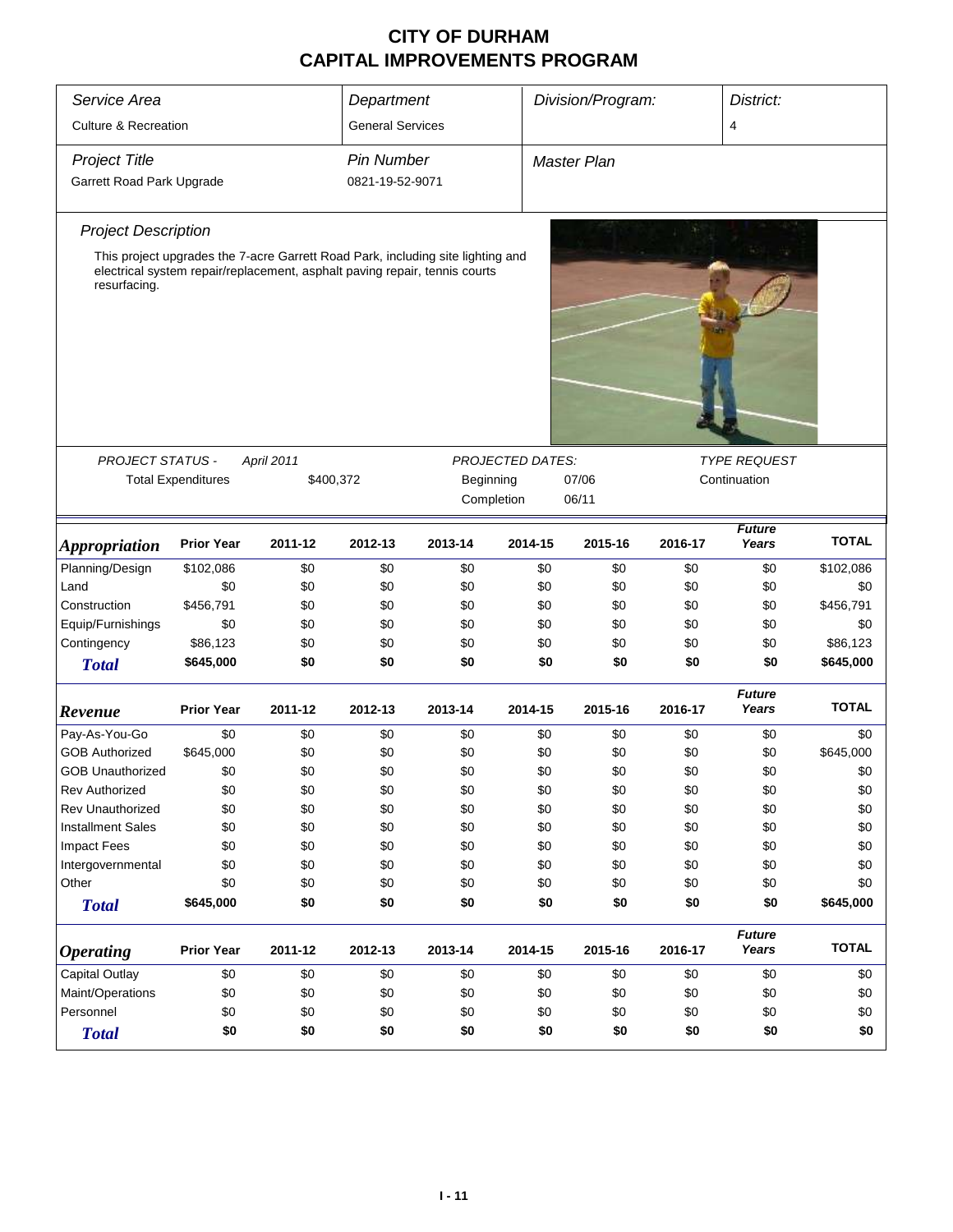| Service Area                                     |                           |                                                                       | Department              | Division/Program: |                         |                                      | District:  |                        |              |
|--------------------------------------------------|---------------------------|-----------------------------------------------------------------------|-------------------------|-------------------|-------------------------|--------------------------------------|------------|------------------------|--------------|
| <b>Culture &amp; Recreation</b>                  |                           |                                                                       | <b>General Services</b> |                   |                         |                                      |            | $\overline{4}$         |              |
| <b>Project Title</b>                             |                           |                                                                       | <b>Pin Number</b>       |                   |                         | <b>Master Plan</b>                   |            |                        |              |
| <b>Grant Park Upgrade</b>                        |                           |                                                                       | 0831-17-12-2000         |                   |                         | <b>Facility Condition Assessment</b> |            |                        |              |
| <b>Project Description</b>                       |                           |                                                                       |                         |                   |                         |                                      |            |                        |              |
|                                                  |                           | This project upgrades the 6-acre Grant Park. The project includes the |                         |                   |                         |                                      |            |                        |              |
|                                                  |                           | replacement of playground and safety surfacing.                       |                         |                   |                         |                                      |            |                        |              |
|                                                  |                           |                                                                       |                         |                   |                         |                                      |            |                        |              |
|                                                  |                           |                                                                       |                         |                   | <b>PROJECTED DATES:</b> |                                      |            | <b>TYPE REQUEST</b>    |              |
| PROJECT STATUS -                                 | <b>Total Expenditures</b> | April 2011<br>\$31,783                                                |                         | Beginning         |                         | 07/06                                |            | Continuation           |              |
|                                                  |                           |                                                                       |                         |                   | Completion              | 06/11                                |            |                        |              |
|                                                  |                           |                                                                       |                         |                   |                         |                                      |            |                        |              |
| <i><b>Appropriation</b></i>                      | <b>Prior Year</b>         | 2011-12                                                               | 2012-13                 | 2013-14           | 2014-15                 | 2015-16                              | 2016-17    | <b>Future</b><br>Years | <b>TOTAL</b> |
| Planning/Design                                  | \$36,280                  | \$0                                                                   | \$0                     | \$0               | \$0                     | \$0                                  | \$0        | \$0                    | \$36,280     |
| Land                                             | \$0                       | \$0                                                                   | \$0                     | \$0               | \$0                     | \$0                                  | \$0        | \$0                    | \$0          |
| Construction                                     | \$46,235                  | \$0                                                                   | \$0                     | \$0               | \$0                     | \$0                                  | \$0        | \$0                    | \$46,235     |
| Equip/Furnishings                                | \$0                       | \$0                                                                   | \$0                     | \$0               | \$0                     | \$0                                  | \$0        | \$0                    | \$0          |
| Contingency                                      | \$31,548                  | \$0                                                                   | \$0                     | \$0               | \$0                     | \$0                                  | \$0        | \$0                    | \$31,548     |
| <b>Total</b>                                     | \$114,063                 | \$0                                                                   | \$0                     | \$0               | \$0                     | \$0                                  | \$0        | \$0                    | \$114,063    |
|                                                  | <b>Prior Year</b>         | 2011-12                                                               | 2012-13                 | 2013-14           | 2014-15                 | 2015-16                              | 2016-17    | <b>Future</b><br>Years | <b>TOTAL</b> |
| Revenue                                          |                           |                                                                       |                         |                   |                         |                                      |            |                        |              |
| Pay-As-You-Go                                    | \$0                       | \$0                                                                   | \$0                     | \$0               | \$0                     | \$0                                  | \$0        | \$0                    | \$0          |
| <b>GOB Authorized</b>                            | \$114,063                 | \$0                                                                   | \$0                     | \$0               | \$0                     | \$0                                  | \$0        | \$0                    | \$114,063    |
| <b>GOB Unauthorized</b>                          | \$0                       | \$0                                                                   | \$0                     | \$0               | \$0                     | \$0                                  | \$0        | \$0                    | \$0          |
| <b>Rev Authorized</b><br><b>Rev Unauthorized</b> | \$0                       | \$0                                                                   | \$0                     | \$0               | \$0                     | \$0                                  | \$0        | \$0                    | \$0          |
|                                                  | \$0                       | \$0                                                                   | \$0                     | \$0               | \$0                     | \$0                                  | \$0        | \$0                    | \$0          |
| <b>Installment Sales</b>                         | \$0<br>\$0                | \$0<br>\$0                                                            | \$0<br>\$0              | \$0<br>\$0        | \$0                     | \$0<br>\$0                           | \$0        | \$0                    | \$0<br>\$0   |
| <b>Impact Fees</b><br>Intergovernmental          | \$0                       | \$0                                                                   | \$0                     | \$0               | \$0<br>\$0              | \$0                                  | \$0<br>\$0 | \$0<br>\$0             | \$0          |
| Unidentified                                     | \$0                       | \$0                                                                   | \$0                     | \$0               | \$0                     | \$0                                  | \$0        | \$0                    | \$0          |
|                                                  | \$114,063                 | \$0                                                                   | \$0                     | \$0               | \$0                     | \$0                                  | \$0        | \$0                    | \$114,063    |
| <b>Total</b>                                     |                           |                                                                       |                         |                   |                         |                                      |            |                        |              |
| <i><b>Operating</b></i>                          | <b>Prior Year</b>         | 2011-12                                                               | 2012-13                 | 2013-14           | 2014-15                 | 2015-16                              | 2016-17    | <b>Future</b><br>Years | <b>TOTAL</b> |
| Capital Outlay                                   | \$0                       | \$0                                                                   | \$0                     | \$0               | \$0                     | \$0                                  | \$0        | \$0                    | \$0          |
| Maint/Operations                                 | \$0                       | \$0                                                                   | \$0                     | \$0               | \$0                     | \$0                                  | \$0        | \$0                    | \$0          |
| Personnel                                        | \$0                       | \$0                                                                   | \$0                     | \$0               | \$0                     | \$0                                  | \$0        | \$0                    | \$0          |
| <b>Total</b>                                     | \$0                       | \$0                                                                   | \$0                     | \$0               | \$0                     | \$0                                  | \$0        | \$0                    | \$0          |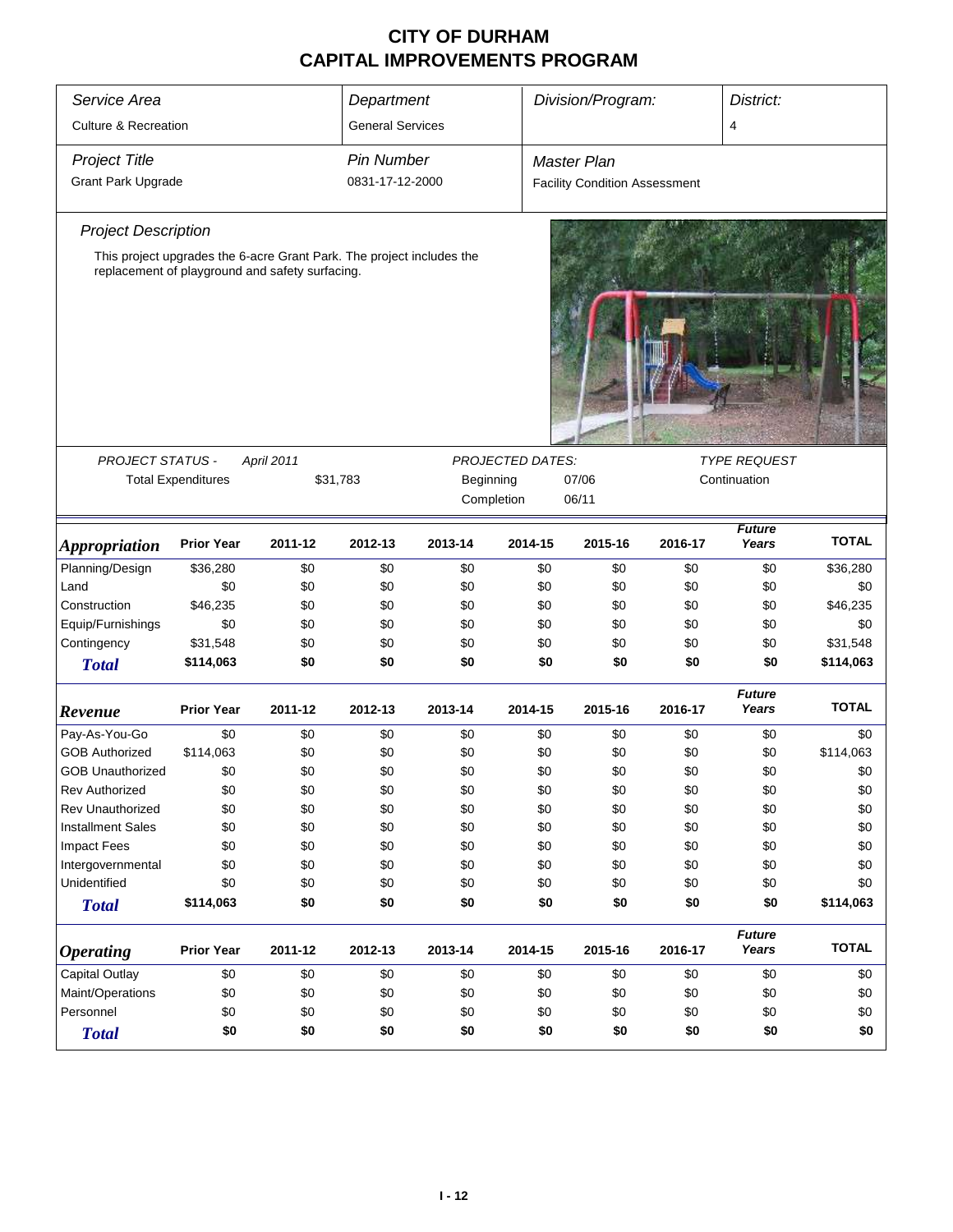| Service Area                             | Department                |                                                                              |                         | Division/Program: |                         | District:                             |            |                        |                  |
|------------------------------------------|---------------------------|------------------------------------------------------------------------------|-------------------------|-------------------|-------------------------|---------------------------------------|------------|------------------------|------------------|
| <b>Culture &amp; Recreation</b>          |                           |                                                                              | <b>General Services</b> |                   |                         |                                       |            | $\overline{2}$         |                  |
| <b>Project Title</b>                     |                           |                                                                              | <b>Pin Number</b>       |                   |                         | <b>Master Plan</b>                    |            |                        |                  |
| Lake Michie Upgrade                      |                           |                                                                              | 0848-03-01-2864         |                   |                         | <b>Facility Conditions Assessment</b> |            |                        |                  |
| <b>Project Description</b>               |                           |                                                                              |                         |                   |                         |                                       |            |                        |                  |
|                                          |                           | This project upgrades recreation facilities at Lake Michie, including Spruce |                         |                   |                         |                                       |            |                        |                  |
| facility is located at 2303 Bahama Road. |                           | Pine Lodge, playground, and boathouse, and the caretaker's house. The        |                         |                   |                         |                                       |            |                        |                  |
|                                          |                           |                                                                              |                         |                   |                         |                                       |            |                        |                  |
|                                          |                           |                                                                              |                         |                   |                         |                                       |            |                        |                  |
|                                          |                           |                                                                              |                         |                   |                         |                                       |            |                        |                  |
|                                          |                           |                                                                              |                         |                   |                         |                                       |            |                        |                  |
|                                          |                           |                                                                              |                         |                   | <b>PROJECTED DATES:</b> |                                       |            |                        |                  |
| PROJECT STATUS -                         |                           | April 2011                                                                   |                         |                   | <b>TYPE REQUEST</b>     |                                       |            |                        |                  |
|                                          | <b>Total Expenditures</b> | Beginning<br>07/06<br>\$354,473<br>Completion<br>08/11                       |                         |                   |                         |                                       |            | Continuation           |                  |
|                                          |                           |                                                                              |                         |                   |                         |                                       |            |                        |                  |
| <i><b>Appropriation</b></i>              | <b>Prior Year</b>         | 2011-12                                                                      | 2012-13                 | 2013-14           | 2014-15                 | 2015-16                               | 2016-17    | <b>Future</b><br>Years | <b>TOTAL</b>     |
| Planning/Design                          | \$48,924                  | \$0                                                                          | \$0                     | \$0               | \$0                     | \$0                                   | \$0        | \$0                    | \$48,924         |
| Land                                     | \$0                       | \$0                                                                          | \$0                     | \$0               | \$0                     | \$0                                   | \$0        | \$0                    | \$0              |
| Construction                             | \$363,008                 | \$0                                                                          | \$0                     | \$0               | \$0                     | \$0                                   | \$0        | \$0                    | \$363,008        |
| Equip/Furnishings                        | \$0                       | \$0                                                                          | \$0                     | \$0               | \$0                     | \$0                                   | \$0        | \$0                    | \$0              |
| Contingency                              | \$40,634                  | \$0                                                                          | \$0                     | \$0               | \$0                     | \$0                                   | \$0        | \$0                    | \$40,634         |
| <b>Total</b>                             | \$452,566                 | \$0                                                                          | \$0                     | \$0               | \$0                     | \$0                                   | \$0        | \$0                    | \$452,566        |
| Revenue                                  | <b>Prior Year</b>         | 2011-12                                                                      | 2012-13                 | 2013-14           | 2014-15                 | 2015-16                               | 2016-17    | <b>Future</b><br>Years | <b>TOTAL</b>     |
|                                          |                           |                                                                              |                         |                   |                         |                                       |            |                        |                  |
| Pay-As-You-Go<br><b>GOB Authorized</b>   | \$0<br>\$452,566          | \$0<br>\$0                                                                   | \$0<br>\$0              | \$0<br>\$0        | \$0<br>\$0              | \$0<br>\$0                            | \$0<br>\$0 | \$0<br>\$0             | \$0<br>\$452,566 |
| <b>GOB Unauthorized</b>                  | \$0                       | \$0                                                                          | \$0                     | \$0               | \$0                     | \$0                                   | \$0        | \$0                    | \$0              |
| Rev Authorized                           | \$0                       | \$0                                                                          | \$0                     | \$0               | \$0                     | \$0                                   | \$0        | \$0                    | \$0              |
| Rev Unauthorized                         | \$0                       | \$0                                                                          | \$0                     | \$0               | \$0                     | \$0                                   | \$0        | \$0                    | \$0              |
| <b>Installment Sales</b>                 | \$0                       | \$0                                                                          | \$0                     | \$0               | \$0                     | \$0                                   | \$0        | \$0                    | \$0              |
| <b>Impact Fees</b>                       | \$0                       | \$0                                                                          | \$0                     | \$0               | \$0                     | \$0                                   | \$0        | \$0                    | \$0              |
| Intergovernmental                        | \$0                       | \$0                                                                          | \$0                     | \$0               | \$0                     | \$0                                   | \$0        | \$0                    | \$0              |
| Unidentified                             | \$0                       | \$0                                                                          | \$0                     | \$0               | \$0                     | \$0                                   | \$0        | \$0                    | \$0              |
| <b>Total</b>                             | \$452,566                 | \$0                                                                          | \$0                     | \$0               | \$0                     | \$0                                   | \$0        | \$0                    | \$452,566        |
| <b>Operating</b>                         | <b>Prior Year</b>         | 2011-12                                                                      | 2012-13                 | 2013-14           | 2014-15                 | 2015-16                               | 2016-17    | <b>Future</b><br>Years | <b>TOTAL</b>     |
| Capital Outlay                           | \$0                       | \$0                                                                          | \$0                     | \$0               | \$0                     | \$0                                   | \$0        | \$0                    | \$0              |
| Maint/Operations                         | \$0                       | \$0                                                                          | \$0                     | \$0               | \$0                     | \$0                                   | \$0        | \$0                    | \$0              |
| Personnel<br>\$0<br>\$0<br>\$0<br>\$0    |                           |                                                                              |                         |                   | \$0                     | \$0                                   | \$0        | \$0                    | \$0              |
| <b>Total</b>                             | \$0                       | \$0                                                                          | \$0                     | \$0               | \$0                     | \$0                                   | \$0        | \$0                    | \$0              |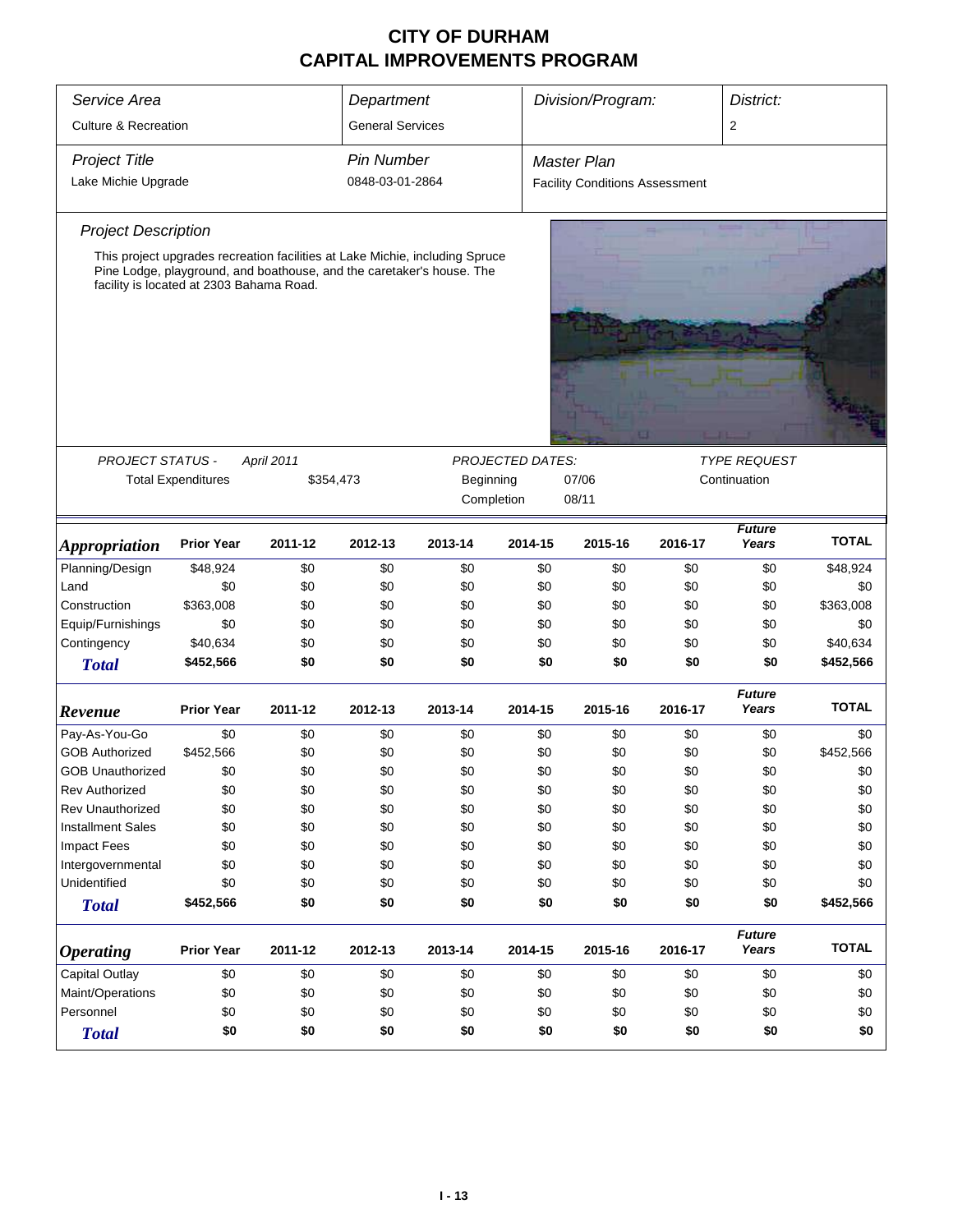| Service Area                  |                                                                                                                                                                                                                                                                                                                                                                                                                                                                                      |            | Department              | Division/Program: |                         |                                            | District: |                        |              |
|-------------------------------|--------------------------------------------------------------------------------------------------------------------------------------------------------------------------------------------------------------------------------------------------------------------------------------------------------------------------------------------------------------------------------------------------------------------------------------------------------------------------------------|------------|-------------------------|-------------------|-------------------------|--------------------------------------------|-----------|------------------------|--------------|
| Culture & Recreation          |                                                                                                                                                                                                                                                                                                                                                                                                                                                                                      |            | <b>General Services</b> |                   |                         | Park Planning                              |           | 3                      |              |
| <b>Project Title</b>          |                                                                                                                                                                                                                                                                                                                                                                                                                                                                                      |            | <b>Pin Number</b>       |                   |                         | <b>Master Plan</b>                         |           |                        |              |
| Leigh Farm Park, Phase I & II |                                                                                                                                                                                                                                                                                                                                                                                                                                                                                      |            | 0709-04-41-7387         |                   |                         | Parks and Recreation Master Plan 2003-2013 |           |                        |              |
|                               |                                                                                                                                                                                                                                                                                                                                                                                                                                                                                      |            |                         |                   |                         |                                            |           |                        |              |
| <b>Project Description</b>    |                                                                                                                                                                                                                                                                                                                                                                                                                                                                                      |            |                         |                   |                         |                                            |           |                        |              |
| the Tobacco Barn.             | Phase 1 of this project funds the restoration of the National Register property<br>at Leigh Farm Park; Phase 2 will include refurbishing the 1832 house and<br>buildings as a visitor and educational center, bringing parking and water/sewer<br>to the site, and adding recreational amenities. Renovations to existing<br>structures will include: The Leigh House, Slave Houses 1 & 2, The Dairy, The<br>Carriage, Smoke, Pump, and Pack Houses; along with major renovations to |            |                         |                   |                         |                                            |           |                        |              |
|                               |                                                                                                                                                                                                                                                                                                                                                                                                                                                                                      |            |                         |                   | <b>TYPE REQUEST</b>     |                                            |           |                        |              |
| <b>PROJECT STATUS -</b>       | <b>Total Expenditures</b>                                                                                                                                                                                                                                                                                                                                                                                                                                                            | April 2011 | \$646,225               | Beginning         | <b>PROJECTED DATES:</b> | 06/07                                      |           | Continuation           |              |
|                               |                                                                                                                                                                                                                                                                                                                                                                                                                                                                                      |            |                         |                   | Completion              | 08/12                                      |           |                        |              |
|                               |                                                                                                                                                                                                                                                                                                                                                                                                                                                                                      |            |                         |                   |                         |                                            |           |                        |              |
| <b>Appropriation</b>          | <b>Prior Year</b>                                                                                                                                                                                                                                                                                                                                                                                                                                                                    | 2011-12    | 2012-13                 | 2013-14           | 2014-15                 | 2015-16                                    | 2016-17   | <b>Future</b><br>Years | <b>TOTAL</b> |
| Planning/Design               | \$141,389                                                                                                                                                                                                                                                                                                                                                                                                                                                                            | \$0        | \$59,094                | \$0               | \$0                     | \$0                                        | \$0       | \$0                    | \$200,483    |
| Land                          | \$200,000                                                                                                                                                                                                                                                                                                                                                                                                                                                                            | \$0        | \$0                     | \$0               | \$0                     | \$0                                        | \$0       | \$0                    | \$200,000    |
| Construction                  | \$908,921                                                                                                                                                                                                                                                                                                                                                                                                                                                                            | \$0        | \$130,000               | \$0               | \$0                     | \$0                                        | \$0       | \$0                    | \$1,038,921  |
| Equip/Furnishings             | \$0                                                                                                                                                                                                                                                                                                                                                                                                                                                                                  | \$0        | \$0                     | \$0               | \$0                     | \$0                                        | \$0       | \$0                    | \$0          |
| Contingency                   | \$48,550                                                                                                                                                                                                                                                                                                                                                                                                                                                                             | \$0        | \$13,000                | \$0               | \$0                     | \$0                                        | \$0       | \$0                    | \$61,550     |
| <b>Total</b>                  | \$1,298,860                                                                                                                                                                                                                                                                                                                                                                                                                                                                          | \$0        | \$202,094               | \$0               | \$0                     | \$0                                        | \$0       | \$0                    | \$1,500,954  |
| Revenue                       | <b>Prior Year</b>                                                                                                                                                                                                                                                                                                                                                                                                                                                                    | 2011-12    | 2012-13                 | 2013-14           | 2014-15                 | 2015-16                                    | 2016-17   | <b>Future</b><br>Years | <b>TOTAL</b> |
| Pay-As-You-Go                 | \$0                                                                                                                                                                                                                                                                                                                                                                                                                                                                                  | \$0        | \$0                     | \$0               | \$0                     | \$0                                        | \$0       | \$0                    | \$0          |
| <b>GOB Authorized</b>         | \$300,000                                                                                                                                                                                                                                                                                                                                                                                                                                                                            | \$0        | \$0                     | \$0               | \$0                     | \$0                                        | \$0       | \$0                    | \$300,000    |
| <b>GOB Unauthorized</b>       | \$0                                                                                                                                                                                                                                                                                                                                                                                                                                                                                  | \$0        | \$0                     | \$0               | \$0                     | \$0                                        | \$0       | \$0                    | \$0          |
| <b>Rev Authorized</b>         | \$0                                                                                                                                                                                                                                                                                                                                                                                                                                                                                  | \$0        | \$0                     | \$0               | \$0                     | \$0                                        | \$0       | \$0                    | \$0          |
| <b>Rev Unauthorized</b>       | \$0                                                                                                                                                                                                                                                                                                                                                                                                                                                                                  | \$0        | \$0                     | \$0               | \$0                     | \$0                                        | \$0       | \$0                    | \$0          |
| <b>Installment Sales</b>      | \$0                                                                                                                                                                                                                                                                                                                                                                                                                                                                                  | \$0        | \$0                     | \$0               | \$0                     | \$0                                        | \$0       | \$0                    | \$0          |
| Impact Fees                   | \$798,860                                                                                                                                                                                                                                                                                                                                                                                                                                                                            | \$0        | \$0                     | \$0               | \$0                     | \$0                                        | \$0       | \$0                    | \$798,860    |
| Intergovernmental             | \$0                                                                                                                                                                                                                                                                                                                                                                                                                                                                                  | \$0        | \$0                     | \$0               | \$0                     | \$0                                        | \$0       | \$0                    | \$0          |
| Other                         | \$200,000                                                                                                                                                                                                                                                                                                                                                                                                                                                                            | \$0        | \$0                     | \$0               | \$0                     | \$0                                        | \$0       | \$0                    | \$200,000    |
| Unidentified                  | \$0                                                                                                                                                                                                                                                                                                                                                                                                                                                                                  | \$0        | \$202,094               | \$0               | \$0                     | \$0                                        | \$0       | \$0                    | \$202,094    |
| <b>Total</b>                  | \$1,298,860                                                                                                                                                                                                                                                                                                                                                                                                                                                                          | \$0        | \$202,094               | \$0               | \$0                     | \$0                                        | \$0       | \$0                    | \$1,500,954  |
| <b>Operating</b>              | <b>Prior Year</b>                                                                                                                                                                                                                                                                                                                                                                                                                                                                    | 2011-12    | 2012-13                 | 2013-14           | 2014-15                 | 2015-16                                    | 2016-17   | <b>Future</b><br>Years | <b>TOTAL</b> |
| Capital Outlay                | \$0                                                                                                                                                                                                                                                                                                                                                                                                                                                                                  | \$0        | \$0                     | \$0               | \$0                     | \$0                                        | \$55,000  | \$55,000               | \$110,000    |
| Maint/Operations              | \$0                                                                                                                                                                                                                                                                                                                                                                                                                                                                                  | \$0        | \$0                     | \$1,000           | \$12,000                | \$18,000                                   | \$19,000  | \$20,000               | \$70,000     |
| Personnel                     | \$0                                                                                                                                                                                                                                                                                                                                                                                                                                                                                  | \$0        | \$0                     | \$5,000           | \$40,000                | \$43,000                                   | \$48,000  | \$50,000               | \$186,000    |
| <b>Total</b>                  | \$0                                                                                                                                                                                                                                                                                                                                                                                                                                                                                  | \$0        | \$0                     | \$6,000           | \$52,000                | \$61,000                                   | \$122,000 | \$125,000              | \$366,000    |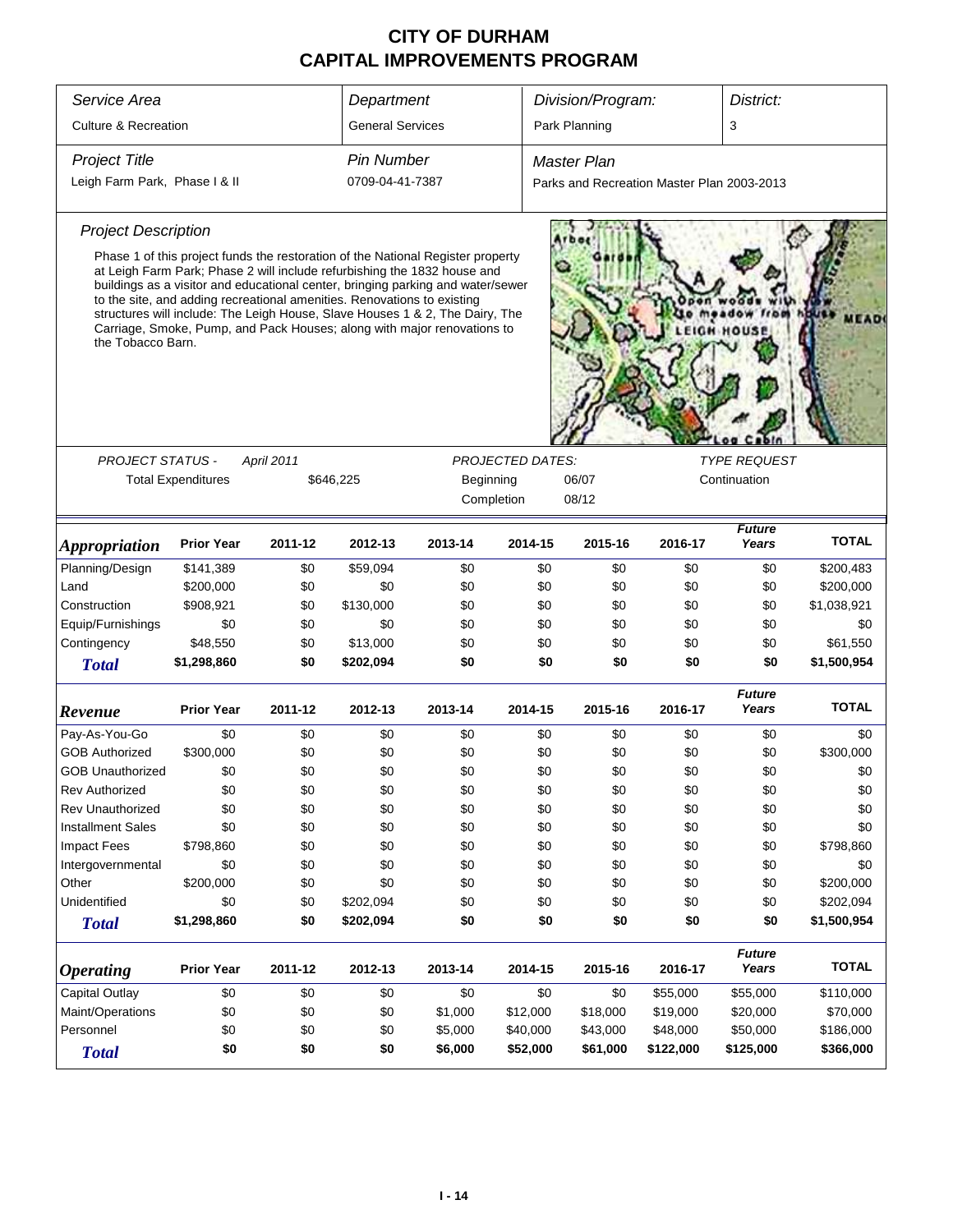| Service Area                                             |                           |                                                                                                                              |                                                                      | Division/Program:<br>District:<br>Department                                 |         |                                      |         |                        |              |  |
|----------------------------------------------------------|---------------------------|------------------------------------------------------------------------------------------------------------------------------|----------------------------------------------------------------------|------------------------------------------------------------------------------|---------|--------------------------------------|---------|------------------------|--------------|--|
| <b>Culture &amp; Recreation</b>                          |                           |                                                                                                                              | <b>General Services</b>                                              |                                                                              |         |                                      |         | 3                      |              |  |
| <b>Project Title</b>                                     |                           |                                                                                                                              | <b>Pin Number</b>                                                    |                                                                              |         | <b>Master Plan</b>                   |         |                        |              |  |
| Lyon Park Upgrade                                        |                           |                                                                                                                              | 0821-14-44-3838                                                      |                                                                              |         | <b>Facility Condition Assessment</b> |         |                        |              |  |
| <b>Project Description</b>                               |                           |                                                                                                                              |                                                                      |                                                                              |         |                                      |         |                        |              |  |
|                                                          |                           | The park will receive general repairs and the facility will receive<br>system, HVAC, and structure renovations and upgrades. |                                                                      | This project upgrades conditions at Lyon Park and the Community Life Center. |         |                                      |         |                        |              |  |
| <b>PROJECT STATUS -</b>                                  |                           | April 2011                                                                                                                   |                                                                      |                                                                              |         |                                      |         | <b>TYPE REQUEST</b>    |              |  |
|                                                          | <b>Total Expenditures</b> | \$478,677                                                                                                                    | <b>PROJECTED DATES:</b><br>Beginning<br>07/06<br>Completion<br>07/11 |                                                                              |         |                                      |         | New                    |              |  |
| <b>Appropriation</b>                                     | <b>Prior Year</b>         | 2011-12                                                                                                                      | 2012-13                                                              | 2013-14                                                                      | 2014-15 | 2015-16                              | 2016-17 | <b>Future</b><br>Years | <b>TOTAL</b> |  |
| Planning/Design                                          | \$87,767                  | \$0                                                                                                                          | \$0                                                                  | \$0                                                                          | \$0     | \$0                                  | \$0     | \$0                    | \$87,767     |  |
| Land                                                     | \$0                       | \$0                                                                                                                          | \$0                                                                  | \$0                                                                          | \$0     | \$0                                  | \$0     | \$0                    | \$0          |  |
| Construction                                             | \$508,914                 | \$0                                                                                                                          | \$0                                                                  | \$0                                                                          | \$0     | \$0                                  | \$0     | \$0                    | \$508,914    |  |
| Equip/Furnishings                                        | \$0                       | \$0                                                                                                                          | \$0                                                                  | \$0                                                                          | \$0     | \$0                                  | \$0     | \$0                    | \$0          |  |
| Contingency                                              | \$76,319                  | \$0                                                                                                                          | \$0                                                                  | \$0                                                                          | \$0     | \$0                                  | \$0     | \$0                    | \$76,319     |  |
| <b>Total</b>                                             | \$673,000                 | \$0                                                                                                                          | \$0                                                                  | \$0                                                                          | \$0     | \$0                                  | \$0     | \$0                    | \$673,000    |  |
| Revenue                                                  | <b>Prior Year</b>         | 2011-12                                                                                                                      | 2012-13                                                              | 2013-14                                                                      | 2014-15 | 2015-16                              | 2016-17 | <b>Future</b><br>Years | <b>TOTAL</b> |  |
| Pay-As-You-Go                                            | \$0                       | \$0                                                                                                                          | \$0                                                                  | \$0                                                                          | \$0     | \$0                                  | \$0     | \$0                    | \$0          |  |
| <b>GOB Authorized</b>                                    | \$673,000                 | \$0                                                                                                                          | \$0                                                                  | \$0                                                                          | \$0     | \$0                                  | \$0     | \$0                    | \$673,000    |  |
| <b>GOB Unauthorized</b>                                  | \$0                       | \$0                                                                                                                          | \$0                                                                  | \$0                                                                          | \$0     | \$0                                  | \$0     | \$0                    | \$0          |  |
| Rev Authorized                                           | \$0                       | \$0                                                                                                                          | \$0                                                                  | \$0                                                                          | \$0     | \$0                                  | \$0     | \$0                    | \$0          |  |
| <b>Rev Unauthorized</b>                                  | \$0                       | \$0                                                                                                                          | \$0                                                                  | \$0                                                                          | \$0     | \$0                                  | \$0     | \$0                    | \$0          |  |
| <b>Installment Sales</b>                                 | \$0                       | \$0                                                                                                                          | \$0                                                                  | \$0                                                                          | \$0     | \$0                                  | \$0     | \$0                    | \$0          |  |
| <b>Impact Fees</b>                                       | \$0                       | \$0                                                                                                                          | \$0                                                                  | \$0                                                                          | \$0     | \$0                                  | \$0     | \$0                    | \$0          |  |
| Unidentified                                             | \$0                       | \$0                                                                                                                          | \$0                                                                  | \$0                                                                          | \$0     | \$0                                  | \$0     | \$0                    | \$0          |  |
| <b>Total</b>                                             | \$673,000                 | \$0                                                                                                                          | \$0                                                                  | \$0                                                                          | \$0     | \$0                                  | \$0     | \$0                    | \$673,000    |  |
| <b>Operating</b>                                         | <b>Prior Year</b>         | 2011-12                                                                                                                      | 2012-13                                                              | 2013-14                                                                      | 2014-15 | 2015-16                              | 2016-17 | <b>Future</b><br>Years | <b>TOTAL</b> |  |
| <b>Capital Outlay</b><br>\$0<br>\$0<br>\$0<br>\$0<br>\$0 |                           |                                                                                                                              |                                                                      |                                                                              | \$0     | \$0                                  | \$0     | \$0                    |              |  |
| Maint/Operations<br>\$0<br>\$0<br>\$0<br>\$0<br>\$0      |                           |                                                                                                                              |                                                                      |                                                                              | \$0     | \$0                                  | \$0     | \$0                    |              |  |
| Personnel<br>\$0<br>\$0<br>\$0<br>\$0<br>\$0             |                           |                                                                                                                              |                                                                      |                                                                              | \$0     | \$0                                  | \$0     | \$0                    |              |  |
| <b>Total</b>                                             | \$0                       | \$0                                                                                                                          | \$0                                                                  | \$0                                                                          | \$0     | \$0                                  | \$0     | \$0                    | \$0          |  |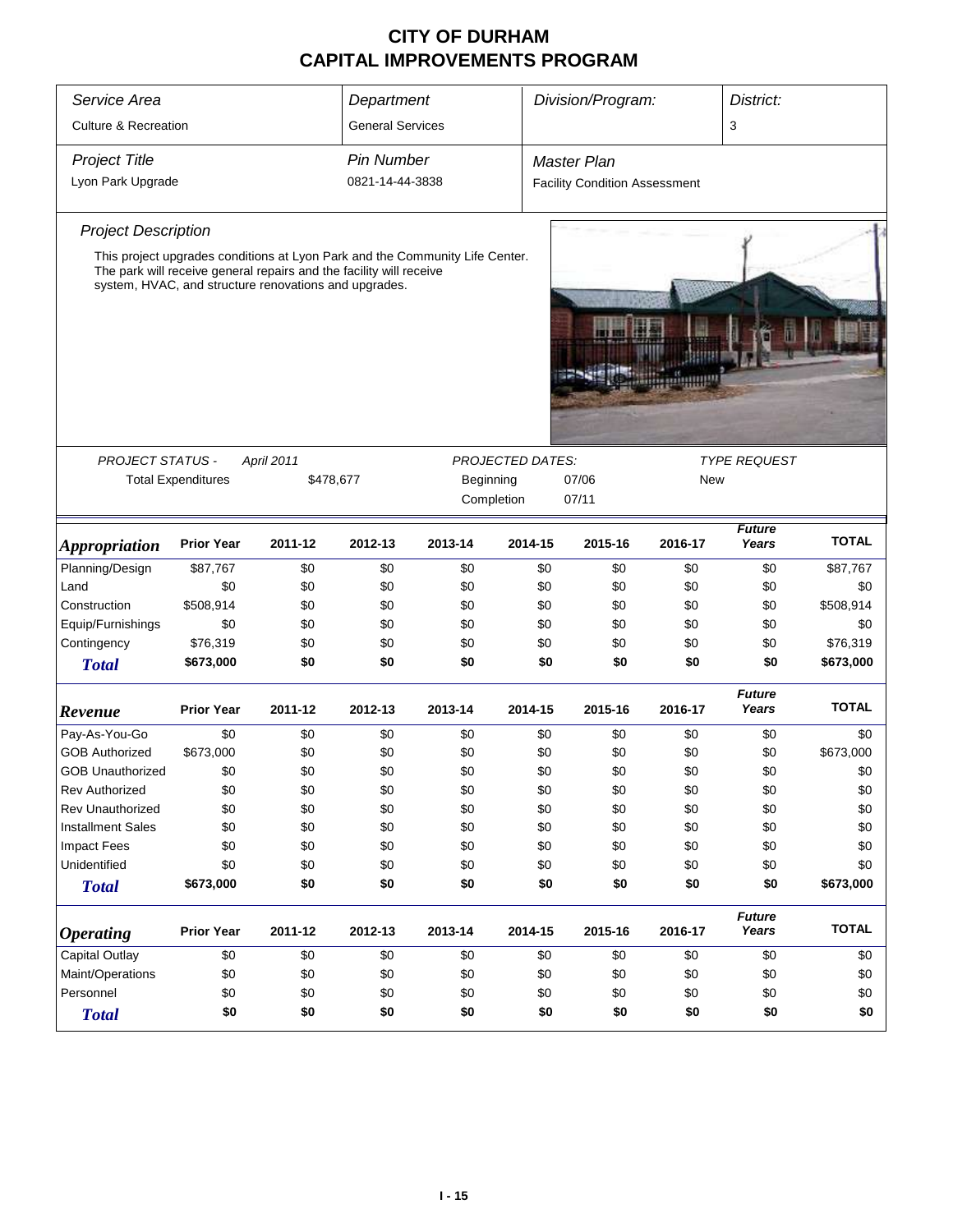| Service Area                                 | Division/Program:<br>District:                                                                                                                                |            |                                                        |                         |         |                                      |                                     |                        |              |
|----------------------------------------------|---------------------------------------------------------------------------------------------------------------------------------------------------------------|------------|--------------------------------------------------------|-------------------------|---------|--------------------------------------|-------------------------------------|------------------------|--------------|
|                                              |                                                                                                                                                               |            | Department                                             |                         |         |                                      |                                     |                        |              |
| <b>Culture &amp; Recreation</b>              |                                                                                                                                                               |            | <b>General Services</b>                                |                         |         |                                      |                                     | 3                      |              |
| <b>Project Title</b>                         |                                                                                                                                                               |            | <b>Pin Number</b>                                      |                         |         | <b>Master Plan</b>                   |                                     |                        |              |
| Morreene Road Park Upgrade                   |                                                                                                                                                               |            | 0812-18-30-8628                                        |                         |         | <b>Facility Condition Assessment</b> |                                     |                        |              |
| <b>Project Description</b>                   |                                                                                                                                                               |            |                                                        |                         |         |                                      |                                     |                        |              |
|                                              | This project upgrades the 12-acre Morreene Road Park. The project includes                                                                                    |            |                                                        |                         |         |                                      |                                     |                        |              |
|                                              | repair or replacement of site lighting, the electrical system, asphalt pavement,<br>playground and safety surface, finishes, exterior wall, and sagging slab. |            |                                                        |                         |         |                                      |                                     |                        |              |
|                                              |                                                                                                                                                               |            |                                                        |                         |         |                                      |                                     |                        |              |
|                                              |                                                                                                                                                               |            |                                                        |                         |         |                                      |                                     |                        |              |
| <b>PROJECT STATUS -</b>                      | <b>Total Expenditures</b>                                                                                                                                     | April 2011 |                                                        | <b>PROJECTED DATES:</b> |         |                                      | <b>TYPE REQUEST</b><br>Continuation |                        |              |
|                                              |                                                                                                                                                               |            | \$461,079<br>Beginning<br>07/06<br>Completion<br>09/16 |                         |         |                                      |                                     |                        |              |
|                                              |                                                                                                                                                               |            |                                                        |                         |         |                                      |                                     |                        |              |
| <i><b>Appropriation</b></i>                  | <b>Prior Year</b>                                                                                                                                             | 2011-12    | 2012-13                                                | 2013-14                 | 2014-15 | 2015-16                              | 2016-17                             | <b>Future</b><br>Years | <b>TOTAL</b> |
| Planning/Design                              | \$41,781                                                                                                                                                      | \$0        | \$0                                                    | \$0                     | \$0     | \$96,294                             | \$0                                 | \$0                    | \$138,075    |
| Land                                         | \$0                                                                                                                                                           | \$0        | \$0                                                    | \$0                     | \$0     | \$0                                  | \$0                                 | \$0                    | \$0          |
| Construction                                 | \$336,888                                                                                                                                                     | \$0        | \$0                                                    | \$0                     | \$0     | \$456,146                            | \$0                                 | \$0                    | \$793,034    |
| Equip/Furnishings                            | \$0                                                                                                                                                           | \$0        | \$0                                                    | \$0                     | \$0     | \$0                                  | \$0                                 | \$0                    | \$0          |
| Contingency                                  | \$36,331                                                                                                                                                      | \$0        | \$0                                                    | \$0                     | \$0     | \$31,930                             | \$0                                 | \$0                    | \$68,261     |
| <b>Total</b>                                 | \$415,000                                                                                                                                                     | \$0        | \$0                                                    | \$0                     | \$0     | \$584,370                            | \$0                                 | \$0                    | \$999,370    |
| Revenue                                      | <b>Prior Year</b>                                                                                                                                             | 2011-12    | 2012-13                                                | 2013-14                 | 2014-15 | 2015-16                              | 2016-17                             | <b>Future</b><br>Years | <b>TOTAL</b> |
| Pay-As-You-Go                                | \$0                                                                                                                                                           | \$0        | \$0                                                    | \$0                     | \$0     | \$0                                  | \$0                                 | \$0                    | \$0          |
| <b>GOB Authorized</b>                        | \$415,000                                                                                                                                                     | \$0        | \$0                                                    | \$0                     | \$0     | \$0                                  | \$0                                 | \$0                    | \$415,000    |
| <b>GOB Unauthorized</b>                      | \$0                                                                                                                                                           | \$0        | \$0                                                    | \$0                     | \$0     | \$0                                  | \$0                                 | \$0                    | \$0          |
| <b>Rev Authorized</b>                        | \$0                                                                                                                                                           | \$0        | \$0                                                    | \$0                     | \$0     | \$0                                  | \$0                                 | \$0                    | \$0          |
| <b>Rev Unauthorized</b>                      | \$0                                                                                                                                                           | \$0        | \$0                                                    | \$0                     | \$0     | \$0                                  | \$0                                 | \$0                    | \$0          |
| <b>Installment Sales</b>                     | \$0                                                                                                                                                           | \$0        | \$0                                                    | \$0                     | \$0     | \$0                                  | \$0                                 | \$0                    | \$0          |
| <b>Impact Fees</b>                           | \$0                                                                                                                                                           | \$0        | \$0                                                    | \$0                     | \$0     | \$0                                  | \$0                                 | \$0                    | \$0          |
| Intergovernmental                            | \$0                                                                                                                                                           | \$0        | \$0                                                    | \$0                     | \$0     | \$0                                  | \$0                                 | \$0                    | \$0          |
| Other                                        | \$0                                                                                                                                                           | \$0        | \$0                                                    | \$0                     | \$0     | \$0                                  | \$0                                 | \$0                    | \$0          |
| Unidentified                                 | \$0                                                                                                                                                           | \$0        | \$0                                                    | \$0                     | \$0     | \$584,370                            | \$0                                 | \$0                    | \$584,370    |
| <b>Total</b>                                 | \$415,000                                                                                                                                                     | \$0        | \$0                                                    | \$0                     | \$0     | \$584,370                            | \$0                                 | \$0                    | \$999,370    |
| <i><b>Operating</b></i>                      | <b>Prior Year</b>                                                                                                                                             | 2011-12    | 2012-13                                                | 2013-14                 | 2014-15 | 2015-16                              | 2016-17                             | <b>Future</b><br>Years | <b>TOTAL</b> |
| Capital Outlay                               | \$0                                                                                                                                                           | \$0        | \$0                                                    | \$0                     | \$0     | \$0                                  | \$0                                 | \$0                    | \$0          |
| Maint/Operations<br>\$0<br>\$0<br>\$0<br>\$0 |                                                                                                                                                               |            |                                                        |                         | \$0     | \$0                                  | \$0                                 | \$0                    | \$0          |
| Personnel<br>\$0<br>\$0<br>\$0<br>\$0        |                                                                                                                                                               |            |                                                        |                         | \$0     | \$0                                  | \$0                                 | \$0                    | \$0          |
| <b>Total</b>                                 | \$0                                                                                                                                                           | \$0        | \$0                                                    | \$0                     | \$0     | \$0                                  | \$0                                 | \$0                    | \$0          |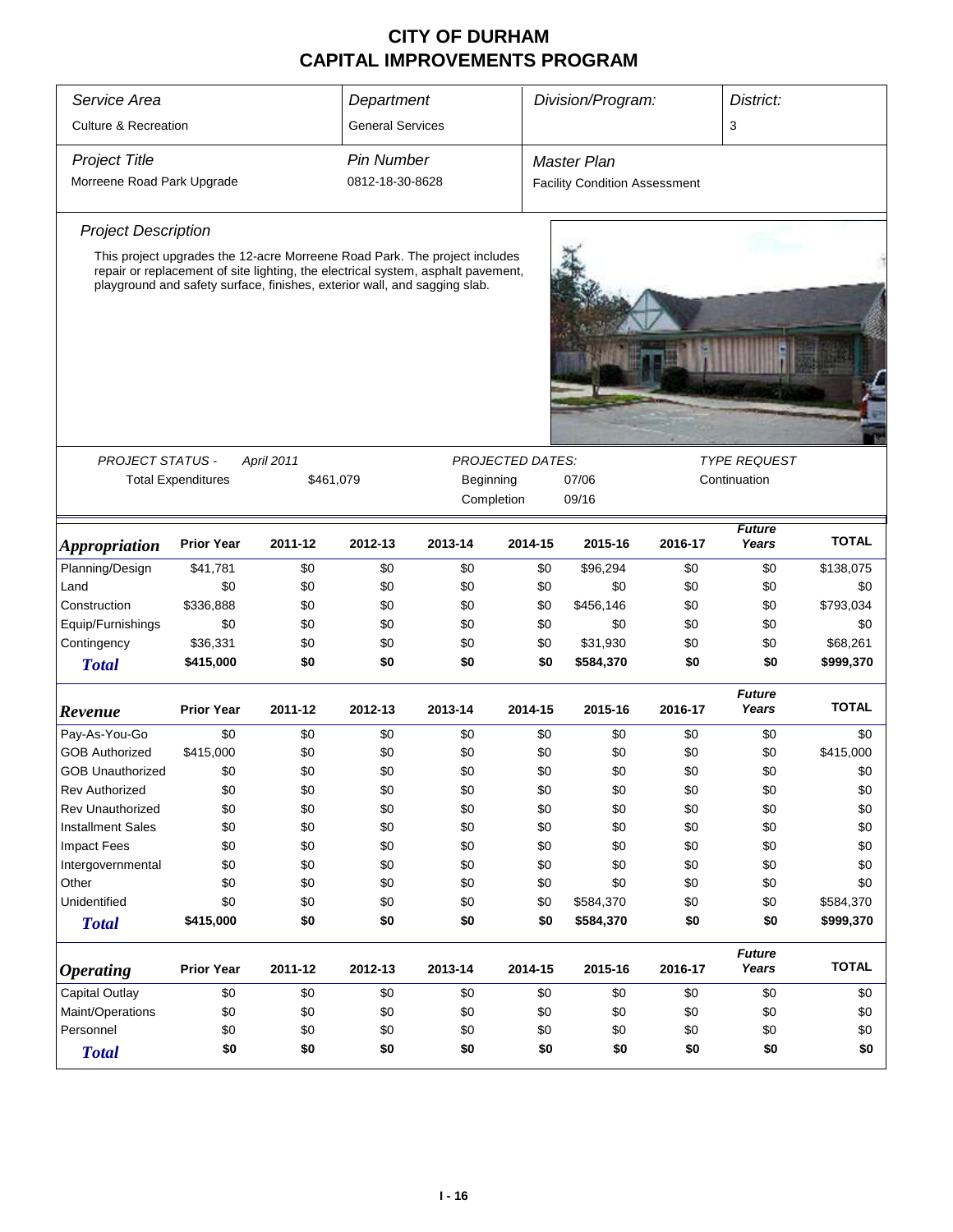| Service Area<br>Department<br>Division/Program:<br>District:                                 |                                                                                                                                                                                                                                                                                                                                                                          |                           |                                                |         |                                    |                                           |                                   |                        |                              |  |  |
|----------------------------------------------------------------------------------------------|--------------------------------------------------------------------------------------------------------------------------------------------------------------------------------------------------------------------------------------------------------------------------------------------------------------------------------------------------------------------------|---------------------------|------------------------------------------------|---------|------------------------------------|-------------------------------------------|-----------------------------------|------------------------|------------------------------|--|--|
| <b>Culture &amp; Recreation</b>                                                              |                                                                                                                                                                                                                                                                                                                                                                          |                           | <b>General Services</b>                        |         |                                    | Development                               |                                   | 3                      |                              |  |  |
| <b>Project Title</b>                                                                         |                                                                                                                                                                                                                                                                                                                                                                          |                           | <b>Pin Number</b>                              |         |                                    | <b>Master Plan</b>                        |                                   |                        |                              |  |  |
| Old Chapel Hill Road Park                                                                    |                                                                                                                                                                                                                                                                                                                                                                          |                           | 0709-02-69-3713                                |         |                                    | Parks & Recreation Facilities Master Plan |                                   |                        |                              |  |  |
| <b>Project Description</b>                                                                   |                                                                                                                                                                                                                                                                                                                                                                          |                           |                                                |         |                                    |                                           |                                   |                        | E.                           |  |  |
|                                                                                              | This project designs and constructs a 20-acre park with athletic fields, ball<br>fields, playground, picnic shelter, and parking on Old Chapel Hill Road next to<br>Githens Middle School. With additional funding, project will include adding<br>lighting, restrooms, substitution of artificial turf with natural turf on the soccer<br>field and improved site work. |                           |                                                |         |                                    |                                           |                                   | <b>STEP LEWARD H</b>   | 鹽<br>$rac{1}{\sqrt{2}}$<br>₩ |  |  |
| <b>PROJECT STATUS -</b>                                                                      |                                                                                                                                                                                                                                                                                                                                                                          |                           | <b>TYPE REQUEST</b><br><b>PROJECTED DATES:</b> |         |                                    |                                           |                                   |                        |                              |  |  |
|                                                                                              | <b>Total Expenditures</b>                                                                                                                                                                                                                                                                                                                                                | April 2011<br>\$3,804,159 |                                                |         | Beginning<br>07/04<br>Continuation |                                           |                                   |                        |                              |  |  |
|                                                                                              |                                                                                                                                                                                                                                                                                                                                                                          |                           |                                                |         | Completion                         | 09/16                                     |                                   |                        |                              |  |  |
| <i><b>Appropriation</b></i>                                                                  | <b>Prior Year</b>                                                                                                                                                                                                                                                                                                                                                        | 2011-12                   | 2012-13                                        | 2013-14 | 2014-15                            | 2015-16                                   | <b>Future</b><br>Years<br>2016-17 |                        |                              |  |  |
| Planning/Design                                                                              | \$0                                                                                                                                                                                                                                                                                                                                                                      | \$0                       | \$0                                            | \$0     | \$0                                | \$63,329                                  | \$0                               | \$0                    | \$63,329                     |  |  |
| Construction                                                                                 | \$4,191,949                                                                                                                                                                                                                                                                                                                                                              | \$0                       | \$0                                            | \$0     | \$0                                | \$140,000                                 | \$0                               | \$0                    | \$4,331,949                  |  |  |
| <b>Total</b>                                                                                 | \$4,191,949                                                                                                                                                                                                                                                                                                                                                              | \$0                       | \$0                                            | \$0     | \$0                                | \$203,329                                 | \$0                               | \$0                    | \$4,395,278                  |  |  |
| Revenue                                                                                      | <b>Prior Year</b>                                                                                                                                                                                                                                                                                                                                                        | 2011-12                   | 2012-13                                        | 2013-14 | 2014-15                            | 2015-16                                   | 2016-17                           | <b>Future</b><br>Years | <b>TOTAL</b>                 |  |  |
| Pay-As-You-Go                                                                                | \$0                                                                                                                                                                                                                                                                                                                                                                      | \$0                       | \$0                                            | \$0     | \$0                                | \$0                                       | \$0                               | \$0                    | \$0                          |  |  |
| <b>GOB Authorized</b>                                                                        | \$2,841,473                                                                                                                                                                                                                                                                                                                                                              | \$0                       | \$0                                            | \$0     | \$0                                | \$0                                       | \$0                               | \$0                    | \$2,841,473                  |  |  |
| <b>GOB Unauthorized</b>                                                                      | \$0                                                                                                                                                                                                                                                                                                                                                                      | \$0                       | \$0                                            | \$0     | \$0                                | \$0                                       | \$0                               | \$0                    | \$0                          |  |  |
| <b>Rev Authorized</b>                                                                        | \$0                                                                                                                                                                                                                                                                                                                                                                      | \$0                       | \$0                                            | \$0     | \$0                                | \$0                                       | \$0                               | \$0                    | \$0                          |  |  |
| <b>Rev Unauthorized</b>                                                                      | \$0                                                                                                                                                                                                                                                                                                                                                                      | \$0                       | \$0                                            | \$0     | \$0                                | \$0                                       | \$0                               | \$0                    | \$0                          |  |  |
| <b>Installment Sales</b>                                                                     | \$0                                                                                                                                                                                                                                                                                                                                                                      | \$0                       | \$0                                            | \$0     | \$0                                | \$0                                       | \$0                               | \$0                    | \$0                          |  |  |
| <b>Impact Fees</b>                                                                           | \$1,350,476                                                                                                                                                                                                                                                                                                                                                              | \$0                       | \$0                                            | \$0     | \$0                                | \$0                                       | \$0                               | \$0                    | \$1,350,476                  |  |  |
| Intergovernmental                                                                            | \$0                                                                                                                                                                                                                                                                                                                                                                      | \$0                       | \$0                                            | \$0     | \$0                                | \$0                                       | \$0                               | \$0                    | \$0                          |  |  |
| Other                                                                                        | \$0                                                                                                                                                                                                                                                                                                                                                                      | \$0                       | \$0                                            | \$0     | \$0                                | \$0                                       | \$0                               | \$0                    | \$0                          |  |  |
| Unidentified                                                                                 | \$0                                                                                                                                                                                                                                                                                                                                                                      | \$0                       | \$0                                            | \$0     | \$0                                | \$203,329                                 | \$0                               | \$0                    | \$203,329                    |  |  |
| <b>Total</b>                                                                                 | \$4,191,949                                                                                                                                                                                                                                                                                                                                                              | \$0                       | \$0                                            | \$0     | \$0                                | \$203,329                                 | \$0                               | \$0                    | \$4,395,278                  |  |  |
| <i><b>Operating</b></i>                                                                      | <b>Prior Year</b>                                                                                                                                                                                                                                                                                                                                                        | 2011-12                   | 2012-13                                        | 2013-14 | 2014-15                            | 2015-16                                   | 2016-17                           | <b>Future</b><br>Years | <b>TOTAL</b>                 |  |  |
| Capital Outlay<br>\$0<br>\$0<br>\$0<br>\$0<br>\$0<br>\$0<br>\$0<br>\$0                       |                                                                                                                                                                                                                                                                                                                                                                          |                           |                                                |         |                                    | \$0                                       |                                   |                        |                              |  |  |
| Maint/Operations<br>\$0<br>\$17,000<br>\$0<br>\$0<br>\$0<br>\$11,000<br>\$12,000<br>\$13,000 |                                                                                                                                                                                                                                                                                                                                                                          |                           |                                                |         |                                    | \$53,000                                  |                                   |                        |                              |  |  |
| Personnel<br>\$0<br>\$0<br>\$0<br>\$0<br>\$0<br>\$0<br>\$0<br>\$0                            |                                                                                                                                                                                                                                                                                                                                                                          |                           |                                                |         |                                    | \$0                                       |                                   |                        |                              |  |  |
| <b>Total</b>                                                                                 | \$0<br>\$0<br>\$17,000<br>\$0<br>\$0<br>\$11,000<br>\$12,000<br>\$13,000                                                                                                                                                                                                                                                                                                 |                           |                                                |         |                                    |                                           |                                   |                        | \$53,000                     |  |  |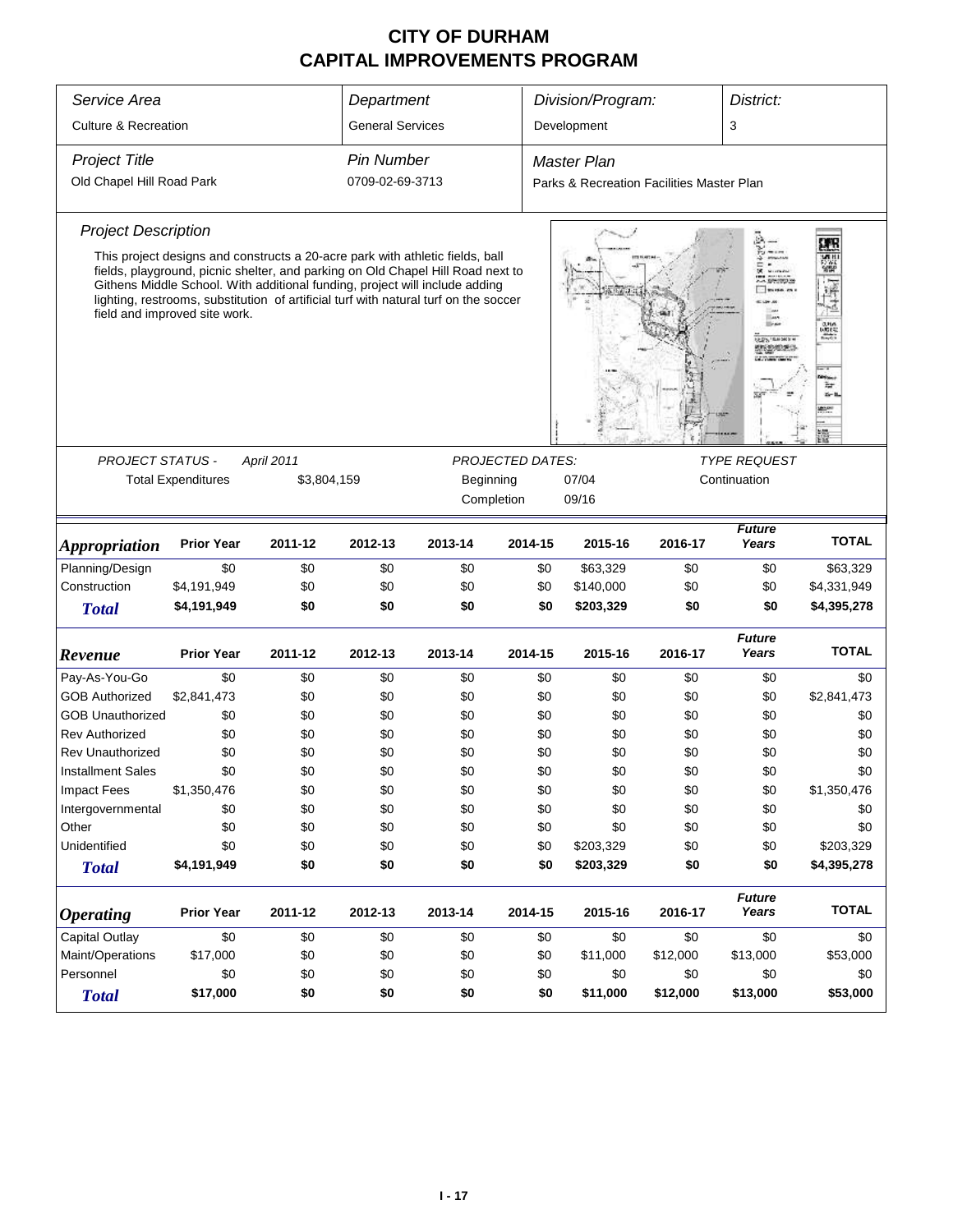| Service Area                          |                           |            | Department              |                                                                                                                                                                                                                                              |         | Division/Program:                         |         |                        | District:    |  |
|---------------------------------------|---------------------------|------------|-------------------------|----------------------------------------------------------------------------------------------------------------------------------------------------------------------------------------------------------------------------------------------|---------|-------------------------------------------|---------|------------------------|--------------|--|
| <b>Culture &amp; Recreation</b>       |                           |            | <b>General Services</b> |                                                                                                                                                                                                                                              |         | Development                               |         | All                    |              |  |
| <b>Project Title</b>                  |                           |            | <b>Pin Number</b>       |                                                                                                                                                                                                                                              |         | <b>Master Plan</b>                        |         |                        |              |  |
| <b>Park Renovations</b>               |                           |            |                         |                                                                                                                                                                                                                                              |         | Parks & Recreation Facilities Master Plan |         |                        |              |  |
| <b>Project Description</b>            |                           |            |                         |                                                                                                                                                                                                                                              |         |                                           |         |                        |              |  |
| Boundaries.                           |                           |            |                         | Park renovations are currently in progress to bring parks up to level-of-service<br>or safety standards. Parks include but are not limited to Campus Hills, Duke,<br>East End, Cook Road, Forest Hills, Northgate, Rock Quarry, and Southern |         |                                           |         |                        |              |  |
|                                       |                           |            |                         |                                                                                                                                                                                                                                              |         |                                           |         |                        |              |  |
| PROJECT STATUS -                      |                           | April 2011 | <b>TYPE REQUEST</b>     |                                                                                                                                                                                                                                              |         |                                           |         |                        |              |  |
|                                       | <b>Total Expenditures</b> |            | \$940,492               | Beginning                                                                                                                                                                                                                                    |         | 07/04                                     |         | Continuation           |              |  |
|                                       |                           |            | Completion<br>12/11     |                                                                                                                                                                                                                                              |         |                                           |         |                        |              |  |
| <i><b>Appropriation</b></i>           | <b>Prior Year</b>         | 2011-12    | 2012-13                 | 2013-14                                                                                                                                                                                                                                      | 2014-15 | 2015-16                                   | 2016-17 | <b>Future</b><br>Years | <b>TOTAL</b> |  |
| Planning/Design                       | \$875,877                 | \$0        | \$0                     | \$0                                                                                                                                                                                                                                          | \$0     | \$0                                       | \$0     | \$0                    | \$875,877    |  |
| Land                                  | \$0                       | \$0        | \$0                     | \$0                                                                                                                                                                                                                                          | \$0     | \$0                                       | \$0     | \$0                    | \$0          |  |
| Construction                          | \$137,167                 | \$0        | \$0                     | \$0                                                                                                                                                                                                                                          | \$0     | \$0                                       | \$0     | \$0                    | \$137,167    |  |
| Equip/Furnishings                     | \$9,996                   | \$0        | \$0                     | \$0                                                                                                                                                                                                                                          | \$0     | \$0                                       | \$0     | \$0                    | \$9,996      |  |
| Contingency                           | \$20,999                  | \$0        | \$0                     | \$0                                                                                                                                                                                                                                          | \$0     | \$0                                       | \$0     | \$0                    | \$20,999     |  |
| <b>Total</b>                          | \$1,044,039               | \$0        | \$0                     | \$0                                                                                                                                                                                                                                          | \$0     | \$0                                       | \$0     | \$0                    | \$1,044,039  |  |
| Revenue                               | <b>Prior Year</b>         | 2011-12    | 2012-13                 | 2013-14                                                                                                                                                                                                                                      | 2014-15 | 2015-16                                   | 2016-17 | <b>Future</b><br>Years | <b>TOTAL</b> |  |
| Pay-As-You-Go                         | \$0                       | \$0        | \$0                     | \$0                                                                                                                                                                                                                                          | \$0     | \$0                                       | \$0     | \$0                    | \$0          |  |
| <b>GOB Authorized</b>                 | \$281,640                 | \$0        | \$0                     | \$0                                                                                                                                                                                                                                          | \$0     | \$0                                       | \$0     | \$0                    | \$281,640    |  |
| <b>GOB Unauthorized</b>               | \$0                       | \$0        | \$0                     | \$0                                                                                                                                                                                                                                          | \$0     | \$0                                       | \$0     | \$0                    | \$0          |  |
| <b>Rev Authorized</b>                 | \$0                       | \$0        | \$0                     | \$0                                                                                                                                                                                                                                          | \$0     | \$0                                       | \$0     | \$0                    | \$0          |  |
| Rev Unauthorized                      | \$0                       | \$0        | \$0                     | \$0                                                                                                                                                                                                                                          | \$0     | \$0                                       | \$0     | \$0                    | \$0          |  |
| <b>Installment Sales</b>              | \$0                       | \$0        | \$0                     | \$0                                                                                                                                                                                                                                          | \$0     | \$0                                       | \$0     | \$0                    | \$0          |  |
| <b>Impact Fees</b>                    | \$241,000                 | \$0        | \$0                     | \$0                                                                                                                                                                                                                                          | \$0     | \$0                                       | \$0     | \$0                    | \$241,000    |  |
| Intergovernmental                     | \$422,589                 | \$0        | \$0                     | \$0                                                                                                                                                                                                                                          | \$0     | \$0                                       | \$0     | \$0                    | \$422,589    |  |
| Other                                 | \$98,810                  | \$0        | \$0                     | \$0                                                                                                                                                                                                                                          | \$0     | \$0                                       | \$0     | \$0                    | \$98,810     |  |
| Unidentified                          | \$0                       | \$0        | \$0                     | \$0                                                                                                                                                                                                                                          | \$0     | \$0                                       | \$0     | \$0                    | \$0          |  |
| <b>Total</b>                          | \$1,044,039               | \$0        | \$0                     | \$0                                                                                                                                                                                                                                          | \$0     | \$0                                       | \$0     | \$0                    | \$1,044,039  |  |
| <b>Operating</b>                      | <b>Prior Year</b>         | 2011-12    | 2012-13                 | 2013-14                                                                                                                                                                                                                                      | 2014-15 | 2015-16                                   | 2016-17 | <b>Future</b><br>Years | <b>TOTAL</b> |  |
| <b>Capital Outlay</b>                 | \$0                       | \$0        | \$0                     | \$0                                                                                                                                                                                                                                          | \$0     | \$0                                       | \$0     | \$0                    | \$0          |  |
| Maint/Operations                      | \$51,000                  | \$0        | \$0                     | \$0                                                                                                                                                                                                                                          | \$0     | \$0                                       | \$0     | \$0                    | \$51,000     |  |
| \$0<br>Personnel<br>\$0<br>\$0<br>\$0 |                           |            |                         |                                                                                                                                                                                                                                              | \$0     | \$0                                       | \$0     | \$0                    | \$0          |  |
| <b>Total</b>                          | \$51,000                  | \$0        | \$0                     | \$0                                                                                                                                                                                                                                          | \$0     | \$0                                       | \$0     | \$0                    | \$51,000     |  |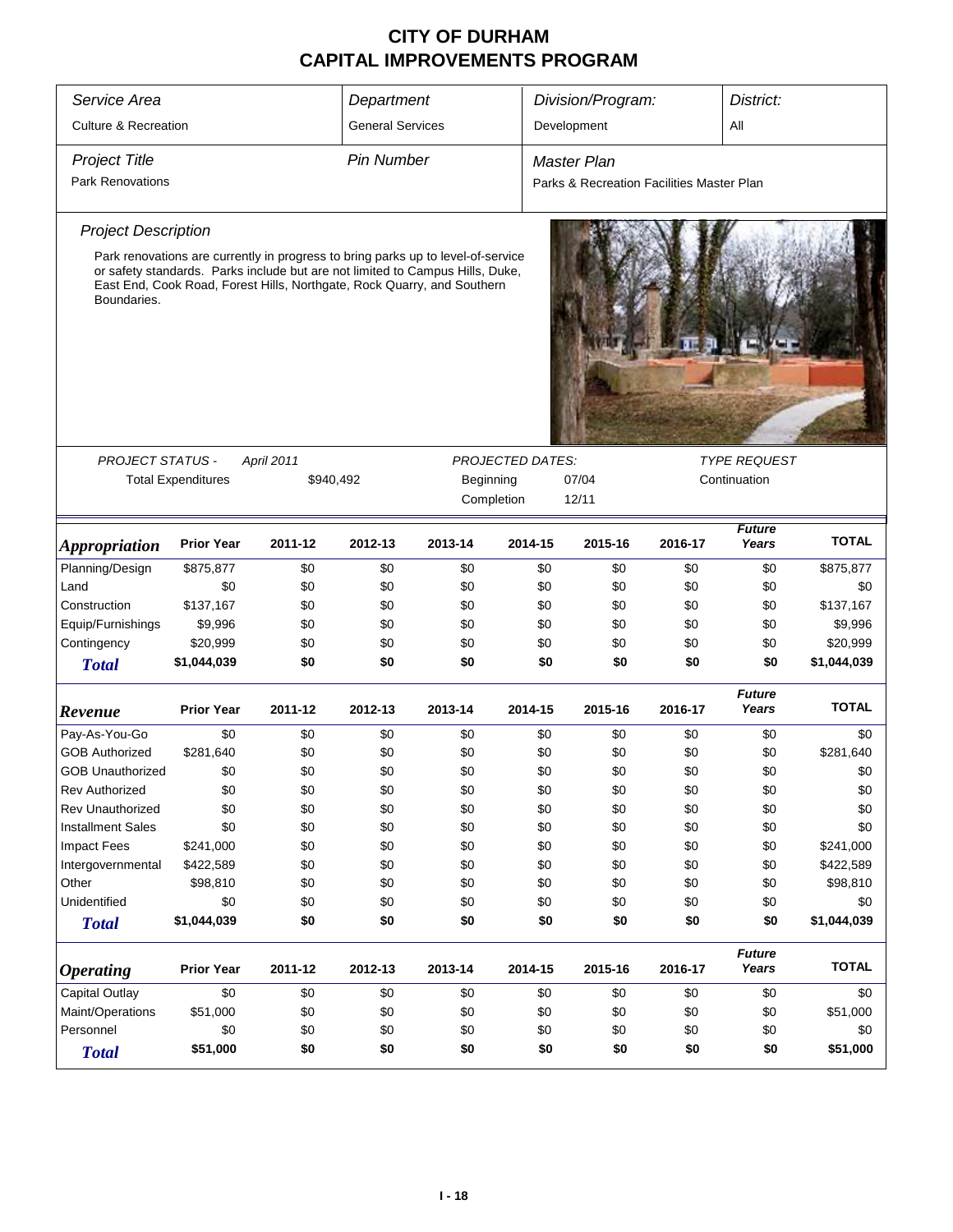| Service Area                    | Department                                                                                                                                                                                                                        |                         |                         | Division/Program: |                                                    | District:                                             |         |                        |              |  |
|---------------------------------|-----------------------------------------------------------------------------------------------------------------------------------------------------------------------------------------------------------------------------------|-------------------------|-------------------------|-------------------|----------------------------------------------------|-------------------------------------------------------|---------|------------------------|--------------|--|
| <b>Culture &amp; Recreation</b> |                                                                                                                                                                                                                                   |                         | <b>General Services</b> |                   |                                                    |                                                       |         | 4                      |              |  |
| <b>Project Title</b>            |                                                                                                                                                                                                                                   |                         | <b>Pin Number</b>       |                   |                                                    | <b>Master Plan</b>                                    |         |                        |              |  |
| Piney Wood Park Upgrade         |                                                                                                                                                                                                                                   |                         | 0728-01-37-1911         |                   |                                                    | <b>Facility Condition Assessment</b>                  |         |                        |              |  |
| <b>Project Description</b>      |                                                                                                                                                                                                                                   |                         |                         |                   |                                                    |                                                       |         |                        |              |  |
| shelters.                       | This project upgrades the 40-acre Piney Wood Park. Repairs include<br>playground equipment, safety surfacing, parking and entry drives, fencing,<br>erosion and drainage controls, and structural repairs to restrooms and picnic |                         |                         |                   |                                                    |                                                       |         |                        |              |  |
|                                 |                                                                                                                                                                                                                                   |                         |                         |                   |                                                    |                                                       |         |                        |              |  |
| <b>PROJECT STATUS -</b>         | <b>Total Expenditures</b>                                                                                                                                                                                                         | April 2011<br>\$144,161 |                         |                   | <b>PROJECTED DATES:</b><br>Beginning<br>Completion | <b>TYPE REQUEST</b><br>07/06<br>Continuation<br>09/15 |         |                        |              |  |
| <i><b>Appropriation</b></i>     | <b>Prior Year</b>                                                                                                                                                                                                                 | 2011-12                 | 2012-13                 | 2013-14           | 2014-15                                            | 2015-16                                               | 2016-17 | <b>Future</b><br>Years | <b>TOTAL</b> |  |
| Planning/Design                 | \$52,822                                                                                                                                                                                                                          | \$0                     | \$0                     | \$0               | \$86,525                                           | \$0                                                   | \$0     | \$0                    | \$139,347    |  |
| Land                            | \$0                                                                                                                                                                                                                               | \$0                     | \$0                     | \$0               | \$0                                                | \$0                                                   | \$0     | \$0                    | \$0          |  |
| Construction                    | \$307,112                                                                                                                                                                                                                         | \$0                     | \$0                     | \$0               | \$273,000                                          | \$0                                                   | \$0     | \$0                    | \$580,112    |  |
| Equip/Furnishings               | \$0                                                                                                                                                                                                                               | \$0                     | \$0                     | \$0               | \$0                                                | \$0                                                   | \$0     | \$0                    | \$0          |  |
| Contingency                     | \$46,066                                                                                                                                                                                                                          | \$0                     | \$0                     | \$0               | \$27,300                                           | \$0                                                   | \$0     | \$0                    | \$73,366     |  |
| <b>Total</b>                    | \$406,000                                                                                                                                                                                                                         | \$0                     | \$0                     | \$0               | \$386,825                                          | \$0                                                   | \$0     | \$0                    | \$792,825    |  |
| Revenue                         | <b>Prior Year</b>                                                                                                                                                                                                                 | 2011-12                 | 2012-13                 | 2013-14           | 2014-15                                            | 2015-16                                               | 2016-17 | <b>Future</b><br>Years | <b>TOTAL</b> |  |
| Pay-As-You-Go                   | \$0                                                                                                                                                                                                                               | \$0                     | \$0                     | \$0               | \$0                                                | \$0                                                   | \$0     | \$0                    | \$0          |  |
| <b>GOB Authorized</b>           | \$406,000                                                                                                                                                                                                                         | \$0                     | \$0                     | \$0               | \$0                                                | \$0                                                   | \$0     | \$0                    | \$406,000    |  |
| <b>GOB Unauthorized</b>         | \$0                                                                                                                                                                                                                               | \$0                     | \$0                     | \$0               | \$0                                                | \$0                                                   | \$0     | \$0                    | \$0          |  |
| <b>Rev Authorized</b>           | \$0                                                                                                                                                                                                                               | \$0                     | \$0                     | \$0               | \$0                                                | \$0                                                   | \$0     | \$0                    | \$0          |  |
| <b>Rev Unauthorized</b>         | \$0                                                                                                                                                                                                                               | \$0                     | \$0                     | \$0               | \$0                                                | \$0                                                   | \$0     | \$0                    | \$0          |  |
| <b>Installment Sales</b>        | \$0                                                                                                                                                                                                                               | \$0                     | \$0                     | \$0               | \$0                                                | \$0                                                   | \$0     | \$0                    | \$0          |  |
| <b>Impact Fees</b>              | \$0                                                                                                                                                                                                                               | \$0                     | \$0                     | \$0               | \$0                                                | \$0                                                   | \$0     | \$0                    | \$0          |  |
| Intergovernmental               | \$0                                                                                                                                                                                                                               | \$0                     | \$0                     | \$0               | \$0                                                | \$0                                                   | \$0     | \$0                    | \$0          |  |
| Other                           | \$0                                                                                                                                                                                                                               | \$0                     | \$0                     | \$0               | \$0                                                | \$0                                                   | \$0     | \$0                    | \$0          |  |
| Unidentified                    | \$0                                                                                                                                                                                                                               | \$0                     | \$0                     | \$0               | \$386,825                                          | \$0                                                   | \$0     | \$0                    | \$386,825    |  |
| <b>Total</b>                    | \$406,000                                                                                                                                                                                                                         | \$0                     | \$0                     | \$0               | \$386,825                                          | \$0                                                   | \$0     | \$0                    | \$792,825    |  |
| <i><b>Operating</b></i>         | <b>Prior Year</b>                                                                                                                                                                                                                 | 2011-12                 | 2012-13                 | 2013-14           | 2014-15                                            | 2015-16                                               | 2016-17 | <b>Future</b><br>Years | <b>TOTAL</b> |  |
| Capital Outlay                  | \$0                                                                                                                                                                                                                               | \$0                     | \$0                     | \$0               | \$0                                                | \$0                                                   | \$0     | \$0                    | \$0          |  |
| Maint/Operations                | \$0                                                                                                                                                                                                                               | \$0                     | \$0                     | \$0               | \$0                                                | \$0                                                   | \$0     | \$0                    | \$0          |  |
| Personnel                       | \$0                                                                                                                                                                                                                               | \$0                     | \$0                     | \$0               | \$0                                                | \$0                                                   | \$0     | \$0                    | \$0          |  |
| <b>Total</b>                    | \$0                                                                                                                                                                                                                               | \$0                     | \$0                     | \$0               | \$0                                                | \$0                                                   | \$0     | \$0                    | \$0          |  |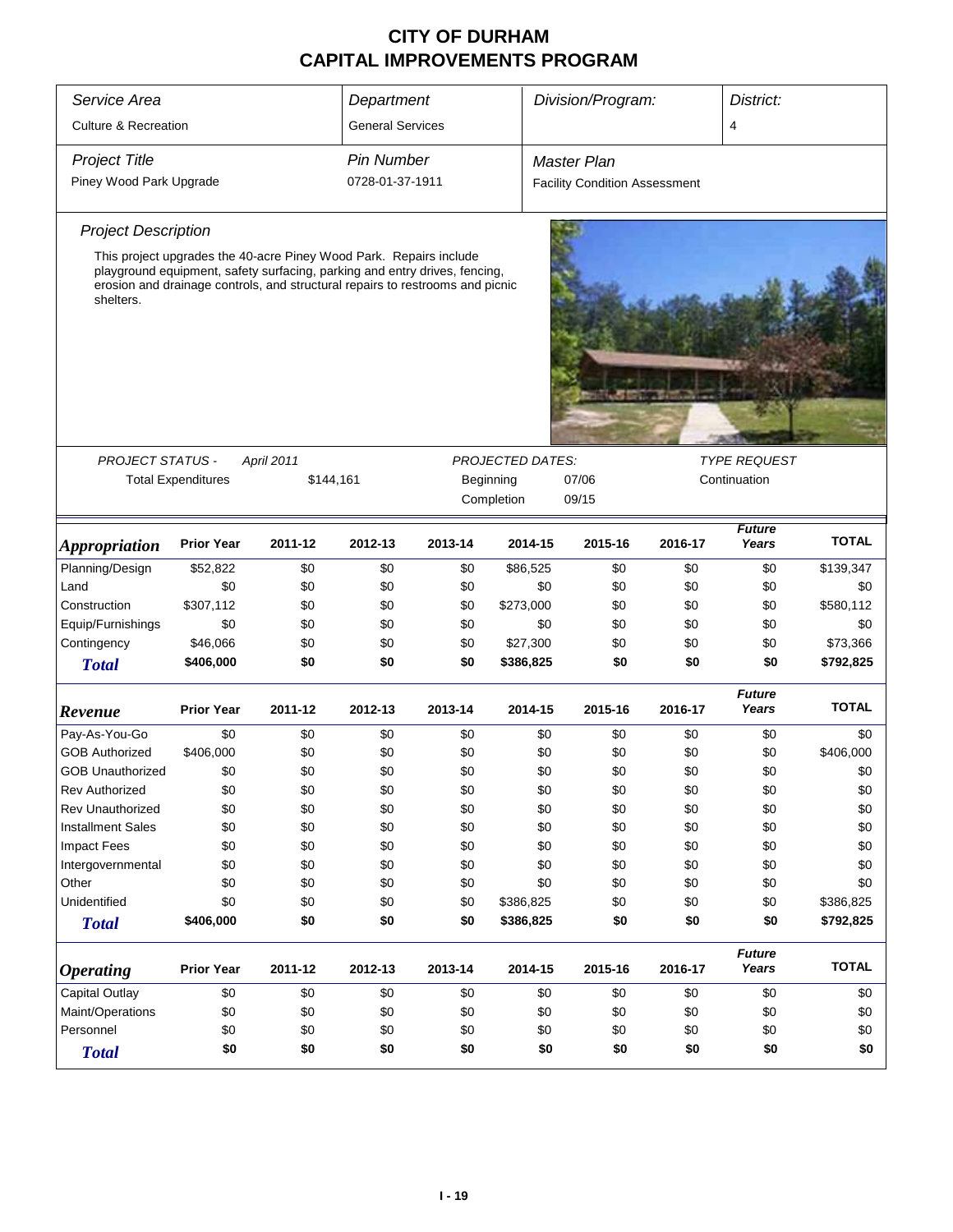| Service Area                          |                                       |            | Department              |                                                                                |                         | Division/Program:                         |         | District:              |              |  |  |
|---------------------------------------|---------------------------------------|------------|-------------------------|--------------------------------------------------------------------------------|-------------------------|-------------------------------------------|---------|------------------------|--------------|--|--|
| <b>Culture &amp; Recreation</b>       |                                       |            | <b>General Services</b> |                                                                                |                         | Development                               |         | All                    |              |  |  |
| <b>Project Title</b>                  |                                       |            | <b>Pin Number</b>       |                                                                                |                         | <b>Master Plan</b>                        |         |                        |              |  |  |
| <b>Playground Renovations</b>         |                                       |            | 0811-18-41-0065         |                                                                                |                         | Parks & Recreation Facilities Master Plan |         |                        |              |  |  |
| <b>Project Description</b>            |                                       |            |                         |                                                                                |                         |                                           |         |                        |              |  |  |
|                                       |                                       |            |                         | This project will replace playgrounds that are currently not meeting level-of- |                         |                                           |         |                        |              |  |  |
|                                       | Road, Westover, and East Durham.      |            |                         | service or safety standards, including Lyon Park, Morreene Road, Cornwallis    |                         |                                           |         |                        |              |  |  |
|                                       |                                       |            |                         |                                                                                |                         |                                           |         |                        |              |  |  |
| PROJECT STATUS -                      |                                       | April 2011 |                         |                                                                                | <b>PROJECTED DATES:</b> | <b>TYPE REQUEST</b><br>Continuation       |         |                        |              |  |  |
|                                       | <b>Total Expenditures</b>             |            | \$722,656               | Beginning                                                                      |                         | 07/04                                     |         |                        |              |  |  |
|                                       |                                       |            | Completion<br>12/11     |                                                                                |                         |                                           |         |                        |              |  |  |
| <i><b>Appropriation</b></i>           | <b>Prior Year</b>                     | 2011-12    | 2012-13                 | 2013-14                                                                        | 2014-15                 | 2015-16                                   | 2016-17 | <b>Future</b><br>Years | <b>TOTAL</b> |  |  |
| Planning/Design                       | \$55,109                              | \$0        | \$0                     | \$0                                                                            | \$0                     | \$0                                       | \$0     | \$0                    | \$55,109     |  |  |
| Land                                  | \$0                                   | \$0        | \$0                     | \$0                                                                            | \$0                     | \$0                                       | \$0     | \$0                    | \$0          |  |  |
| Construction                          | \$700,539                             | \$0        | \$0                     | \$0                                                                            | \$0                     | \$0                                       | \$0     | \$0                    | \$700,539    |  |  |
| Equip/Furnishings                     | \$36,049                              | \$0        | \$0                     | \$0                                                                            | \$0                     | \$0                                       | \$0     | \$0                    | \$36,049     |  |  |
| Contingency                           | \$5,599                               | \$0        | \$0                     | \$0                                                                            | \$0                     | \$0                                       | \$0     | \$0                    | \$5,599      |  |  |
| <b>Total</b>                          | \$797,296                             | \$0        | \$0                     | \$0                                                                            | \$0                     | \$0                                       | \$0     | \$0                    | \$797,296    |  |  |
| Revenue                               | <b>Prior Year</b>                     | 2011-12    | 2012-13                 | 2013-14                                                                        | 2014-15                 | 2015-16                                   | 2016-17 | <b>Future</b><br>Years | <b>TOTAL</b> |  |  |
| Pay-As-You-Go                         | \$0                                   | \$0        | \$0                     | \$0                                                                            | \$0                     | \$0                                       | \$0     | \$0                    | \$0          |  |  |
| <b>GOB Authorized</b>                 | \$0                                   | \$0        | \$0                     | \$0                                                                            | \$0                     | \$0                                       | \$0     | \$0                    | \$0          |  |  |
| <b>GOB Unauthorized</b>               | \$0                                   | \$0        | \$0                     | \$0                                                                            | \$0                     | \$0                                       | \$0     | \$0                    | \$0          |  |  |
| <b>Rev Authorized</b>                 | \$0                                   | \$0        | \$0                     | \$0                                                                            | \$0                     | \$0                                       | \$0     | \$0                    | \$0          |  |  |
| Rev Unauthorized                      | \$0                                   | \$0        | \$0                     | \$0                                                                            | \$0                     | \$0                                       | \$0     | \$0                    | \$0          |  |  |
| <b>Installment Sales</b>              | \$512,651                             | \$0        | \$0                     | \$0                                                                            | \$0                     | \$0                                       | \$0     | \$0                    | \$512,651    |  |  |
| <b>Impact Fees</b>                    | \$0                                   | \$0        | \$0                     | \$0                                                                            | \$0                     | \$0                                       | \$0     | \$0                    | \$0          |  |  |
| Intergovernmental                     | \$0                                   | \$0        | \$0                     | \$0                                                                            | \$0                     | \$0                                       | \$0     | \$0                    | \$0          |  |  |
| Other                                 | \$284,645                             | \$0        | \$0                     | \$0                                                                            | \$0                     | \$0                                       | \$0     | \$0                    | \$284,645    |  |  |
| Unidentified                          | \$0                                   | \$0        | \$0                     | \$0                                                                            | \$0                     | \$0                                       | \$0     | \$0                    | \$0          |  |  |
| <b>Total</b>                          | \$797,296                             | \$0        | \$0                     | \$0                                                                            | \$0                     | \$0                                       | \$0     | \$0                    | \$797,296    |  |  |
| <b>Operating</b>                      | <b>Prior Year</b>                     | 2011-12    | 2012-13                 | 2013-14                                                                        | 2014-15                 | 2015-16                                   | 2016-17 | <b>Future</b><br>Years | <b>TOTAL</b> |  |  |
| Capital Outlay                        | \$0                                   | \$0        | \$0                     | \$0                                                                            | \$0                     | \$0                                       | \$0     | \$0                    | \$0          |  |  |
| Maint/Operations                      | \$13,000                              | \$4,500    | \$5,000                 | \$0                                                                            | \$0                     | \$0                                       | \$0     | \$0                    | \$22,500     |  |  |
| Personnel<br>\$0<br>\$0<br>\$0<br>\$0 |                                       |            |                         | \$0                                                                            | \$0                     | \$0                                       | \$0     | \$0                    |              |  |  |
| <b>Total</b>                          | \$13,000<br>\$4,500<br>\$5,000<br>\$0 |            |                         |                                                                                |                         | \$0                                       | \$0     | \$0                    | \$22,500     |  |  |
|                                       |                                       |            |                         |                                                                                | \$0                     |                                           |         |                        |              |  |  |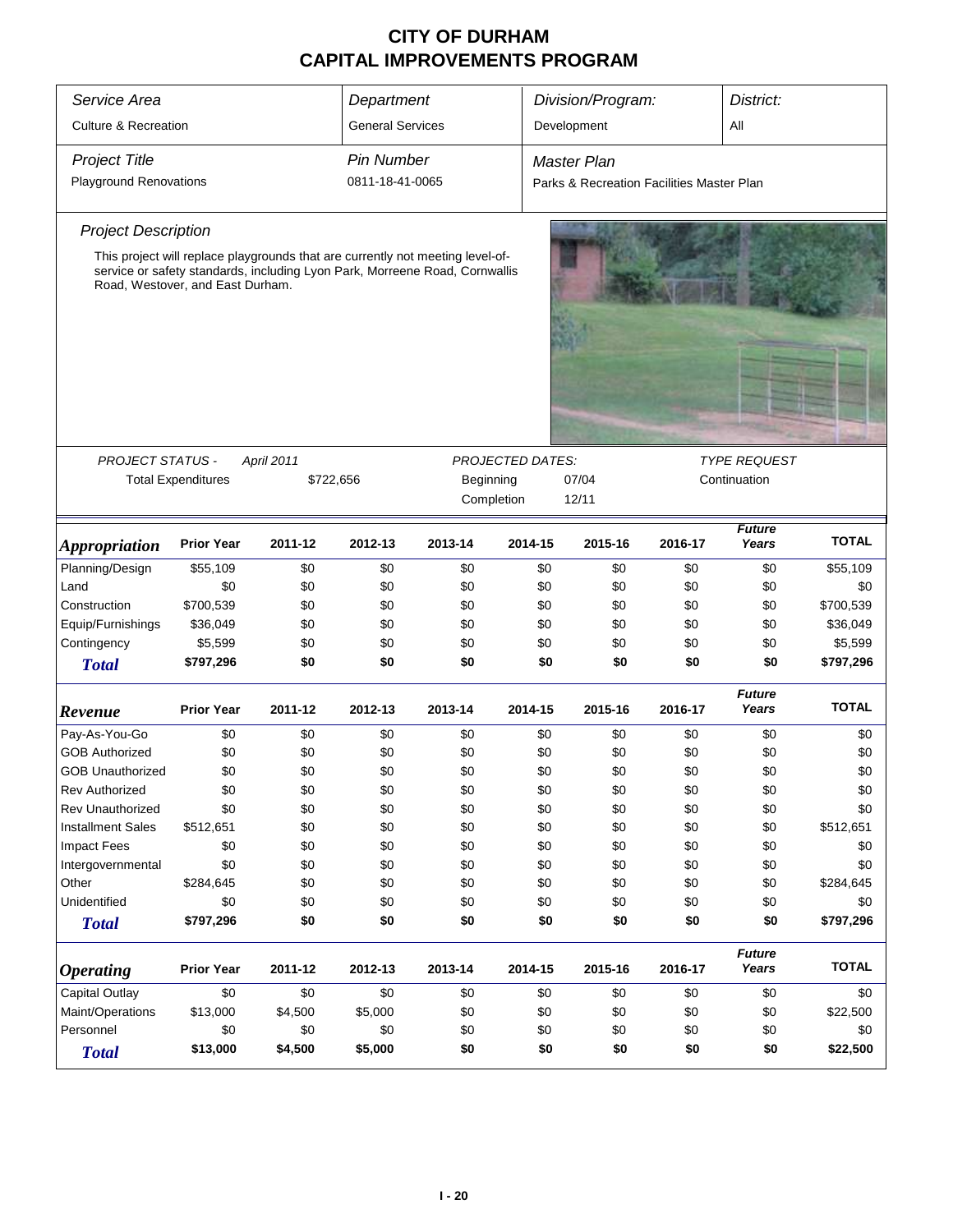| Service Area                    |                           |                                                                                                                                                        | Department              |           |                         | Division/Program:                    |         | District:              |              |
|---------------------------------|---------------------------|--------------------------------------------------------------------------------------------------------------------------------------------------------|-------------------------|-----------|-------------------------|--------------------------------------|---------|------------------------|--------------|
| <b>Culture &amp; Recreation</b> |                           |                                                                                                                                                        | <b>General Services</b> |           |                         |                                      |         | 1                      |              |
| <b>Project Title</b>            |                           |                                                                                                                                                        | Pin Number              |           |                         |                                      |         |                        |              |
|                                 |                           |                                                                                                                                                        |                         |           |                         | Master Plan                          |         |                        |              |
| Sherwood Park Upgrade           |                           |                                                                                                                                                        | 0832-20-70-9137         |           |                         | <b>Facility Condition Assessment</b> |         |                        |              |
| <b>Project Description</b>      |                           |                                                                                                                                                        |                         |           |                         |                                      |         |                        |              |
| restrooms, and picnic shelters. |                           | Project repairs include lighting and electric, fencing, foot bridge, asphalt<br>paving, erosion and drainage control, playground and safety surfacing, |                         |           |                         |                                      |         |                        |              |
|                                 |                           |                                                                                                                                                        |                         |           |                         |                                      |         |                        |              |
|                                 |                           |                                                                                                                                                        |                         |           |                         |                                      |         |                        |              |
|                                 |                           |                                                                                                                                                        |                         |           |                         |                                      |         |                        |              |
| PROJECT STATUS -                |                           | April 2011                                                                                                                                             |                         |           | <b>PROJECTED DATES:</b> |                                      |         | <b>TYPE REQUEST</b>    |              |
|                                 | <b>Total Expenditures</b> | \$190,004                                                                                                                                              |                         | Beginning |                         | 07/06                                |         | Continuation           |              |
|                                 |                           |                                                                                                                                                        |                         |           | Completion              | 09/11                                |         |                        |              |
| <i><b>Appropriation</b></i>     | <b>Prior Year</b>         | 2011-12                                                                                                                                                | 2012-13                 | 2013-14   | 2014-15                 | 2015-16                              | 2016-17 | <b>Future</b><br>Years | <b>TOTAL</b> |
| Planning/Design                 | \$57,269                  | \$0                                                                                                                                                    | \$0                     | \$0       | \$0                     | \$0                                  | \$0     | \$0                    | \$57,269     |
| Land                            | \$0                       | \$0                                                                                                                                                    | \$0                     | \$0       | \$0                     | \$0                                  | \$0     | \$0                    | \$0          |
| Construction                    | \$579,932                 | \$0                                                                                                                                                    | \$0                     | \$0       | \$0                     | \$0                                  | \$0     | \$0                    | \$579,932    |
| Equip/Furnishings               | \$0                       | \$0                                                                                                                                                    | \$0                     | \$0       | \$0                     | \$0                                  | \$0     | \$0                    | \$0          |
| Contingency                     | \$49,799                  | \$0                                                                                                                                                    | \$0                     | \$0       | \$0                     | \$0                                  | \$0     | \$0                    | \$49,799     |
| <b>Total</b>                    | \$687,000                 | \$0                                                                                                                                                    | \$0                     | \$0       | \$0                     | \$0                                  | \$0     | \$0                    | \$687,000    |
| Revenue                         | <b>Prior Year</b>         | 2011-12                                                                                                                                                | 2012-13                 | 2013-14   | 2014-15                 | 2015-16                              | 2016-17 | <b>Future</b><br>Years | <b>TOTAL</b> |
| Pay-As-You-Go                   | \$0                       | \$0                                                                                                                                                    | \$0                     | \$0       | \$0                     | \$0                                  | \$0     | \$0                    | \$0          |
| <b>GOB Authorized</b>           | \$687,000                 | \$0                                                                                                                                                    | \$0                     | \$0       | \$0                     | \$0                                  | \$0     | \$0                    | \$687,000    |
| <b>GOB Unauthorized</b>         | \$0                       | \$0                                                                                                                                                    | \$0                     | \$0       | \$0                     | \$0                                  | \$0     | \$0                    | \$0          |
| <b>Rev Authorized</b>           | \$0                       | \$0                                                                                                                                                    | \$0                     | \$0       | \$0                     | \$0                                  | \$0     | \$0                    | \$0          |
| Rev Unauthorized                | \$0                       | \$0                                                                                                                                                    | \$0                     | \$0       | \$0                     | \$0                                  | \$0     | \$0                    | \$0          |
| <b>Installment Sales</b>        | \$0                       | \$0                                                                                                                                                    | \$0                     | \$0       | \$0                     | \$0                                  | \$0     | \$0                    | \$0          |
| <b>Impact Fees</b>              | \$0                       | \$0                                                                                                                                                    | \$0                     | \$0       | \$0                     | \$0                                  | \$0     | \$0                    | \$0          |
| Intergovernmental               | \$0                       | \$0                                                                                                                                                    | \$0                     | \$0       | \$0                     | \$0                                  | \$0     | \$0                    | \$0          |
| Unidentified                    | \$0                       | \$0                                                                                                                                                    | \$0                     | \$0       | \$0                     | \$0                                  | \$0     | \$0                    | \$0          |
| <b>Total</b>                    | \$687,000                 | \$0                                                                                                                                                    | \$0                     | \$0       | \$0                     | \$0                                  | \$0     | \$0                    | \$687,000    |
| <i><b>Operating</b></i>         | <b>Prior Year</b>         | 2011-12                                                                                                                                                | 2012-13                 | 2013-14   | 2014-15                 | 2015-16                              | 2016-17 | <b>Future</b><br>Years | <b>TOTAL</b> |
| <b>Capital Outlay</b>           | \$0                       | \$0                                                                                                                                                    | \$0                     | \$0       | \$0                     | \$0                                  | \$0     | \$0                    | \$0          |
| Maint/Operations                | \$0                       | \$0                                                                                                                                                    | \$0                     | \$0       | \$0                     | \$0                                  | \$0     | \$0                    | \$0          |
| Personnel                       | \$0                       | \$0                                                                                                                                                    | \$0                     | \$0       | \$0                     | \$0                                  | \$0     | \$0                    | \$0          |
| <b>Total</b>                    | \$0                       | \$0                                                                                                                                                    | \$0                     | \$0       | \$0                     | \$0                                  | \$0     | \$0                    | \$0          |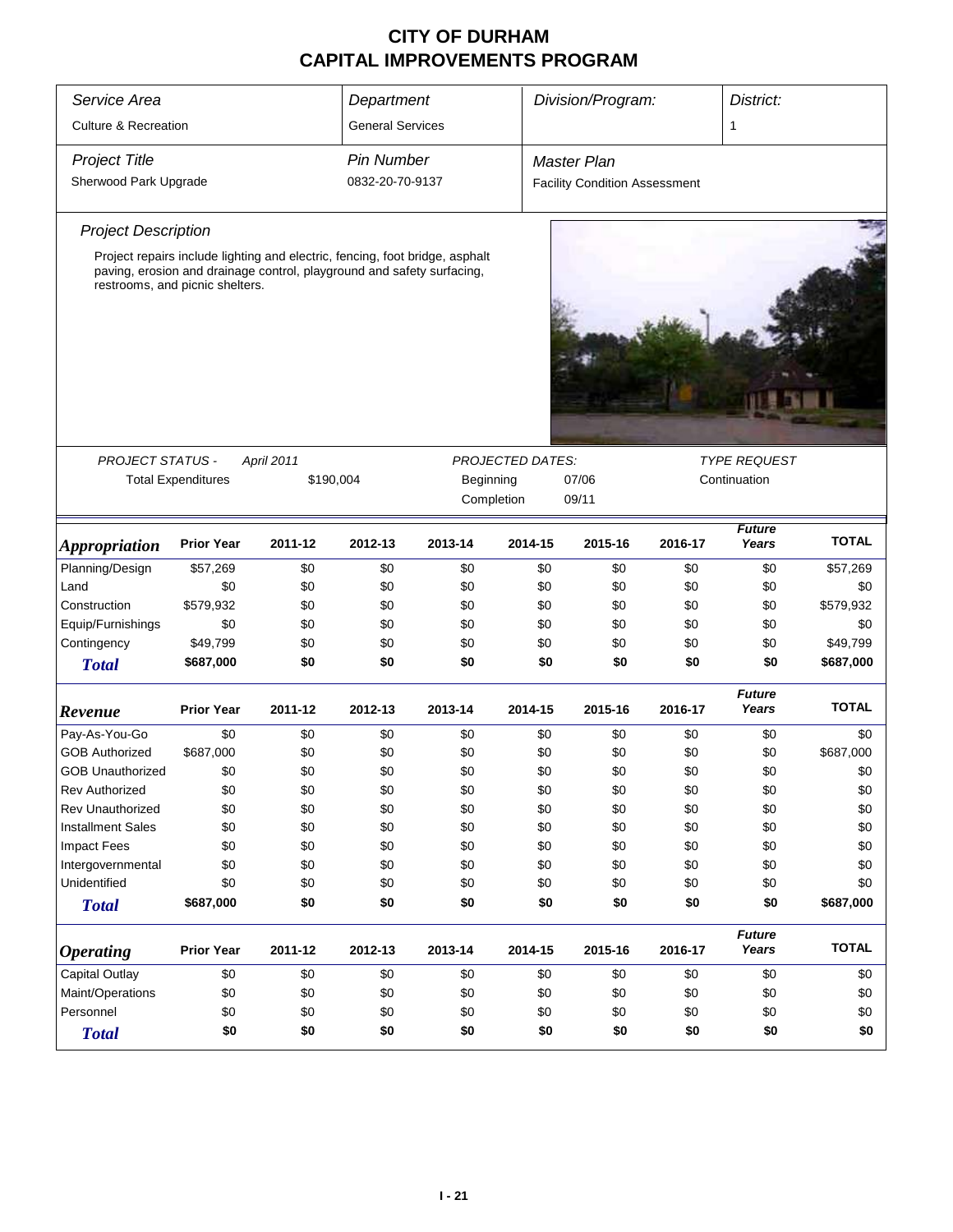| Service Area                     | Department                      |                   |                         |                                                                                                                                                                 |         |                                      | Division/Program:<br>District: |                        |              |  |
|----------------------------------|---------------------------------|-------------------|-------------------------|-----------------------------------------------------------------------------------------------------------------------------------------------------------------|---------|--------------------------------------|--------------------------------|------------------------|--------------|--|
| <b>Culture &amp; Recreation</b>  |                                 |                   | <b>General Services</b> |                                                                                                                                                                 |         |                                      |                                | 4                      |              |  |
| <b>Project Title</b>             |                                 |                   | <b>Pin Number</b>       |                                                                                                                                                                 |         | <b>Master Plan</b>                   |                                |                        |              |  |
| Southern Boundaries Park Upgrade |                                 |                   | 0820-13-12-7945         |                                                                                                                                                                 |         | <b>Facility Condition Assessment</b> |                                |                        |              |  |
| <b>Project Description</b>       |                                 |                   |                         |                                                                                                                                                                 |         |                                      |                                |                        |              |  |
|                                  | restrooms, and picnic shelters. |                   |                         | Project repairs include site lighting and electrical system, fencing, erosion and<br>drainage control, parking lot paving, and building repairs to concessions, |         |                                      |                                |                        |              |  |
|                                  |                                 |                   |                         |                                                                                                                                                                 |         |                                      |                                |                        |              |  |
| <b>PROJECT STATUS -</b>          |                                 | <b>April 2011</b> |                         | <b>TYPE REQUEST</b>                                                                                                                                             |         |                                      |                                |                        |              |  |
|                                  | <b>Total Expenditures</b>       | \$55,779          |                         | Beginning                                                                                                                                                       |         | Continuation                         |                                |                        |              |  |
|                                  |                                 |                   |                         | Completion                                                                                                                                                      |         | 07/11                                |                                |                        |              |  |
| <b>Appropriation</b>             | <b>Prior Year</b>               | 2011-12           | 2012-13                 | 2013-14                                                                                                                                                         | 2014-15 | 2015-16                              | 2016-17                        | Future<br>Years        | <b>TOTAL</b> |  |
| Planning/Design                  | \$14,367                        | \$0               | \$0                     | \$0                                                                                                                                                             | \$0     | \$0                                  | \$0                            | \$0                    | \$14,367     |  |
| Land                             | \$0                             | \$0               | \$0                     | \$0                                                                                                                                                             | \$0     | \$0                                  | \$0                            | \$0                    | \$0          |  |
| Construction                     | \$83,140                        | \$0               | \$0                     | \$0                                                                                                                                                             | \$0     | \$0                                  | \$0                            | \$0                    | \$83,140     |  |
| Equip/Furnishings                | \$0                             | \$0               | \$0                     | \$0                                                                                                                                                             | \$0     | \$0                                  | \$0                            | \$0                    | \$0          |  |
| Contingency                      | \$12,493                        | \$0               | \$0                     | \$0                                                                                                                                                             | \$0     | \$0                                  | \$0                            | \$0                    | \$12,493     |  |
| <b>Total</b>                     | \$110,000                       | \$0               | \$0                     | \$0                                                                                                                                                             | \$0     | \$0                                  | \$0                            | \$0                    | \$110,000    |  |
| Revenue                          | <b>Prior Year</b>               | 2011-12           | 2012-13                 | 2013-14                                                                                                                                                         | 2014-15 | 2015-16                              | 2016-17                        | <b>Future</b><br>Years | <b>TOTAL</b> |  |
| Pay-As-You-Go                    | \$0                             | \$0               | \$0                     | \$0                                                                                                                                                             | \$0     | \$0                                  | \$0                            | \$0                    | \$0          |  |
| <b>GOB Authorized</b>            | \$110,000                       | \$0               | \$0                     | \$0                                                                                                                                                             | \$0     | \$0                                  | \$0                            | \$0                    | \$110,000    |  |
| <b>GOB Unauthorized</b>          | \$0                             | \$0               | \$0                     | \$0                                                                                                                                                             | \$0     | \$0                                  | \$0                            | \$0                    | \$0          |  |
| <b>Rev Authorized</b>            | \$0                             | \$0               | \$0                     | \$0                                                                                                                                                             | \$0     | \$0                                  | \$0                            | \$0                    | \$0          |  |
| Rev Unauthorized                 | \$0                             | \$0               | \$0                     | \$0                                                                                                                                                             | \$0     | \$0                                  | \$0                            | \$0                    | \$0          |  |
| <b>Installment Sales</b>         | \$0                             | \$0               | \$0                     | \$0                                                                                                                                                             | \$0     | \$0                                  | \$0                            | \$0                    | \$0          |  |
| <b>Impact Fees</b>               | \$0                             | \$0               | \$0                     | \$0                                                                                                                                                             | \$0     | \$0                                  | \$0                            | \$0                    | \$0          |  |
| Intergovernmental                | \$0                             | \$0               | \$0                     | \$0                                                                                                                                                             | \$0     | \$0                                  | \$0                            | \$0                    | \$0          |  |
| Unidentified                     | \$0                             | \$0               | \$0                     | \$0                                                                                                                                                             | \$0     | \$0                                  | \$0                            | \$0                    | \$0          |  |
| <b>Total</b>                     | \$110,000                       | \$0               | \$0                     | \$0                                                                                                                                                             | \$0     | \$0                                  | \$0                            | \$0                    | \$110,000    |  |
| <b>Operating</b>                 | <b>Prior Year</b>               | 2011-12           | 2012-13                 | 2013-14                                                                                                                                                         | 2014-15 | 2015-16                              | 2016-17                        | <b>Future</b><br>Years | <b>TOTAL</b> |  |
| Capital Outlay                   | \$0                             | \$0               | \$0                     | \$0                                                                                                                                                             | \$0     | \$0                                  | \$0                            | \$0                    | \$0          |  |
| Maint/Operations                 | \$0                             | \$0               | \$0                     | \$0                                                                                                                                                             | \$0     | \$0                                  | \$0                            | \$0                    | \$0          |  |
| Personnel                        | \$0                             | \$0               | \$0                     | \$0                                                                                                                                                             | \$0     | \$0                                  | \$0                            | \$0                    | \$0          |  |
| <b>Total</b>                     | \$0                             | \$0               | \$0                     |                                                                                                                                                                 |         |                                      |                                |                        |              |  |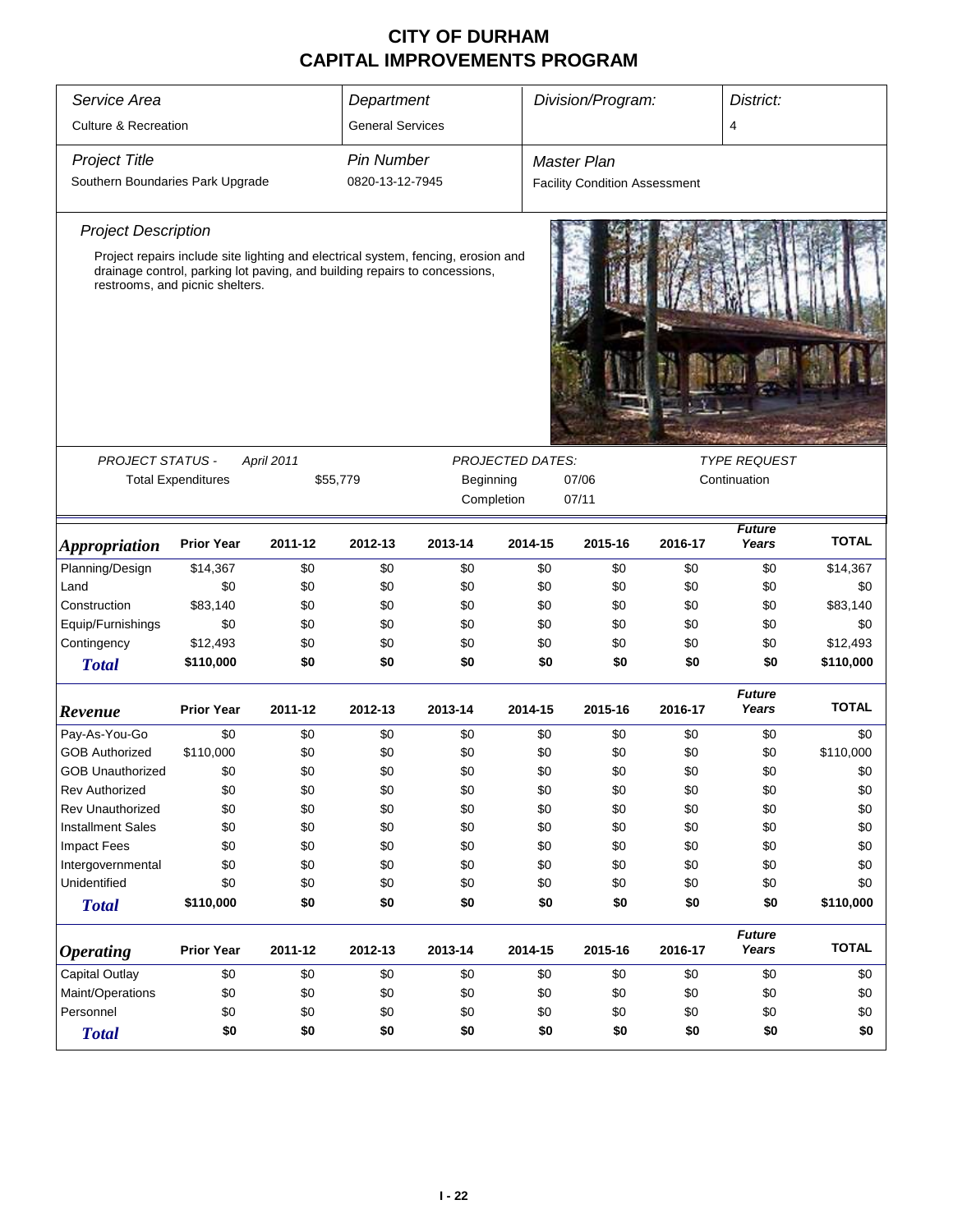| Service Area                                                           | Department                                                            |            |                     | Division/Program:<br>District:                                                                                                                                   |         |                                                                |         |                        |              |  |  |
|------------------------------------------------------------------------|-----------------------------------------------------------------------|------------|---------------------|------------------------------------------------------------------------------------------------------------------------------------------------------------------|---------|----------------------------------------------------------------|---------|------------------------|--------------|--|--|
| <b>Culture &amp; Recreation</b>                                        |                                                                       |            | Parks & Recreation  |                                                                                                                                                                  |         | Park Planning                                                  |         | 2,4                    |              |  |  |
| <b>Project Title</b>                                                   |                                                                       |            | <b>Pin Number</b>   |                                                                                                                                                                  |         | <b>Master Plan</b>                                             |         |                        |              |  |  |
| Sports Facilities Lighting Package                                     |                                                                       |            | 0820-12-85-3590     |                                                                                                                                                                  |         | Parks and Recreation Master Plan 2003-2013                     |         |                        |              |  |  |
|                                                                        |                                                                       |            |                     |                                                                                                                                                                  |         |                                                                |         |                        |              |  |  |
| <b>Project Description</b>                                             |                                                                       |            |                     |                                                                                                                                                                  |         |                                                                |         |                        |              |  |  |
|                                                                        | these facilities and allow more citizen playing time.                 |            |                     | Lighting tennis courts and athletic fields, or repairing existing but outdated or<br>broken lights, at high-use parks would increase the hours of use for all of |         |                                                                |         |                        |              |  |  |
|                                                                        |                                                                       |            |                     |                                                                                                                                                                  |         |                                                                |         |                        |              |  |  |
| PROJECT STATUS -                                                       |                                                                       | April 2011 |                     |                                                                                                                                                                  |         | <b>TYPE REQUEST</b><br><b>PROJECTED DATES:</b><br>Continuation |         |                        |              |  |  |
|                                                                        | <b>Total Expenditures</b>                                             |            | \$281,575           | Beginning                                                                                                                                                        |         | 01/09                                                          |         |                        |              |  |  |
|                                                                        |                                                                       |            | Completion<br>12/14 |                                                                                                                                                                  |         |                                                                |         |                        |              |  |  |
| <i><b>Appropriation</b></i>                                            | <b>Prior Year</b>                                                     | 2011-12    | 2012-13             | 2013-14                                                                                                                                                          | 2014-15 | 2015-16                                                        | 2016-17 | <b>Future</b><br>Years | <b>TOTAL</b> |  |  |
| Planning/Design                                                        | \$25,000                                                              | \$0        | \$0                 | \$0                                                                                                                                                              | \$0     | \$0                                                            | \$0     | \$0                    | \$25,000     |  |  |
| Land                                                                   | \$0                                                                   | \$0        | \$0                 | \$0                                                                                                                                                              | \$0     | \$0                                                            | \$0     | \$0                    | \$0          |  |  |
| Construction                                                           | \$275,000                                                             | \$0        | \$0                 | \$300,000                                                                                                                                                        | \$0     | \$0                                                            | \$0     | \$0                    | \$575,000    |  |  |
| Equip/Furnishings                                                      | \$0                                                                   | \$0        | \$0                 | \$0                                                                                                                                                              | \$0     | \$0                                                            | \$0     | \$0                    | \$0          |  |  |
| Contingency                                                            | \$0                                                                   | \$0        | \$0                 | \$0                                                                                                                                                              | \$0     | \$0                                                            | \$0     | \$0                    | \$0          |  |  |
| <b>Total</b>                                                           | \$300,000                                                             | \$0        | \$0                 | \$300,000                                                                                                                                                        | \$0     | \$0                                                            | \$0     | \$0                    | \$600,000    |  |  |
| Revenue                                                                | <b>Prior Year</b>                                                     | 2011-12    | 2012-13             | 2013-14                                                                                                                                                          | 2014-15 | 2015-16                                                        | 2016-17 | <b>Future</b><br>Years | <b>TOTAL</b> |  |  |
| Pay-As-You-Go                                                          | \$0                                                                   | \$0        | \$0                 | \$0                                                                                                                                                              | \$0     | \$0                                                            | \$0     | \$0                    | \$0          |  |  |
| <b>GOB Authorized</b>                                                  | \$0                                                                   | \$0        | \$0                 | \$0                                                                                                                                                              | \$0     | \$0                                                            | \$0     | \$0                    | \$0          |  |  |
| <b>GOB Unauthorized</b>                                                | \$0                                                                   | \$0        | \$0                 | \$0                                                                                                                                                              | \$0     | \$0                                                            | \$0     | \$0                    | \$0          |  |  |
| <b>Rev Authorized</b>                                                  | \$0                                                                   | \$0        | \$0                 | \$0                                                                                                                                                              | \$0     | \$0                                                            | \$0     | \$0                    | \$0          |  |  |
| Rev Unauthorized                                                       | \$0                                                                   | \$0        | \$0                 | \$0                                                                                                                                                              | \$0     | \$0                                                            | \$0     | \$0                    | \$0          |  |  |
| <b>Installment Sales</b>                                               | \$300,000                                                             | \$0        | \$0                 | \$0                                                                                                                                                              | \$0     | \$0                                                            | \$0     | \$0                    | \$300,000    |  |  |
| <b>Impact Fees</b>                                                     | \$0                                                                   | \$0        | \$0                 | \$0                                                                                                                                                              | \$0     | \$0                                                            | \$0     | \$0                    | \$0          |  |  |
| Intergovernmental                                                      | \$0                                                                   | \$0        | \$0                 | \$0                                                                                                                                                              | \$0     | \$0                                                            | \$0     | \$0                    | \$0          |  |  |
| Other                                                                  | \$0                                                                   | \$0        | \$0                 | \$0                                                                                                                                                              | \$0     | \$0                                                            | \$0     | \$0                    | \$0          |  |  |
| Unidentified                                                           | \$0                                                                   | \$0        | \$0                 | \$300,000                                                                                                                                                        | \$0     | \$0                                                            | \$0     | \$0                    | \$300,000    |  |  |
| <b>Total</b>                                                           | \$300,000                                                             | \$0        | \$0                 | \$300,000                                                                                                                                                        | \$0     | \$0                                                            | \$0     | \$0                    | \$600,000    |  |  |
| <b>Operating</b>                                                       | <b>Prior Year</b>                                                     | 2011-12    | 2012-13             | 2013-14                                                                                                                                                          | 2014-15 | 2015-16                                                        | 2016-17 | <b>Future</b><br>Years | <b>TOTAL</b> |  |  |
| <b>Capital Outlay</b><br>\$0<br>\$0<br>\$0<br>\$0<br>\$0<br>\$0<br>\$0 |                                                                       |            |                     |                                                                                                                                                                  |         | \$0                                                            | \$0     |                        |              |  |  |
| Maint/Operations<br>\$0<br>\$2,500<br>\$2,500<br>\$2,500<br>\$2,500    |                                                                       |            |                     |                                                                                                                                                                  | \$3,000 | \$3,000                                                        | \$3,000 | \$19,000               |              |  |  |
| Personnel                                                              | \$0<br>\$0<br>\$0<br>\$0<br>\$0                                       |            |                     |                                                                                                                                                                  |         | \$0                                                            | \$0     | \$0                    | \$0          |  |  |
| <b>Total</b>                                                           | \$2,500<br>\$0<br>\$2,500<br>\$2,500<br>\$2,500<br>\$3,000<br>\$3,000 |            |                     |                                                                                                                                                                  |         |                                                                |         |                        | \$19,000     |  |  |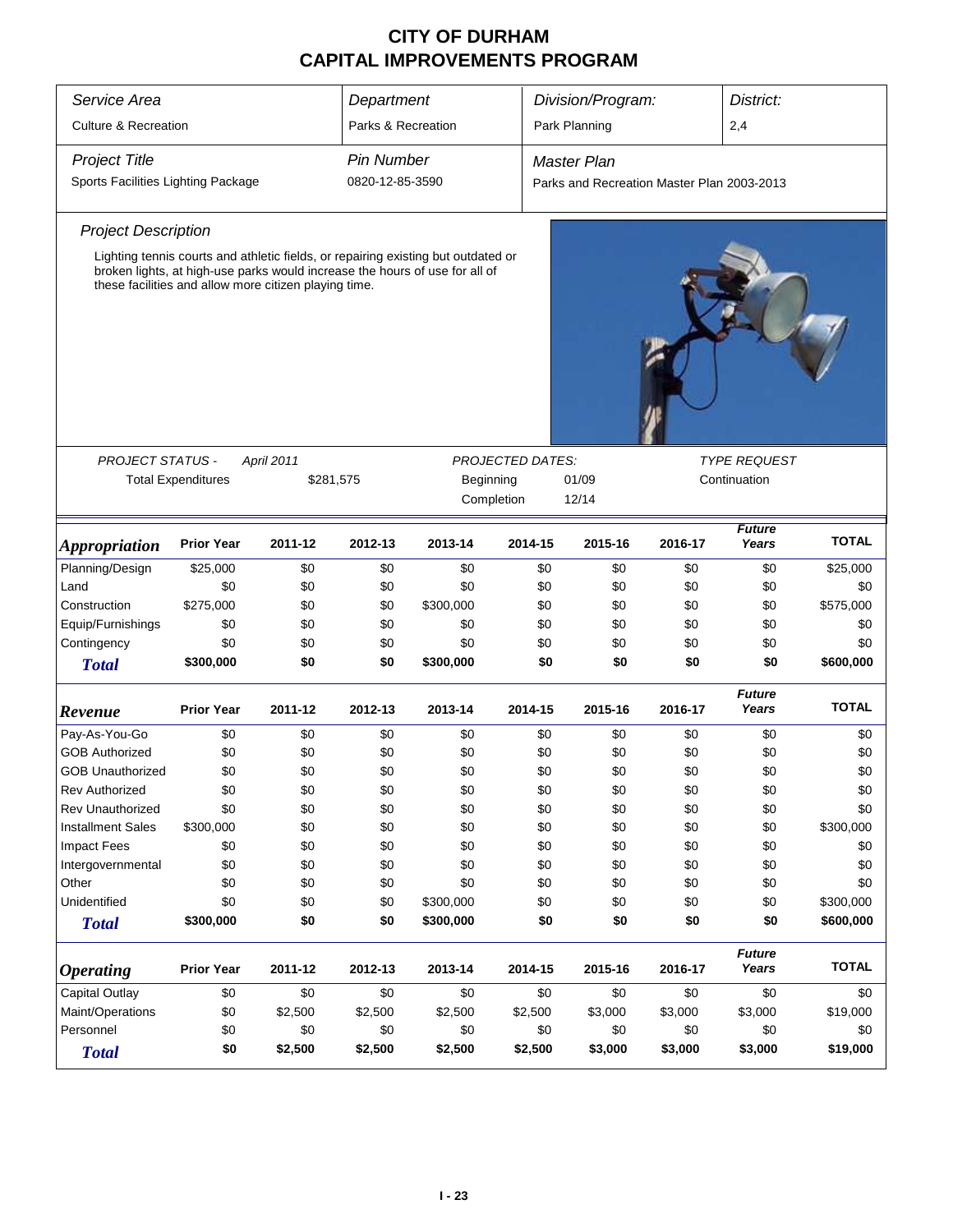| Service Area                          |                                                    |            | Department         |                                                                                                                                                             |                         | Division/Program:                         |                                    | District:              |              |
|---------------------------------------|----------------------------------------------------|------------|--------------------|-------------------------------------------------------------------------------------------------------------------------------------------------------------|-------------------------|-------------------------------------------|------------------------------------|------------------------|--------------|
| <b>Culture &amp; Recreation</b>       |                                                    |            | Parks & Recreation |                                                                                                                                                             |                         | Development                               |                                    | All                    |              |
| <b>Project Title</b>                  |                                                    |            | <b>Pin Number</b>  |                                                                                                                                                             |                         | <b>Master Plan</b>                        |                                    |                        |              |
| System Wide Park Security             |                                                    |            |                    |                                                                                                                                                             |                         | Parks & Recreation Facilities Master Plan |                                    |                        |              |
| <b>Project Description</b>            |                                                    |            |                    |                                                                                                                                                             |                         |                                           |                                    |                        |              |
|                                       |                                                    |            |                    | This project will provide (1) gates, (2) security lights, (3) security electronic                                                                           |                         |                                           |                                    |                        |              |
| Wide Park Gates)                      |                                                    |            |                    | equipment, (4) access roadway improvements, or (5) vegetation management<br>as needed in many City parks to increase park security. (formerly titled System |                         |                                           | <b>Picture</b><br><b>Available</b> |                        |              |
| <b>PROJECT STATUS -</b>               |                                                    | April 2011 |                    |                                                                                                                                                             | <b>PROJECTED DATES:</b> |                                           |                                    | <b>TYPE REQUEST</b>    |              |
|                                       | <b>Total Expenditures</b>                          |            | \$98,198           | Beginning                                                                                                                                                   |                         | 07/06                                     |                                    | Continuation           |              |
|                                       |                                                    |            |                    | Completion                                                                                                                                                  |                         | 09/12                                     |                                    |                        |              |
|                                       |                                                    |            |                    |                                                                                                                                                             |                         |                                           |                                    |                        |              |
| <i><b>Appropriation</b></i>           | <b>Prior Year</b>                                  | 2011-12    | 2012-13            | 2013-14                                                                                                                                                     | 2014-15                 | 2015-16                                   | 2016-17                            | <b>Future</b><br>Years | <b>TOTAL</b> |
| Planning/Design                       | \$30,000                                           | \$0        | \$0                | \$0                                                                                                                                                         | \$0                     | \$0                                       | \$0                                | \$0                    | \$30,000     |
| Land                                  | \$0                                                | \$0        | \$0                | \$0                                                                                                                                                         | \$0                     | \$0                                       | \$0                                | \$0                    | \$0          |
| Construction                          | \$720,000                                          | \$0        | \$0                | \$0                                                                                                                                                         | \$0                     | \$0                                       | \$0                                | \$0                    | \$720,000    |
| Equip/Furnishings                     | \$0                                                | \$0        | \$0                | \$0                                                                                                                                                         | \$0                     | \$0                                       | \$0                                | \$0                    | \$0          |
| Contingency                           | \$0                                                | \$0        | \$0                | \$0                                                                                                                                                         | \$0                     | \$0                                       | \$0                                | \$0                    | \$0          |
| <b>Total</b>                          | \$750,000                                          | \$0        | \$0                | \$0                                                                                                                                                         | \$0                     | \$0                                       | \$0                                | \$0                    | \$750,000    |
| Revenue                               | <b>Prior Year</b>                                  | 2011-12    | 2012-13            | 2013-14                                                                                                                                                     | 2014-15                 | 2015-16                                   | 2016-17                            | <b>Future</b><br>Years | <b>TOTAL</b> |
| Pay-As-You-Go                         | \$0                                                | \$0        | \$0                | \$0                                                                                                                                                         | \$0                     | \$0                                       | \$0                                | \$0                    | \$0          |
| <b>GOB Authorized</b>                 | \$750,000                                          | \$0        | \$0                | \$0                                                                                                                                                         | \$0                     | \$0                                       | \$0                                | \$0                    | \$750,000    |
| <b>GOB Unauthorized</b>               | \$0                                                | \$0        | \$0                | \$0                                                                                                                                                         | \$0                     | \$0                                       | \$0                                | \$0                    | \$0          |
| <b>Rev Authorized</b>                 | \$0                                                | \$0        | \$0                | \$0                                                                                                                                                         | \$0                     | \$0                                       | \$0                                | \$0                    | \$0          |
| <b>Rev Unauthorized</b>               | \$0                                                | \$0        | \$0                | \$0                                                                                                                                                         | \$0                     | \$0                                       | \$0                                | \$0                    | \$0          |
| <b>Installment Sales</b>              | \$0                                                | \$0        | \$0                | \$0                                                                                                                                                         | \$0                     | \$0                                       | \$0                                | \$0                    | \$0          |
| <b>Impact Fees</b>                    | \$0                                                | \$0        | \$0                | \$0                                                                                                                                                         | \$0                     | \$0                                       | \$0                                | \$0                    | \$0          |
| Intergovernmental                     | \$0                                                | \$0        | \$0                | \$0                                                                                                                                                         | \$0                     | \$0                                       | \$0                                | \$0                    | \$0          |
| Other                                 | \$0                                                | \$0        | \$0                | \$0                                                                                                                                                         | \$0                     | \$0                                       | \$0                                | \$0                    | \$0          |
| Unidentified                          | \$0                                                | \$0        | \$0                | \$0                                                                                                                                                         | \$0                     | \$0                                       | \$0                                | \$0                    | \$0          |
| <b>Total</b>                          | \$750,000                                          | \$0        | \$0                | \$0                                                                                                                                                         | \$0                     | \$0                                       | \$0                                | \$0                    | \$750,000    |
| <b>Operating</b>                      | <b>Prior Year</b><br>2011-12<br>2012-13<br>2013-14 |            |                    |                                                                                                                                                             |                         | 2015-16                                   | 2016-17                            | <b>Future</b><br>Years | <b>TOTAL</b> |
| Capital Outlay                        | 2014-15<br>\$0<br>\$0<br>\$0<br>\$0                |            |                    |                                                                                                                                                             |                         | \$0                                       | \$0                                | \$0                    | \$0          |
| Maint/Operations                      | \$16,500<br>\$5,500<br>\$6,000<br>\$0              |            |                    |                                                                                                                                                             |                         | \$0                                       | \$0                                | \$0                    | \$28,000     |
| Personnel<br>\$0<br>\$0<br>\$0<br>\$0 |                                                    |            |                    |                                                                                                                                                             | \$0<br>\$0              | \$0                                       | \$0                                | \$0                    | \$0          |
| <b>Total</b>                          | \$16,500<br>\$5,500<br>\$6,000<br>\$0              |            |                    |                                                                                                                                                             |                         | \$0                                       | \$0                                | \$0                    | \$28,000     |
|                                       |                                                    |            |                    |                                                                                                                                                             |                         |                                           |                                    |                        |              |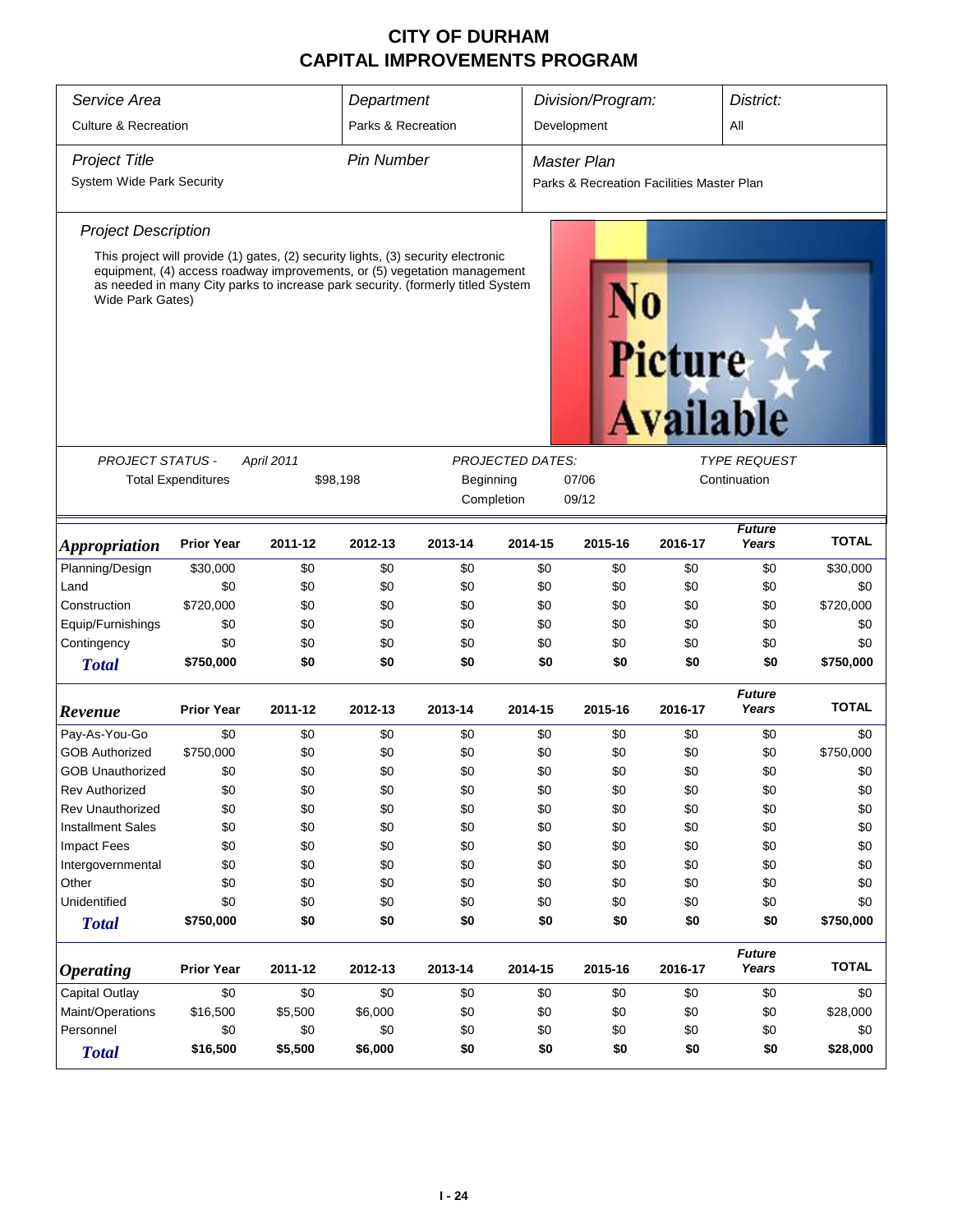| Service Area                              | Department                |                                                                     |                    | Division/Program:                                                              |                         | District:          |                |                        |              |  |
|-------------------------------------------|---------------------------|---------------------------------------------------------------------|--------------------|--------------------------------------------------------------------------------|-------------------------|--------------------|----------------|------------------------|--------------|--|
| <b>Culture &amp; Recreation</b>           |                           |                                                                     | Parks & Recreation |                                                                                |                         | All<br>Development |                |                        |              |  |
| <b>Project Title</b><br><b>Pin Number</b> |                           |                                                                     |                    |                                                                                |                         | <b>Master Plan</b> |                |                        |              |  |
| System Wide Park Signage                  |                           |                                                                     |                    | Parks & Recreation Facilities Master Plan                                      |                         |                    |                |                        |              |  |
| <b>Project Description</b>                |                           |                                                                     |                    |                                                                                |                         |                    |                |                        |              |  |
|                                           |                           | including entrance signs, directional signs, and information signs. |                    | This project will create a unified system of park signage throughout the City, |                         |                    | <b>Sherman</b> |                        |              |  |
|                                           |                           |                                                                     |                    |                                                                                |                         |                    |                |                        |              |  |
| <b>PROJECT STATUS -</b>                   |                           | April 2011                                                          |                    |                                                                                | <b>PROJECTED DATES:</b> |                    |                | <i>TYPE REQUEST</i>    |              |  |
|                                           | <b>Total Expenditures</b> | \$577,384                                                           |                    | Beginning                                                                      |                         | 07/06              |                | Continuation           |              |  |
|                                           |                           |                                                                     |                    |                                                                                | Completion              | 10/12              |                |                        |              |  |
| <i><b>Appropriation</b></i>               | <b>Prior Year</b>         | 2011-12                                                             | 2012-13            | 2013-14                                                                        | 2014-15                 | 2015-16            | 2016-17        | <b>Future</b><br>Years | <b>TOTAL</b> |  |
| Planning/Design                           | \$50,000                  | \$0                                                                 | \$0                | \$0                                                                            | \$0                     | \$0                | \$0            | \$0                    | \$50,000     |  |
| Land                                      | \$0                       | \$0                                                                 | \$0                | \$0                                                                            | \$0                     | \$0                | \$0            | \$0                    | \$0          |  |
| Construction                              | \$700,000                 | \$0                                                                 | \$0                | \$0                                                                            | \$0                     | \$0                | \$0            | \$0                    | \$700,000    |  |
| Equip/Furnishings                         | \$0                       | \$0                                                                 | \$0                | \$0                                                                            | \$0                     | \$0                | \$0            | \$0                    | \$0          |  |
| Contingency                               | \$0                       | \$0                                                                 | \$0                | \$0                                                                            | \$0                     | \$0                | \$0            | \$0                    | \$0          |  |
| <b>Total</b>                              | \$750,000                 | \$0                                                                 | \$0                | \$0                                                                            | \$0                     | \$0                | \$0            | \$0                    | \$750,000    |  |
| Revenue                                   | <b>Prior Year</b>         | 2011-12                                                             | 2012-13            | 2013-14                                                                        | 2014-15                 | 2015-16            | 2016-17        | <b>Future</b><br>Years | <b>TOTAL</b> |  |
| Pay-As-You-Go                             | \$0                       | \$0                                                                 | \$0                | \$0                                                                            | \$0                     | \$0                | \$0            | \$0                    | \$0          |  |
| <b>GOB Authorized</b>                     | \$750,000                 | \$0                                                                 | \$0                | \$0                                                                            | \$0                     | \$0                | \$0            | \$0                    | \$750,000    |  |
| <b>GOB Unauthorized</b>                   | \$0                       | \$0                                                                 | \$0                | \$0                                                                            | \$0                     | \$0                | \$0            | \$0                    | \$0          |  |
| <b>Rev Authorized</b>                     | \$0                       | \$0                                                                 | \$0                | \$0                                                                            | \$0                     | \$0                | \$0            | \$0                    | \$0          |  |
| <b>Rev Unauthorized</b>                   | \$0                       | \$0                                                                 | \$0                | \$0                                                                            | \$0                     | \$0                | \$0            | \$0                    | \$0          |  |
| <b>Installment Sales</b>                  | \$0                       | \$0                                                                 | \$0                | \$0                                                                            | \$0                     | \$0                | \$0            | \$0                    | \$0          |  |
| <b>Impact Fees</b>                        | \$0                       | \$0                                                                 | \$0                | \$0                                                                            | \$0                     | \$0                | \$0            | \$0                    | \$0          |  |
| Intergovernmental                         | \$0                       | \$0                                                                 | \$0                | \$0                                                                            | \$0                     | \$0                | \$0            | \$0                    | \$0          |  |
| Other                                     | \$0                       | \$0                                                                 | \$0                | \$0                                                                            | \$0                     | \$0                | \$0            | \$0                    | \$0          |  |
| Unidentified                              | \$0                       | \$0                                                                 | \$0                | \$0                                                                            | \$0                     | \$0                | \$0            | \$0                    | \$0          |  |
| <b>Total</b>                              | \$750,000                 | \$0                                                                 | \$0                | \$0                                                                            | \$0                     | \$0                | \$0            | \$0                    | \$750,000    |  |
| <b>Operating</b>                          | <b>Prior Year</b>         | 2011-12                                                             | 2012-13            | 2013-14                                                                        | 2014-15                 | 2015-16            | 2016-17        | <b>Future</b><br>Years | <b>TOTAL</b> |  |
| <b>Capital Outlay</b>                     | \$0                       | \$0                                                                 | \$0                | \$0                                                                            | \$0                     | \$0                | \$0            | \$0                    | \$0          |  |
| Maint/Operations                          | \$9,000                   | \$6,000                                                             | \$9,000            | \$0                                                                            | \$0                     | \$0                | \$0            | \$0                    | \$24,000     |  |
| Personnel                                 | \$0                       | \$0                                                                 | \$0                | \$0                                                                            | \$0                     | \$0                | \$0            | \$0                    | \$0          |  |
| <b>Total</b>                              | \$9,000                   | \$6,000                                                             | \$9,000            | \$0                                                                            | \$0                     | \$0                | \$0            | \$0                    | \$24,000     |  |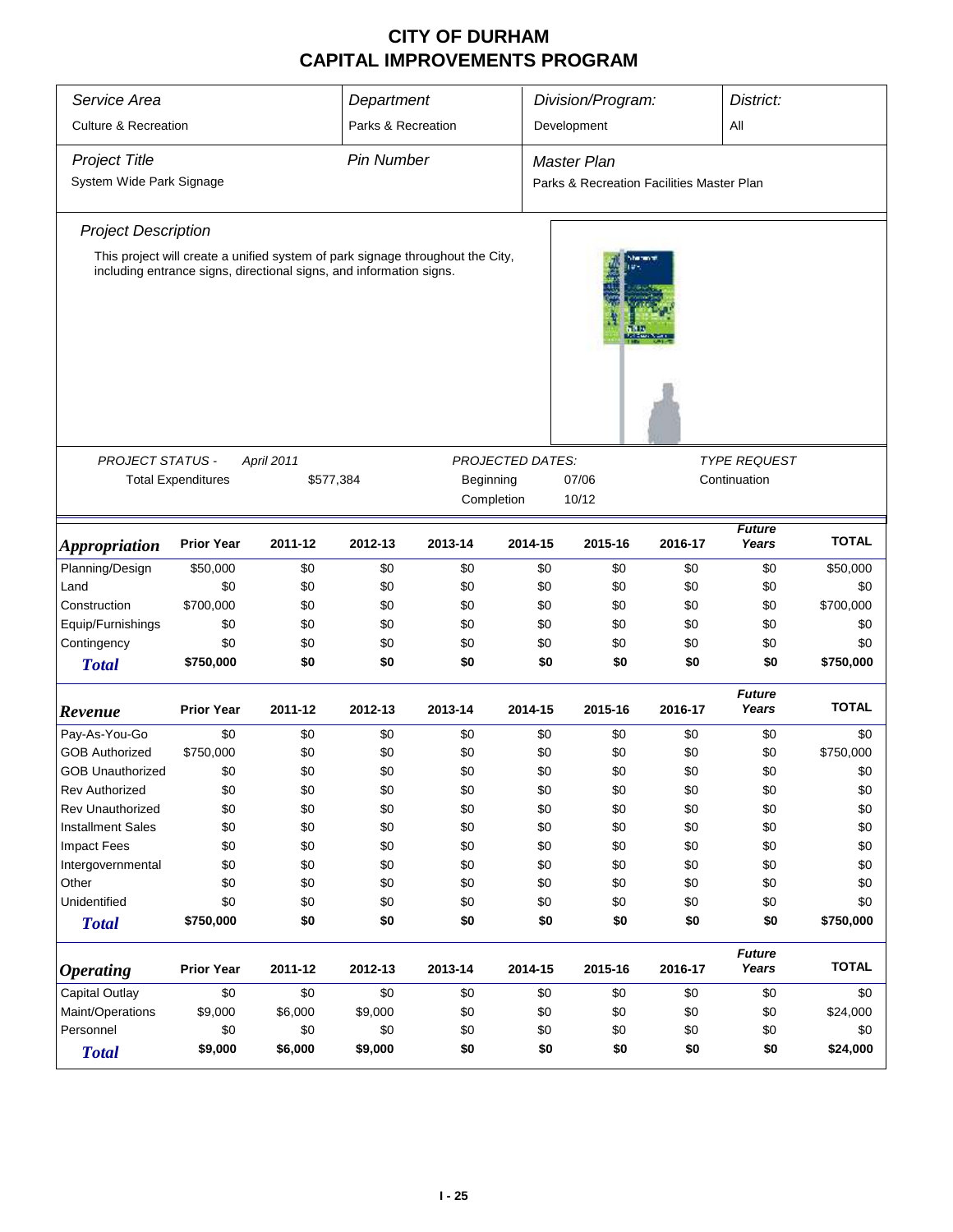| Service Area                    | Department                                                                  |             |                   | Division/Program: |                         |                                       | District: |                        |              |  |
|---------------------------------|-----------------------------------------------------------------------------|-------------|-------------------|-------------------|-------------------------|---------------------------------------|-----------|------------------------|--------------|--|
| <b>Culture &amp; Recreation</b> | <b>General Services</b>                                                     |             |                   | Development       |                         | All                                   |           |                        |              |  |
|                                 |                                                                             |             |                   |                   |                         |                                       |           |                        |              |  |
| <b>Project Title</b>            |                                                                             |             | <b>Pin Number</b> |                   |                         | <b>Master Plan</b>                    |           |                        |              |  |
| Third Fork Creek Trail          |                                                                             |             | 0820-14-33-0394   |                   |                         | Durham Trails & Greenways Master Plan |           |                        |              |  |
| <b>Project Description</b>      |                                                                             |             |                   |                   |                         |                                       |           |                        |              |  |
|                                 | This project continues greenway development authorized through earlier      |             |                   |                   |                         |                                       |           |                        |              |  |
| and Greenways)                  | funding and currently in design or under construction. (formerly Open Space |             |                   |                   |                         |                                       |           |                        |              |  |
| <b>PROJECT STATUS -</b>         |                                                                             | April 2011  |                   |                   | <b>PROJECTED DATES:</b> |                                       |           | <b>TYPE REQUEST</b>    |              |  |
|                                 | <b>Total Expenditures</b>                                                   | \$5,870,230 |                   | Beginning         |                         | 07/04                                 |           | Continuation           |              |  |
|                                 |                                                                             |             |                   |                   | Completion              | 12/11                                 |           |                        |              |  |
|                                 |                                                                             |             |                   |                   |                         |                                       |           |                        |              |  |
| <i><b>Appropriation</b></i>     | <b>Prior Year</b>                                                           | 2011-12     | 2012-13           | 2013-14           | 2014-15                 | 2015-16                               | 2016-17   | <b>Future</b><br>Years | <b>TOTAL</b> |  |
| Planning/Design                 | \$373,585                                                                   | \$0         | \$0               | \$0               | \$0                     | \$0                                   | \$0       | \$0                    | \$373,585    |  |
| Land                            | \$665,255                                                                   | \$0         | \$0               | \$0               | \$0                     | \$0                                   | \$0       | \$0                    | \$665,255    |  |
| Construction                    | \$5,136,940                                                                 | \$0         | \$0               | \$0               | \$0                     | \$0                                   | \$0       | \$0                    | \$5,136,940  |  |
| Equip/Furnishings               | \$3,342                                                                     | \$0         | \$0               | \$0               | \$0                     | \$0                                   | \$0       | \$0                    | \$3,342      |  |
| Contingency                     | \$79,676                                                                    | \$0         | \$0               | \$0               | \$0                     | \$0                                   | \$0       | \$0                    | \$79,676     |  |
| <b>Total</b>                    | \$6,258,798                                                                 | \$0         | \$0               | \$0               | \$0                     | \$0                                   | \$0       | \$0                    | \$6,258,798  |  |
| Revenue                         | <b>Prior Year</b>                                                           | 2011-12     | 2012-13           | 2013-14           | 2014-15                 | 2015-16                               | 2016-17   | <b>Future</b><br>Years | <b>TOTAL</b> |  |
| Pay-As-You-Go                   | \$222,404                                                                   | \$0         | \$0               | \$0               | \$0                     | \$0                                   | \$0       | \$0                    | \$222,404    |  |
| <b>GOB Authorized</b>           | \$3,348,942                                                                 | \$0         | \$0               | \$0               | \$0                     | \$0                                   | \$0       | \$0                    | \$3,348,942  |  |
| <b>GOB Unauthorized</b>         | \$0                                                                         | \$0         | \$0               | \$0               | \$0                     | \$0                                   | \$0       | \$0                    | \$0          |  |
| <b>Rev Authorized</b>           | \$0                                                                         | \$0         | \$0               | \$0               | \$0                     | \$0                                   | \$0       | \$0                    | \$0          |  |
| <b>Rev Unauthorized</b>         | \$0                                                                         | \$0         | \$0               | \$0               | \$0                     | \$0                                   | \$0       | \$0                    | \$0          |  |
| <b>Installment Sales</b>        | \$0                                                                         | \$0         | \$0               | \$0               | \$0                     | \$0                                   | \$0       | \$0                    | \$0          |  |
| <b>Impact Fees</b>              | \$2,634,425                                                                 | \$0         | \$0               | \$0               | \$0                     | \$0                                   | \$0       | \$0                    | \$2,634,425  |  |
| Intergovernmental               | \$53,027                                                                    | \$0         | \$0               | \$0               | \$0                     | \$0                                   | \$0       | \$0                    | \$53,027     |  |
| Other                           | \$0                                                                         | \$0         | \$0               | \$0               | \$0                     | \$0                                   | \$0       | \$0                    | \$0          |  |
| Unidentified                    | \$0                                                                         | \$0         | \$0               | \$0               | \$0                     | \$0                                   | \$0       | \$0                    | \$0          |  |
| <b>Total</b>                    | \$6,258,798                                                                 | \$0         | \$0               | \$0               | \$0                     | \$0                                   | \$0       | \$0                    | \$6,258,798  |  |
| <i><b>Operating</b></i>         | <b>Prior Year</b>                                                           | 2011-12     | 2012-13           | 2013-14           | 2014-15                 | 2015-16                               | 2016-17   | <b>Future</b><br>Years | <b>TOTAL</b> |  |
| Capital Outlay                  | \$0                                                                         | \$0         | \$0               | \$0               | \$0                     | \$0                                   | \$0       | \$0                    | \$0          |  |
| Maint/Operations                | \$25,000                                                                    | \$0         | \$0               | \$0               | \$0                     | \$0                                   | \$0       | \$0                    | \$25,000     |  |
| Personnel                       | \$0                                                                         | \$0         | \$0               | \$0               | \$0                     | \$0                                   | \$0       | \$0                    | \$0          |  |
| <b>Total</b>                    | \$25,000                                                                    | \$0         | \$0               | \$0               | \$0                     | \$0                                   | \$0       | \$0                    | \$25,000     |  |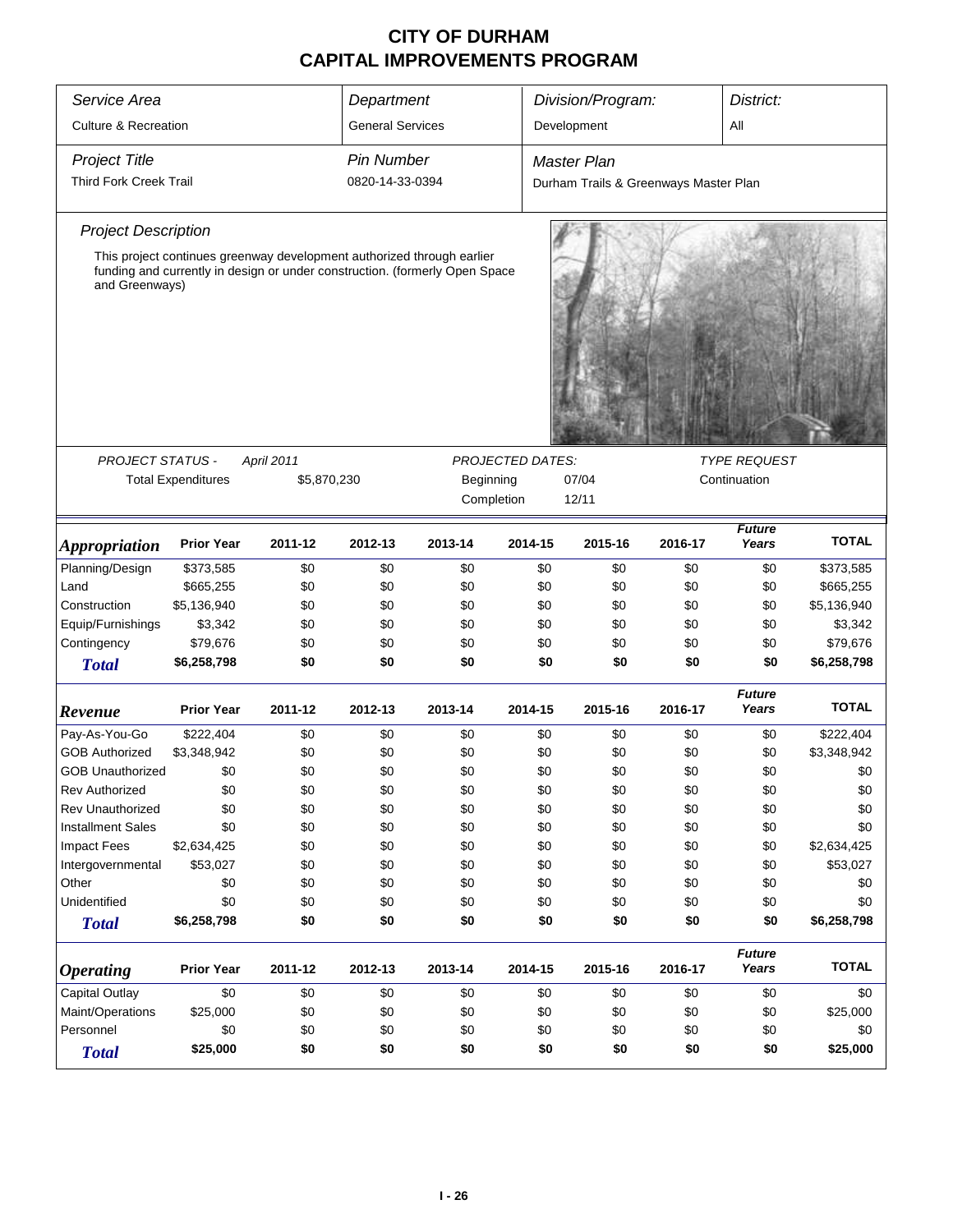| Service Area                    | Department                |                                                                              |                 | Division/Program:  |                         | District:                            |         |                        |              |
|---------------------------------|---------------------------|------------------------------------------------------------------------------|-----------------|--------------------|-------------------------|--------------------------------------|---------|------------------------|--------------|
| <b>Culture &amp; Recreation</b> | <b>General Services</b>   |                                                                              |                 |                    |                         | 1                                    |         |                        |              |
| <b>Project Title</b>            | <b>Pin Number</b>         |                                                                              |                 | <b>Master Plan</b> |                         |                                      |         |                        |              |
| Twin Lakes Park Upgrade         |                           |                                                                              | 0841-02-87-0651 |                    |                         | <b>Facility Condition Assessment</b> |         |                        |              |
| <b>Project Description</b>      |                           |                                                                              |                 |                    |                         |                                      |         |                        |              |
|                                 |                           | This project upgrades Twin Lakes Park, including sidewalk replacement, entry |                 |                    |                         |                                      |         |                        |              |
|                                 |                           | drive and parking lot upgrades, and playground safety surface installation.  |                 |                    |                         |                                      |         |                        |              |
| PROJECT STATUS -                |                           | April 2011                                                                   |                 |                    | <b>PROJECTED DATES:</b> |                                      |         | <b>TYPE REQUEST</b>    |              |
|                                 | <b>Total Expenditures</b> | \$429,342                                                                    |                 | Beginning          |                         | 07/06                                |         | Continuation           |              |
|                                 |                           |                                                                              |                 | Completion         |                         | 07/11                                |         |                        |              |
| Appropriation                   | <b>Prior Year</b>         | 2011-12                                                                      | 2012-13         | 2013-14            | 2014-15                 | 2015-16                              | 2016-17 | Future<br>Years        | <b>TOTAL</b> |
| Planning/Design                 | \$46,199                  | \$0                                                                          | \$0             | \$0                | \$0                     | \$0                                  | \$0     | \$0                    | \$46,199     |
| Land                            | \$0                       | \$0                                                                          | \$0             | \$0                | \$0                     | \$0                                  | \$0     | \$0                    | \$0          |
| Construction                    | \$153,628                 | \$0                                                                          | \$0             | \$0                | \$0                     | \$0                                  | \$0     | \$0                    | \$153,628    |
| Equip/Furnishings               | \$0                       | \$0                                                                          | \$0             | \$0                | \$0                     | \$0                                  | \$0     | \$0                    | \$0          |
| Contingency                     | \$40,173                  | \$0                                                                          | \$0             | \$0                | \$0                     | \$0                                  | \$0     | \$0                    | \$40,173     |
| <b>Total</b>                    | \$240,000                 | \$0                                                                          | \$0             | \$0                | \$0                     | \$0                                  | \$0     | \$0                    | \$240,000    |
| Revenue                         | <b>Prior Year</b>         | 2011-12                                                                      | 2012-13         | 2013-14            | 2014-15                 | 2015-16                              | 2016-17 | <b>Future</b><br>Years | <b>TOTAL</b> |
| Pay-As-You-Go                   | \$0                       | \$0                                                                          | \$0             | \$0                | \$0                     | \$0                                  | \$0     | \$0                    | \$0          |
| <b>GOB Authorized</b>           | \$240,000                 | \$0                                                                          | \$0             | \$0                | \$0                     | \$0                                  | \$0     | \$0                    | \$240,000    |
| <b>GOB Unauthorized</b>         | \$0                       | \$0                                                                          | \$0             | \$0                | \$0                     | \$0                                  | \$0     | \$0                    | \$0          |
| <b>Rev Authorized</b>           | \$0                       | \$0                                                                          | \$0             | \$0                | \$0                     | \$0                                  | \$0     | \$0                    | \$0          |
| Rev Unauthorized                | \$0                       | \$0                                                                          | \$0             | \$0                | \$0                     | \$0                                  | \$0     | \$0                    | \$0          |
| <b>Installment Sales</b>        | \$0                       | \$0                                                                          | \$0             | \$0                | \$0                     | \$0                                  | \$0     | \$0                    | \$0          |
| <b>Impact Fees</b>              | \$0                       | \$0                                                                          | \$0             | \$0                | \$0                     | \$0                                  | \$0     | \$0                    | \$0          |
| Intergovernmental               | \$0                       | \$0                                                                          | \$0             | \$0                | \$0                     | \$0                                  | \$0     | \$0                    | \$0          |
| Unidentified                    | \$0                       | \$0                                                                          | \$0             | \$0                | \$0                     | \$0                                  | \$0     | \$0                    | \$0          |
| <b>Total</b>                    | \$240,000                 | \$0                                                                          | \$0             | \$0                | \$0                     | \$0                                  | \$0     | \$0                    | \$240,000    |
| <b>Operating</b>                | <b>Prior Year</b>         | 2011-12                                                                      | 2012-13         | 2013-14            | 2014-15                 | 2015-16                              | 2016-17 | <b>Future</b><br>Years | <b>TOTAL</b> |
| Capital Outlay                  | \$0                       | \$0                                                                          | \$0             | \$0                | \$0                     | \$0                                  | \$0     | \$0                    | \$0          |
| Maint/Operations                | \$0                       | \$0                                                                          | \$0             | \$0                | \$0                     | \$0                                  | \$0     | \$0                    | \$0          |
| Personnel                       | \$0                       | \$0                                                                          | \$0             | \$0                | \$0                     | \$0                                  | \$0     | \$0                    | \$0          |
| <b>Total</b>                    | \$0                       | \$0                                                                          | \$0             | \$0                | \$0                     | \$0                                  | \$0     | \$0                    | \$0          |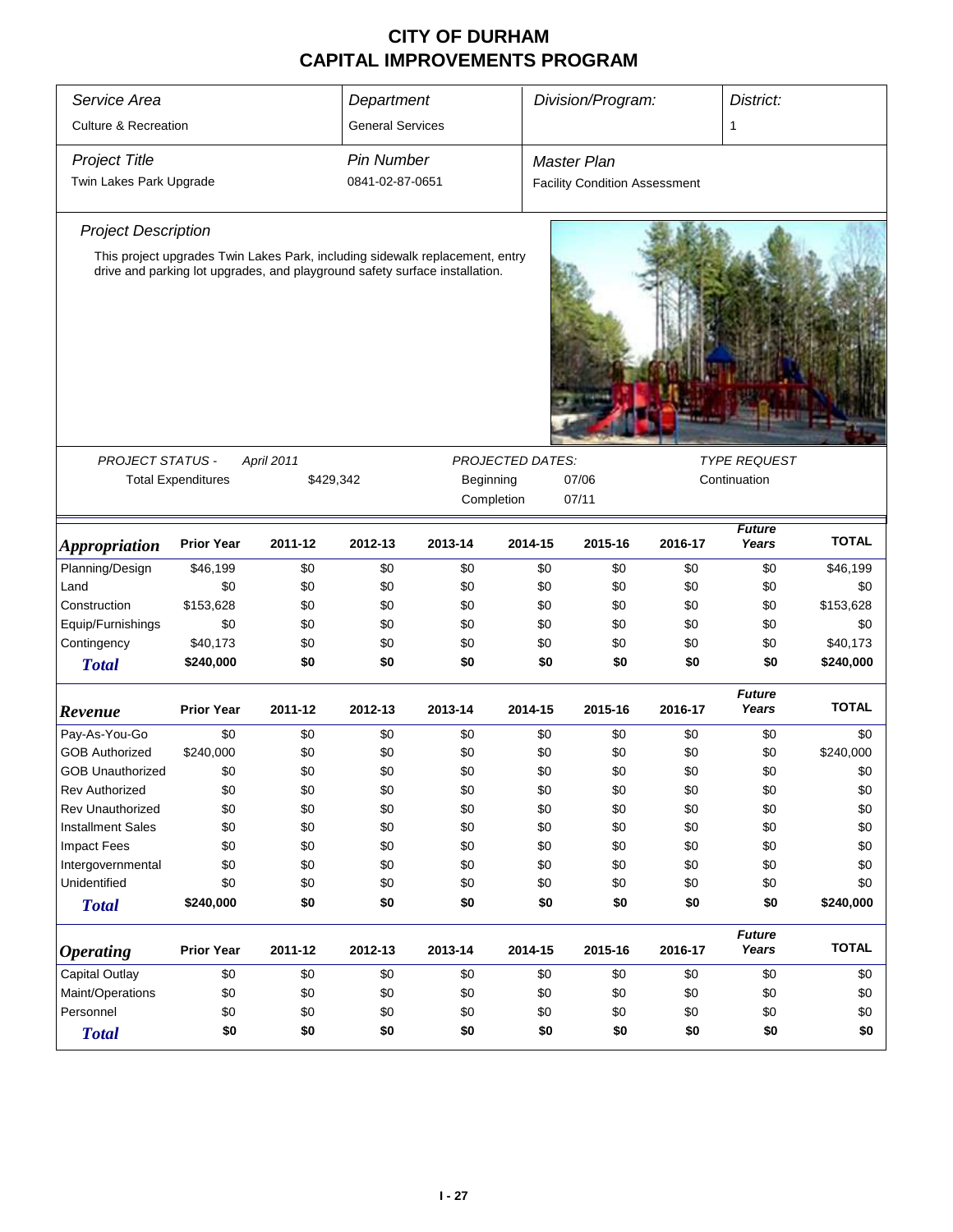| Service Area                    | Department                |            |                   | Division/Program:                                                             |                         | District:                            |         |                        |              |
|---------------------------------|---------------------------|------------|-------------------|-------------------------------------------------------------------------------|-------------------------|--------------------------------------|---------|------------------------|--------------|
| <b>Culture &amp; Recreation</b> | <b>General Services</b>   |            |                   |                                                                               |                         | $\overline{2}$                       |         |                        |              |
| <b>Project Title</b>            |                           |            | <b>Pin Number</b> |                                                                               |                         | <b>Master Plan</b>                   |         |                        |              |
|                                 |                           |            |                   |                                                                               |                         |                                      |         |                        |              |
| Valley Springs Park Update      |                           |            |                   |                                                                               |                         | <b>Facility Condition Assessment</b> |         |                        |              |
| <b>Project Description</b>      |                           |            |                   |                                                                               |                         |                                      |         |                        |              |
|                                 |                           |            |                   | This park upgrade project includes repairs to concession and restroom, fence  |                         |                                      |         |                        |              |
| of playground surfacing.        |                           |            |                   | replacement, parking lot resurfacing, playground replacement and installation |                         |                                      |         |                        |              |
|                                 |                           |            |                   |                                                                               |                         |                                      |         |                        |              |
|                                 |                           |            |                   |                                                                               |                         |                                      |         |                        |              |
|                                 |                           |            |                   |                                                                               |                         |                                      |         |                        |              |
|                                 |                           |            |                   |                                                                               |                         |                                      |         |                        |              |
|                                 |                           |            |                   |                                                                               |                         |                                      |         |                        |              |
|                                 |                           |            |                   |                                                                               |                         |                                      |         |                        |              |
| <b>PROJECT STATUS -</b>         |                           | April 2011 |                   |                                                                               | <b>PROJECTED DATES:</b> |                                      |         | <b>TYPE REQUEST</b>    |              |
|                                 | <b>Total Expenditures</b> |            |                   | \$0<br>Beginning                                                              |                         | 07/10<br>New                         |         |                        |              |
|                                 |                           |            |                   | Completion                                                                    |                         | 09/16                                |         |                        |              |
| <b>Appropriation</b>            | <b>Prior Year</b>         | 2011-12    | 2012-13           | 2013-14                                                                       | 2014-15                 | 2015-16                              | 2016-17 | <b>Future</b><br>Years | <b>TOTAL</b> |
| Planning/Design                 | \$0                       | \$0        | \$0               | \$0                                                                           | \$0                     | \$88,029                             | \$0     | \$0                    | \$88,029     |
| Land                            | \$0                       | \$0        | \$0               | \$0                                                                           | \$0                     | \$0                                  | \$0     | \$0                    | \$0          |
| Construction                    | \$0                       | \$0        | \$0               | \$0                                                                           | \$0                     | \$199,500                            | \$0     | \$0                    | \$199,500    |
| Equip/Furnishings               | \$0                       | \$0        | \$0               | \$0                                                                           | \$0                     | \$0                                  | \$0     | \$0                    | \$0          |
| Contingency                     | \$0                       | \$0        | \$0               | \$0                                                                           | \$0                     | \$19,950                             | \$0     | \$0                    | \$19,950     |
| <b>Total</b>                    | \$0                       | \$0        | \$0               | \$0                                                                           | \$0                     | \$307,479                            | \$0     | \$0                    | \$307,479    |
|                                 |                           |            |                   |                                                                               |                         |                                      |         | <b>Future</b>          |              |
| Revenue                         | <b>Prior Year</b>         | 2011-12    | 2012-13           | 2013-14                                                                       | 2014-15                 | 2015-16                              | 2016-17 | Years                  | <b>TOTAL</b> |
| Pay-As-You-Go                   | \$0                       | \$0        | \$0               | \$0                                                                           | \$0                     | \$0                                  | \$0     | \$0                    | \$0          |
| <b>GOB Authorized</b>           | \$0                       | \$0        | \$0               | \$0                                                                           | \$0                     | \$0                                  | \$0     | \$0                    | \$0          |
| <b>GOB Unauthorized</b>         | \$0                       | \$0        | \$0               | \$0                                                                           | \$0                     | \$0                                  | \$0     | \$0                    | \$0          |
| <b>Rev Authorized</b>           | \$0                       | \$0        | \$0               | \$0                                                                           | \$0                     | \$0                                  | \$0     | \$0                    | \$0          |
| Rev Unauthorized                | \$0                       | \$0        | \$0               | \$0                                                                           | \$0                     | \$0                                  | \$0     | \$0                    | \$0          |
| <b>Installment Sales</b>        | \$0                       | \$0        | \$0               | \$0                                                                           | \$0                     | \$0                                  | \$0     | \$0                    | \$0          |
| <b>Impact Fees</b>              | \$0                       | \$0        | \$0               | \$0                                                                           | \$0                     | \$0                                  | \$0     | \$0                    | \$0          |
| Intergovernmental               | \$0                       | \$0        | \$0               | \$0                                                                           | \$0                     | \$0                                  | \$0     | \$0                    | \$0          |
| Other                           | \$0                       | \$0        | \$0               | \$0                                                                           | \$0                     | \$0                                  | \$0     | \$0                    | \$0          |
| Unidentified                    | \$0                       | \$0        | \$0               | \$0                                                                           | \$0                     | \$307,479                            | \$0     | \$0                    | \$307,479    |
| <b>Total</b>                    | \$0                       | \$0        | \$0               | \$0                                                                           | \$0                     | \$307,479                            | \$0     | \$0                    | \$307,479    |
| <b>Operating</b>                | <b>Prior Year</b>         | 2011-12    | 2012-13           | 2013-14                                                                       | 2014-15                 | 2015-16                              | 2016-17 | <b>Future</b><br>Years | <b>TOTAL</b> |
| Capital Outlay                  | \$0                       | \$0        | \$0               | \$0                                                                           | \$0                     | \$0                                  | \$0     | \$0                    | \$0          |
| Maint/Operations                | \$0                       | \$0        | \$0               | \$0                                                                           | \$0                     | \$0                                  | \$0     | \$0                    | \$0          |
| Personnel                       | \$0                       | \$0        | \$0               | \$0                                                                           | \$0                     | \$0                                  | \$0     | \$0                    | \$0          |
| <b>Total</b>                    | \$0                       | \$0        | \$0               | \$0                                                                           | \$0                     | \$0                                  | \$0     | \$0                    | \$0          |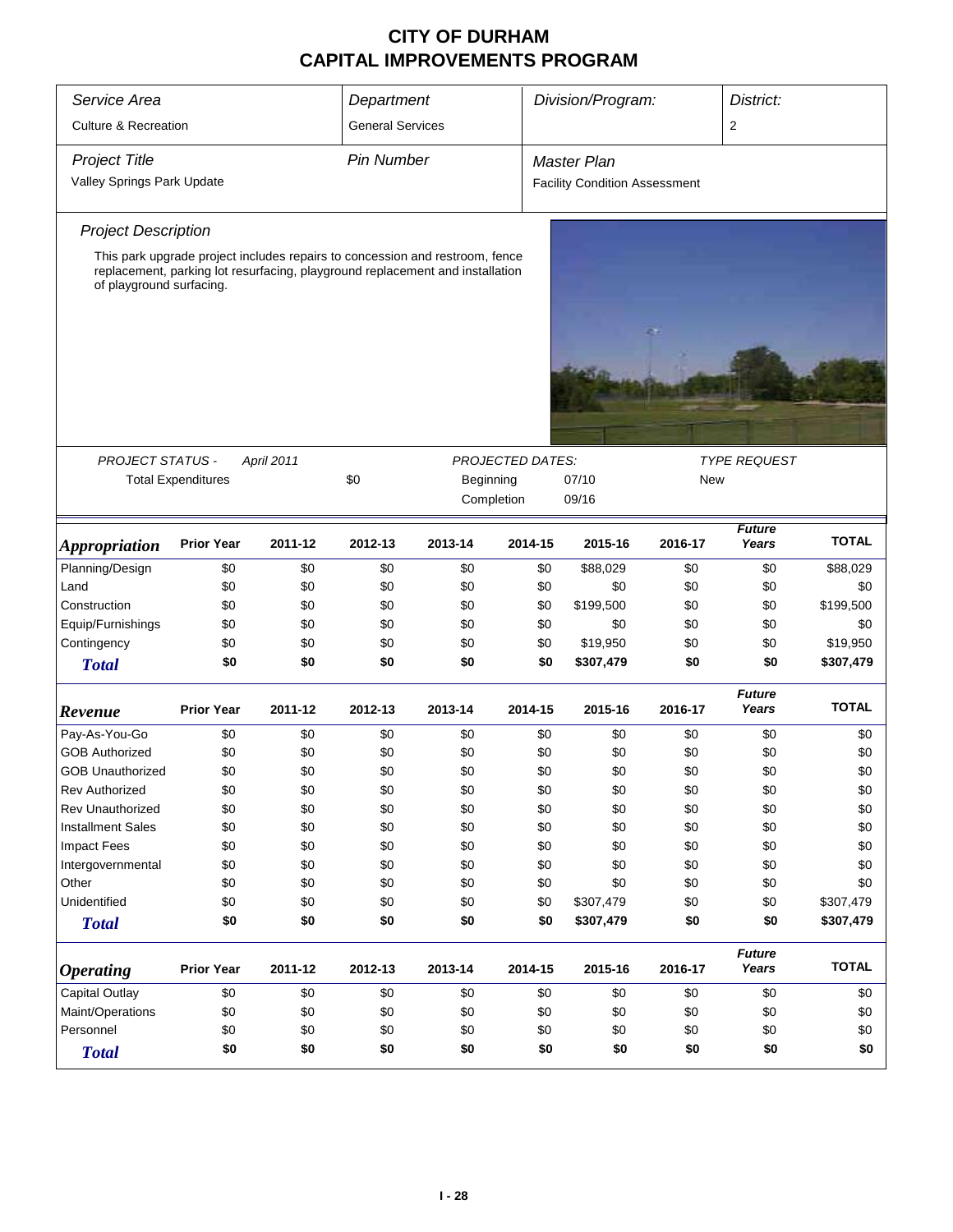| Service Area                                   | Department                                                                                                                                                                                                                                |            |                   | Division/Program: |                         | District:                                 |         |                        |              |  |
|------------------------------------------------|-------------------------------------------------------------------------------------------------------------------------------------------------------------------------------------------------------------------------------------------|------------|-------------------|-------------------|-------------------------|-------------------------------------------|---------|------------------------|--------------|--|
| <b>Culture &amp; Recreation</b>                | <b>General Services</b>                                                                                                                                                                                                                   |            |                   | Development       |                         | 4                                         |         |                        |              |  |
| <b>Project Title</b>                           |                                                                                                                                                                                                                                           |            | <b>Pin Number</b> |                   |                         | <b>Master Plan</b>                        |         |                        |              |  |
| Weaver Street Center and Park Upgrade          |                                                                                                                                                                                                                                           |            | 0820-11-56-3011   |                   |                         | Parks & Recreation Facilities Master Plan |         |                        |              |  |
| <b>Project Description</b>                     |                                                                                                                                                                                                                                           |            |                   |                   |                         |                                           |         |                        |              |  |
| improvments.                                   | This project will renovate Weaver Street Center and associated athletic field to<br>meet level-of-service and safety standards. Additional funding would provide<br>repairs to existing playground equipment, safety surface and sidewalk |            |                   |                   |                         |                                           |         |                        |              |  |
|                                                |                                                                                                                                                                                                                                           |            |                   |                   |                         |                                           |         |                        |              |  |
| <b>PROJECT STATUS -</b>                        |                                                                                                                                                                                                                                           | April 2011 |                   |                   | <b>PROJECTED DATES:</b> |                                           |         | <b>TYPE REQUEST</b>    |              |  |
|                                                | <b>Total Expenditures</b>                                                                                                                                                                                                                 |            | \$484,810         | Beginning         |                         | 07/05                                     |         | Continuation           |              |  |
|                                                |                                                                                                                                                                                                                                           |            |                   |                   | Completion              | 12/14                                     |         |                        |              |  |
|                                                | <b>Prior Year</b>                                                                                                                                                                                                                         | 2011-12    | 2012-13           | 2013-14           | 2014-15                 | 2015-16                                   | 2016-17 | <b>Future</b><br>Years | <b>TOTAL</b> |  |
| <i><b>Appropriation</b></i><br>Planning/Design | \$76,000                                                                                                                                                                                                                                  | \$0        | \$0               | \$46,123          | \$0                     | \$0                                       | \$0     | \$0                    | \$122,123    |  |
|                                                |                                                                                                                                                                                                                                           |            |                   |                   |                         |                                           |         |                        |              |  |
| Land                                           | \$0                                                                                                                                                                                                                                       | \$0        | \$0               | \$0               | \$0                     | \$0                                       | \$0     | \$0                    | \$0          |  |
| Construction                                   | \$549,843                                                                                                                                                                                                                                 | \$0        | \$0               | \$100,000         | \$0                     | \$0                                       | \$0     | \$0                    | \$649,843    |  |
| Equip/Furnishings                              | \$0                                                                                                                                                                                                                                       | \$0        | \$0               | \$0               | \$0                     | \$0                                       | \$0     | \$0                    | \$0          |  |
| Contingency                                    | \$0                                                                                                                                                                                                                                       | \$0        | \$0               | \$10,000          | \$0                     | \$0                                       | \$0     | \$0                    | \$10,000     |  |
| <b>Total</b>                                   | \$625,843                                                                                                                                                                                                                                 | \$0        | \$0               | \$156,123         | \$0                     | \$0                                       | \$0     | \$0                    | \$781,966    |  |
| Revenue                                        | <b>Prior Year</b>                                                                                                                                                                                                                         | 2011-12    | 2012-13           | 2013-14           | 2014-15                 | 2015-16                                   | 2016-17 | <b>Future</b><br>Years | <b>TOTAL</b> |  |
| Pay-As-You-Go                                  | \$0                                                                                                                                                                                                                                       | \$0        | \$0               | \$0               | \$0                     | \$0                                       | \$0     | \$0                    | \$0          |  |
| <b>GOB Authorized</b>                          | \$467,000                                                                                                                                                                                                                                 | \$0        | \$0               | \$0               | \$0                     | \$0                                       | \$0     | \$0                    | \$467,000    |  |
| <b>GOB Unauthorized</b>                        | \$0                                                                                                                                                                                                                                       | \$0        | \$0               | \$0               | \$0                     | \$0                                       | \$0     | \$0                    | \$0          |  |
| <b>Rev Authorized</b>                          | \$0                                                                                                                                                                                                                                       | \$0        | \$0               | \$0               | \$0                     | \$0                                       | \$0     | \$0                    | \$0          |  |
| <b>Rev Unauthorized</b>                        | \$0                                                                                                                                                                                                                                       | \$0        | \$0               | \$0               | \$0                     | \$0                                       | \$0     | \$0                    | \$0          |  |
| <b>Installment Sales</b>                       | \$0                                                                                                                                                                                                                                       | \$0        | \$0               | \$0               | \$0                     | \$0                                       | \$0     | \$0                    | \$0          |  |
| <b>Impact Fees</b>                             | \$158,843                                                                                                                                                                                                                                 | \$0        | \$0               | \$0               | \$0                     | \$0                                       | \$0     | \$0                    | \$158,843    |  |
| Intergovernmental                              | \$0                                                                                                                                                                                                                                       | \$0        | \$0               | \$0               | \$0                     | \$0                                       | \$0     | \$0                    | \$0          |  |
| Other                                          | \$0                                                                                                                                                                                                                                       | \$0        | \$0               | \$0               | \$0                     | \$0                                       | \$0     | \$0                    | \$0          |  |
| Unidentified                                   | \$0                                                                                                                                                                                                                                       | \$0        | \$0               | \$156,123         | \$0                     | \$0                                       | \$0     | \$0                    | \$156,123    |  |
| <b>Total</b>                                   | \$625,843                                                                                                                                                                                                                                 | \$0        | \$0               | \$156,123         | \$0                     | \$0                                       | \$0     | \$0                    | \$781,966    |  |
| <b>Operating</b>                               | <b>Prior Year</b>                                                                                                                                                                                                                         | 2011-12    | 2012-13           | 2013-14           | 2014-15                 | 2015-16                                   | 2016-17 | <b>Future</b><br>Years | <b>TOTAL</b> |  |
| Capital Outlay                                 | \$0                                                                                                                                                                                                                                       | \$0        | \$0               | \$0               | \$0                     | \$0                                       | \$0     | \$0                    | \$0          |  |
| Maint/Operations                               | \$0                                                                                                                                                                                                                                       | \$0        | \$0               | \$0               | \$0                     | \$0                                       | \$0     | \$0                    | \$0          |  |
| Personnel                                      | \$0                                                                                                                                                                                                                                       | \$0        | \$0               | \$0               | \$0                     | \$0                                       | \$0     | \$0                    | \$0          |  |
| <b>Total</b>                                   | \$0                                                                                                                                                                                                                                       | \$0        | \$0               | \$0               | \$0                     | \$0                                       | \$0     | \$0                    | \$0          |  |
|                                                |                                                                                                                                                                                                                                           |            |                   |                   |                         |                                           |         |                        |              |  |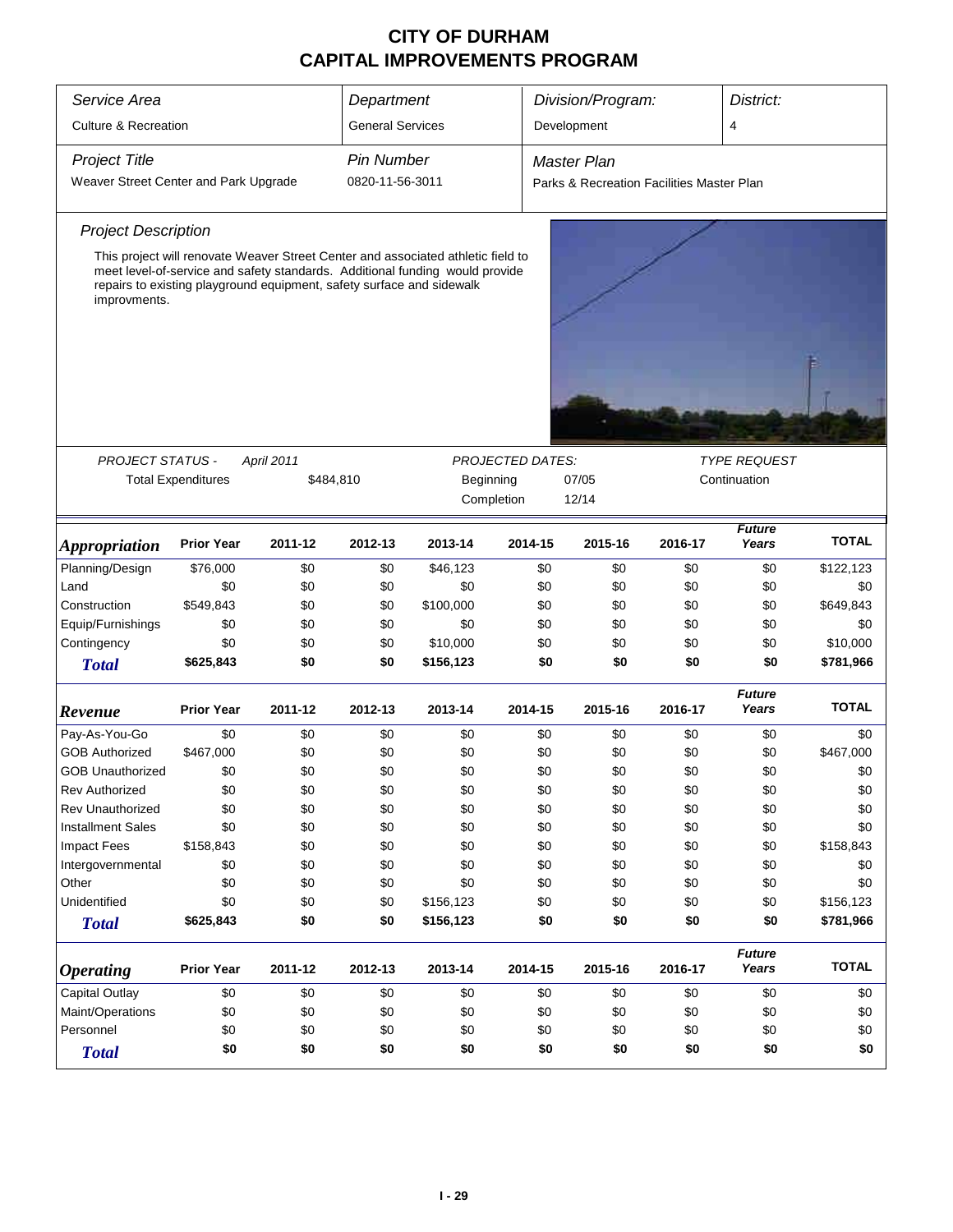| Service Area                    | Department                                                          |                   |                   | Division/Program:                                                                                                                                        |                         |                                      | District:         |                        |              |  |
|---------------------------------|---------------------------------------------------------------------|-------------------|-------------------|----------------------------------------------------------------------------------------------------------------------------------------------------------|-------------------------|--------------------------------------|-------------------|------------------------|--------------|--|
| <b>Culture &amp; Recreation</b> | <b>General Services</b>                                             |                   |                   |                                                                                                                                                          |                         | $\overline{2}$                       |                   |                        |              |  |
| <b>Project Title</b>            |                                                                     |                   | <b>Pin Number</b> |                                                                                                                                                          |                         | <b>Master Plan</b>                   |                   |                        |              |  |
| West Point on the Eno           |                                                                     |                   | 0824-04-63-9870   |                                                                                                                                                          |                         | <b>Facility Condition Assessment</b> |                   |                        |              |  |
| <b>Project Description</b>      |                                                                     |                   |                   |                                                                                                                                                          |                         |                                      |                   |                        |              |  |
|                                 | This project upgrades West Point on the Eno, including the McCowan- |                   |                   |                                                                                                                                                          |                         |                                      |                   |                        |              |  |
|                                 |                                                                     |                   |                   | Mangum House. Project repairs include asphalt parking surface, erosion and<br>drainage control, and sub-flooring, HVAC, and water infiltration in house. |                         |                                      |                   |                        |              |  |
|                                 |                                                                     |                   |                   |                                                                                                                                                          |                         |                                      |                   |                        |              |  |
|                                 |                                                                     |                   |                   |                                                                                                                                                          |                         |                                      |                   |                        |              |  |
|                                 |                                                                     |                   |                   |                                                                                                                                                          |                         |                                      |                   |                        |              |  |
|                                 |                                                                     |                   |                   |                                                                                                                                                          |                         |                                      | <b>STATISTICS</b> |                        |              |  |
|                                 |                                                                     |                   |                   |                                                                                                                                                          |                         |                                      |                   |                        |              |  |
| <b>PROJECT STATUS -</b>         |                                                                     | <b>April 2011</b> |                   |                                                                                                                                                          | <b>PROJECTED DATES:</b> |                                      |                   | <b>TYPE REQUEST</b>    |              |  |
|                                 | <b>Total Expenditures</b>                                           |                   | \$202,353         | Beginning                                                                                                                                                |                         | 07/06                                |                   | Continuation           |              |  |
|                                 |                                                                     |                   |                   | Completion                                                                                                                                               |                         | 07/11                                |                   |                        |              |  |
| <b>Appropriation</b>            | <b>Prior Year</b>                                                   | 2011-12           | 2012-13           | 2013-14                                                                                                                                                  | 2014-15                 | 2015-16                              | 2016-17           | <b>Future</b><br>Years | <b>TOTAL</b> |  |
| Planning/Design                 | \$25,480                                                            | \$0               | \$0               | \$0                                                                                                                                                      | \$0                     | \$0                                  | \$0               | \$0                    | \$25,480     |  |
| Land                            | \$0                                                                 | \$0               | \$0               | \$0                                                                                                                                                      | \$0                     | \$0                                  | \$0               | \$0                    | \$0          |  |
| Construction                    | \$243,763                                                           | \$0               | \$0               | \$0                                                                                                                                                      | \$0                     | \$0                                  | \$0               | \$0                    | \$243,763    |  |
| Equip/Furnishings               | \$0                                                                 | \$0               | \$0               | \$0                                                                                                                                                      | \$0                     | \$0                                  | \$0               | \$0                    | \$0          |  |
| Contingency                     | \$22,157                                                            | \$0               | \$0               | \$0                                                                                                                                                      | \$0                     | \$0                                  | \$0               | \$0                    | \$22,157     |  |
| <b>Total</b>                    | \$291,400                                                           | \$0               | \$0               | \$0                                                                                                                                                      | \$0                     | \$0                                  | \$0               | \$0                    | \$291,400    |  |
| Revenue                         | <b>Prior Year</b>                                                   | 2011-12           | 2012-13           | 2013-14                                                                                                                                                  | 2014-15                 | 2015-16                              | 2016-17           | <b>Future</b><br>Years | <b>TOTAL</b> |  |
| Pay-As-You-Go                   | \$0                                                                 | \$0               | \$0               | \$0                                                                                                                                                      | \$0                     | \$0                                  | \$0               | \$0                    | \$0          |  |
| <b>GOB Authorized</b>           | \$291,400                                                           | \$0               | \$0               | \$0                                                                                                                                                      | \$0                     | \$0                                  | \$0               | \$0                    | \$291,400    |  |
| <b>GOB Unauthorized</b>         | \$0                                                                 | \$0               | \$0               | \$0                                                                                                                                                      | \$0                     | \$0                                  | \$0               | \$0                    | \$0          |  |
| <b>Rev Authorized</b>           | \$0                                                                 | \$0               | \$0               | \$0                                                                                                                                                      | \$0                     | \$0                                  | \$0               | \$0                    | \$0          |  |
| <b>Rev Unauthorized</b>         | \$0                                                                 | \$0               | \$0               | \$0                                                                                                                                                      | \$0                     | \$0                                  | \$0               | \$0                    | \$0          |  |
| <b>Installment Sales</b>        | \$0                                                                 | \$0               | \$0               | \$0                                                                                                                                                      | \$0                     | \$0                                  | \$0               | \$0                    | \$0          |  |
| <b>Impact Fees</b>              | \$0                                                                 | \$0               | \$0               | \$0                                                                                                                                                      | \$0                     | \$0                                  | \$0               | \$0                    | \$0          |  |
| Intergovernmental               | \$0                                                                 | \$0               | \$0               | \$0                                                                                                                                                      | \$0                     | \$0                                  | \$0               | \$0                    | \$0          |  |
| Other                           | \$0                                                                 | \$0               | \$0               | \$0                                                                                                                                                      | \$0                     | \$0                                  | \$0               | \$0                    | \$0          |  |
| Unidentified                    | \$0                                                                 | \$0               | \$0               | \$0                                                                                                                                                      | \$0                     | \$0                                  | \$0               | \$0                    | \$0          |  |
| <b>Total</b>                    | \$291,400                                                           | \$0               | \$0               | \$0                                                                                                                                                      | \$0                     | \$0                                  | \$0               | \$0                    | \$291,400    |  |
| <b>Operating</b>                | <b>Prior Year</b>                                                   | 2011-12           | 2012-13           | 2013-14                                                                                                                                                  | 2014-15                 | 2015-16                              | 2016-17           | <b>Future</b><br>Years | <b>TOTAL</b> |  |
| Capital Outlay                  | \$0                                                                 | \$0               | \$0               | \$0                                                                                                                                                      | \$0                     | \$0                                  | \$0               | \$0                    | \$0          |  |
| Maint/Operations                | \$0                                                                 | \$0               | \$0               | \$0                                                                                                                                                      | \$0                     | \$0                                  | \$0               | \$0                    | \$0          |  |
| Personnel                       | \$0                                                                 | \$0               | \$0               | \$0                                                                                                                                                      | \$0                     | \$0                                  | \$0               | \$0                    | \$0          |  |
| <b>Total</b>                    | \$0                                                                 | \$0               | \$0               | \$0                                                                                                                                                      | \$0                     | \$0                                  | \$0               | \$0                    | \$0          |  |